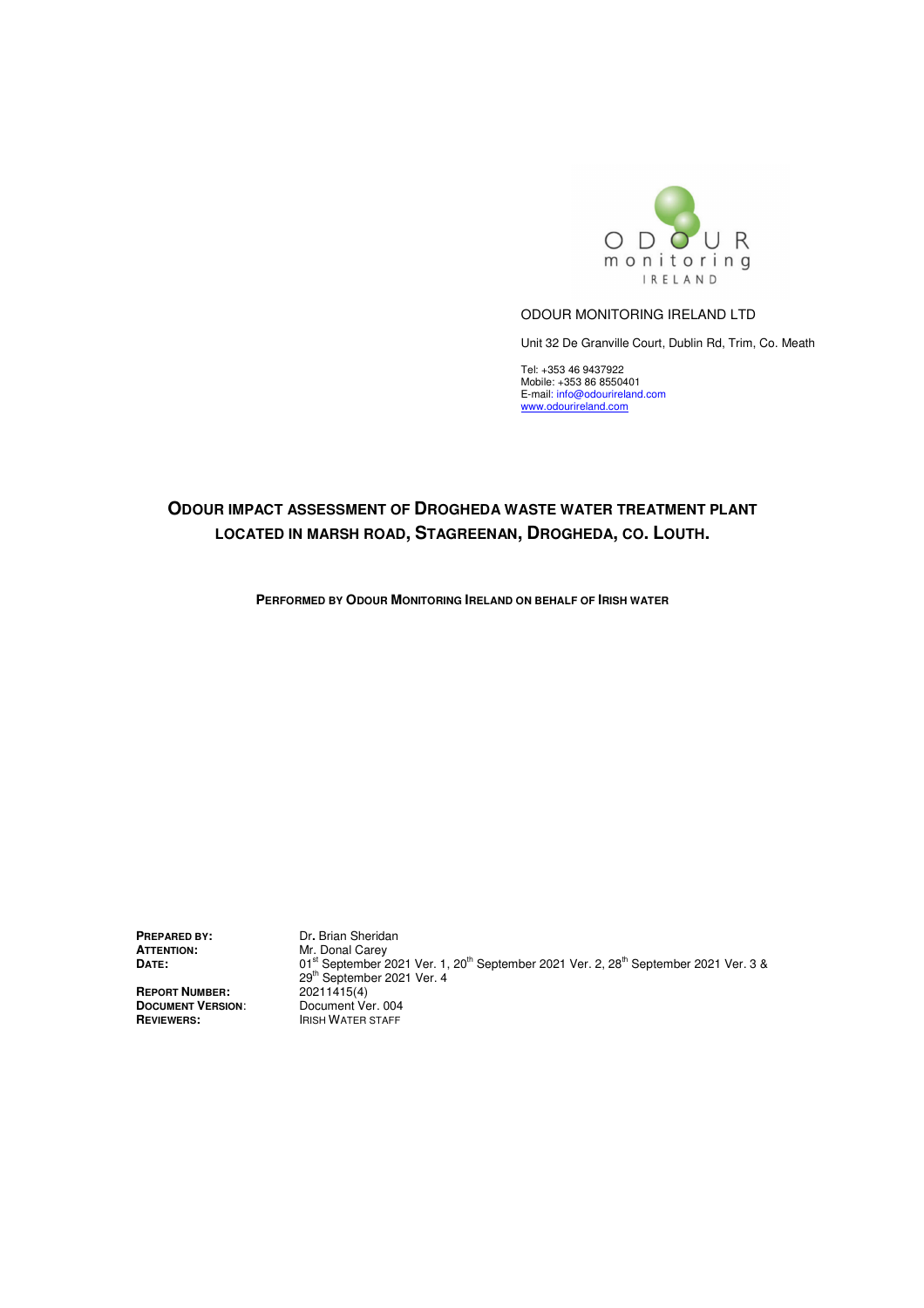# **TABLE OF CONTENTS**

**Section number Page number** Page number

| 1.             |                                                                                                                                                                |  |
|----------------|----------------------------------------------------------------------------------------------------------------------------------------------------------------|--|
|                |                                                                                                                                                                |  |
| 2.             |                                                                                                                                                                |  |
| 3.             |                                                                                                                                                                |  |
| 3.1.<br>3.1.1. |                                                                                                                                                                |  |
| 3.1.2.         |                                                                                                                                                                |  |
| 3.1.3.         | Odour measurement in accordance with the EN13725:2003 3                                                                                                        |  |
| 3.1.4.         |                                                                                                                                                                |  |
|                | 3.1.5.                                                                                                                                                         |  |
| 3.2.           |                                                                                                                                                                |  |
| 3.3.           |                                                                                                                                                                |  |
| 3.3.1.         | Atmospheric dispersion modelling of odours: What is dispersion modelling?6                                                                                     |  |
| 3.3.2.         |                                                                                                                                                                |  |
| 3.4.           |                                                                                                                                                                |  |
| 3.5.           |                                                                                                                                                                |  |
| 3.6.           |                                                                                                                                                                |  |
| 4.             |                                                                                                                                                                |  |
| 4.1.           | Odour emission dataset for Scenario 1 - Model 1 to 10 and Scenario 2 - Model 11 to 16                                                                          |  |
| 4.2.           | Results of odour dispersion modelling for Scenario 1 - Models 1 to 10 and Scenario 2 -                                                                         |  |
|                |                                                                                                                                                                |  |
| 5.             |                                                                                                                                                                |  |
| 5.1.           |                                                                                                                                                                |  |
| 5.2.           |                                                                                                                                                                |  |
| 6.             |                                                                                                                                                                |  |
| 7.             | Appendix I - Odour dispersion modelling contour results28                                                                                                      |  |
| 7.1.           |                                                                                                                                                                |  |
| 7.2.           |                                                                                                                                                                |  |
|                |                                                                                                                                                                |  |
| 7.3.           |                                                                                                                                                                |  |
| 7.4.           | Predicted odour contour plots for odour emissions for Scenario 1 - Model 1 30                                                                                  |  |
| 7.5.           | Predicted odour contour plots for odour emissions for Scenario 1 - Model 2. 31<br>Predicted odour contour plots for odour emissions for Scenario 1 - Model 332 |  |
| 7.6.           | Predicted odour contour plots for odour emissions for Scenario 1 - Model 433                                                                                   |  |
| 7.7.           | Predicted odour contour plots for odour emissions for Scenario 1 - Model 534                                                                                   |  |
| 7.8.           | Predicted odour contour plots for odour emissions for Scenario 1 - Model 635                                                                                   |  |
| 7.9.           | Predicted odour contour plots for odour emissions for Scenario 1 - Model 736                                                                                   |  |
| 7.10.          | Predicted odour contour plots for odour emissions for Scenario 1 – Model 8 37                                                                                  |  |
| 7.11.          | Predicted odour contour plots for odour emissions for Scenario 1 - Model 9 38                                                                                  |  |
| 7.12.          | Predicted odour contour plots for odour emissions for Scenario 1 – Model 1039                                                                                  |  |
| 7.13.          | Predicted odour contour plots for odour emissions for Scenario 2 – Model 1140                                                                                  |  |
| 7.14.          | Predicted odour contour plots for odour emissions for Scenario 2 – Model 1241                                                                                  |  |
| 7.15.          | Predicted odour contour plots for odour emissions for Scenario 2 - Model 1342                                                                                  |  |
| 7.16.          | Predicted odour contour plots for odour emissions for Scenario 2 - Model 1443                                                                                  |  |
| 7.17.          | Predicted odour contour plots for odour emissions for Scenario 2 – Model 1544                                                                                  |  |
| 7.18.          | Predicted odour contour plots for odour emissions for Scenario 2 - Model 1645                                                                                  |  |
| 8.             |                                                                                                                                                                |  |
| 9.             | Appendix III - Meteorological data examined and used in the                                                                                                    |  |
| Total 47       |                                                                                                                                                                |  |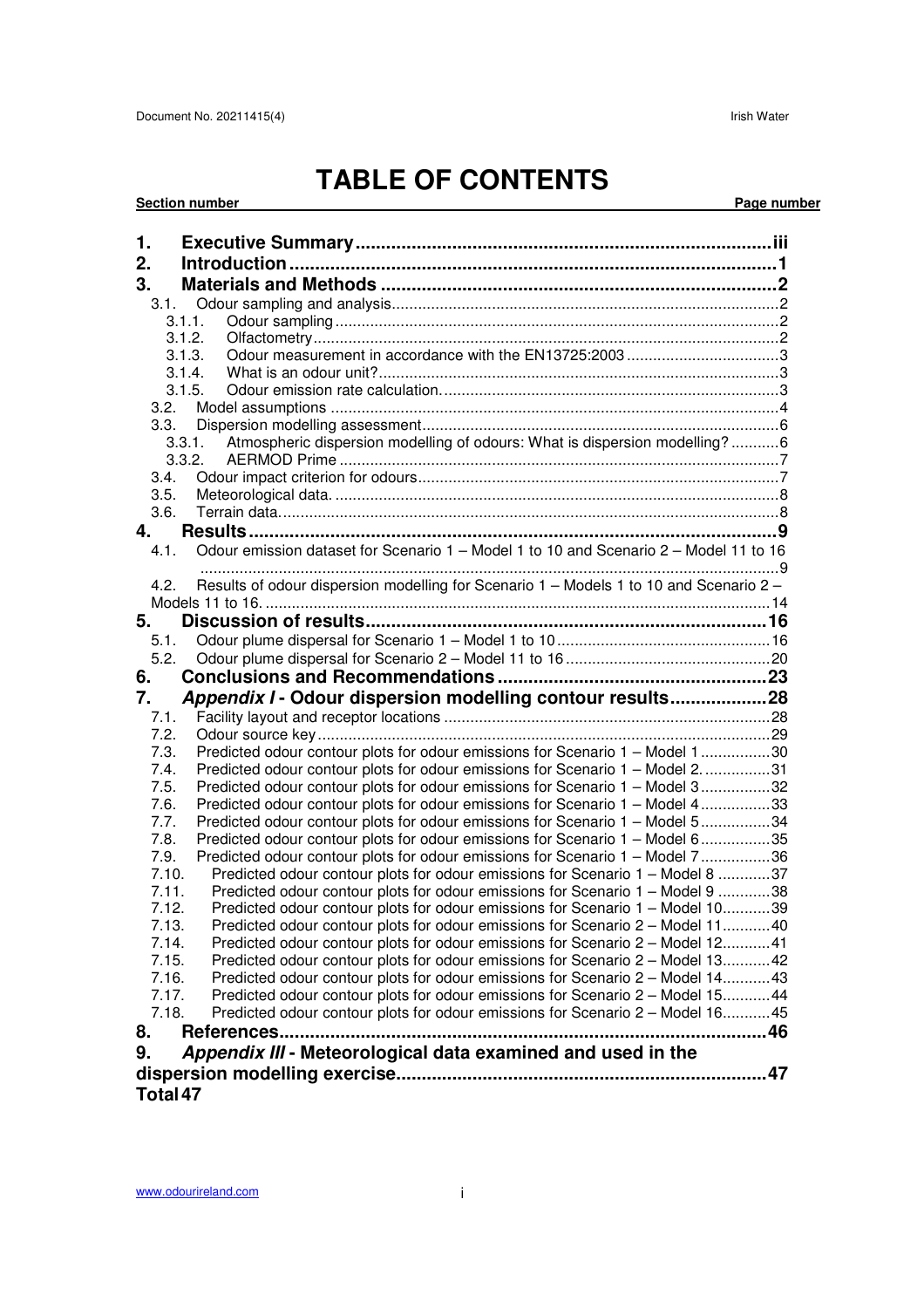# **Document Amendment Record**

# **Client: Irish Water**

**Title:** Odour impact assessment of Drogheda Waste water Treatment Plant located in Marsh Road, Stagreenan, Drogheda, Co. Louth.

|                 |                                    |                                                                              |                | Document Reference: Odour impact |             |  |  |  |  |  |
|-----------------|------------------------------------|------------------------------------------------------------------------------|----------------|----------------------------------|-------------|--|--|--|--|--|
|                 | <b>Project Number: 20211415(4)</b> | assessment of Drogheda Waste water<br>Treatment Plant located in Marsh Road, |                |                                  |             |  |  |  |  |  |
|                 |                                    |                                                                              |                |                                  |             |  |  |  |  |  |
|                 |                                    |                                                                              |                | Stagreenan, Drogheda, Co. Louth. |             |  |  |  |  |  |
| 20211415(1)     | Document for review                | <b>BAS</b>                                                                   | JWC            | <b>BAS</b>                       | 01/09/2021  |  |  |  |  |  |
|                 | Updates and                        | DW, JMCG,                                                                    | <b>BAS</b>     |                                  |             |  |  |  |  |  |
| 20211415(2)     | amendments                         | PMcN, RB                                                                     |                | <b>BAS</b>                       | 20/09/2021  |  |  |  |  |  |
| 20211415(3)     | Updates and                        | DW, JMCG,                                                                    | <b>BAS</b>     | <b>BAS</b>                       | 28/09/2021  |  |  |  |  |  |
|                 | amendments                         | PMcN, RB                                                                     |                |                                  |             |  |  |  |  |  |
| 20211415(4)     | Updates and                        | OH                                                                           | <b>BAS</b>     | <b>BAS</b>                       | 29/09/2021  |  |  |  |  |  |
|                 | amendments                         |                                                                              |                |                                  |             |  |  |  |  |  |
|                 |                                    |                                                                              |                |                                  |             |  |  |  |  |  |
|                 |                                    |                                                                              |                |                                  |             |  |  |  |  |  |
|                 |                                    |                                                                              |                |                                  |             |  |  |  |  |  |
| <b>Revision</b> | <b>Purpose/Description</b>         | Originated                                                                   | <b>Checked</b> | <b>Authorised</b>                | <b>Date</b> |  |  |  |  |  |
|                 |                                    |                                                                              |                |                                  |             |  |  |  |  |  |
|                 |                                    |                                                                              |                |                                  |             |  |  |  |  |  |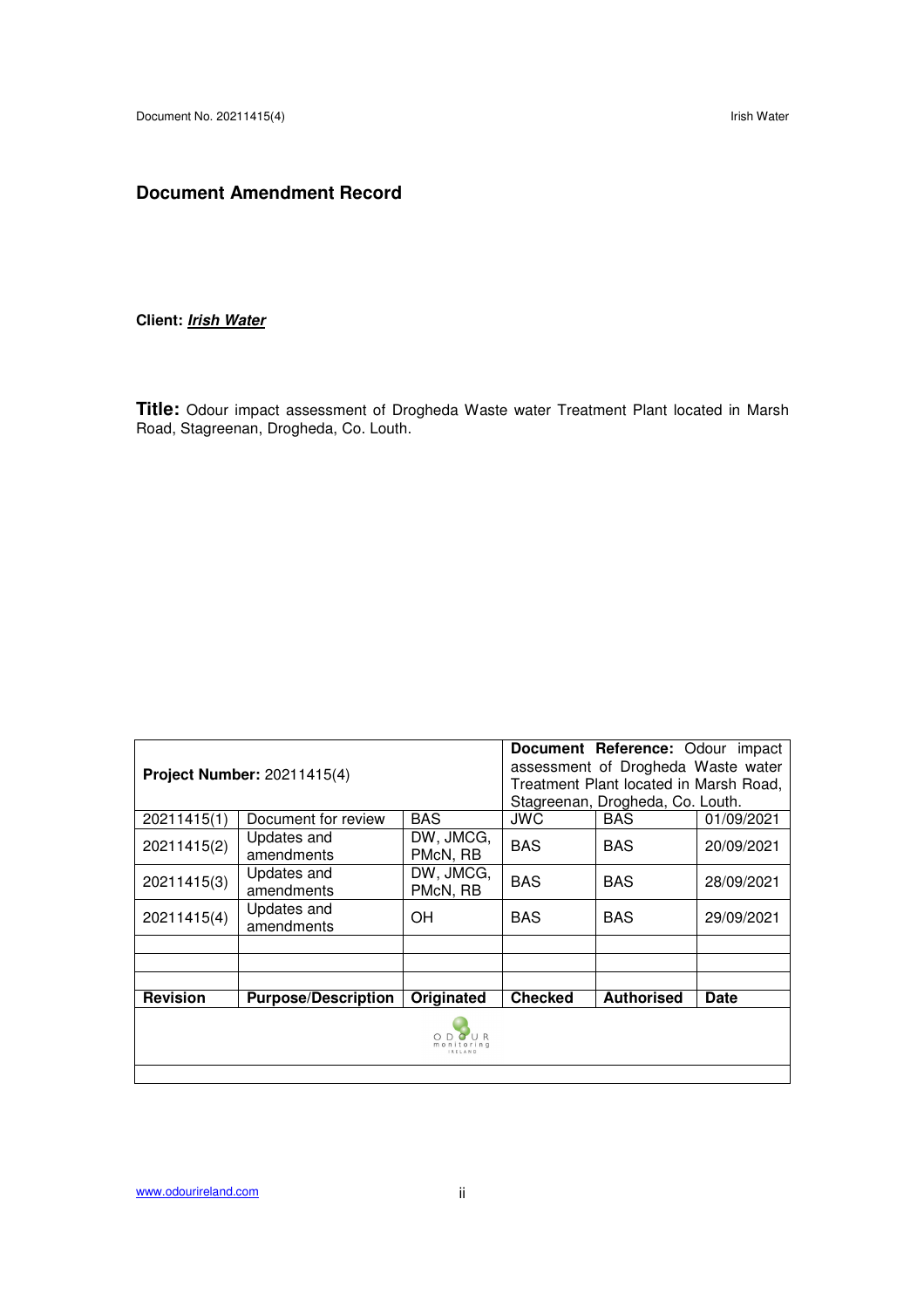#### **1. Executive Summary**

Odour Monitoring Ireland Ltd was commissioned by Irish Water to carry out an odour sampling and odour dispersion modelling assessment of odour emissions from Drogheda Waste Water Treatment Plant (WwTP) located in Marsh Road, Stagreenan, Drogheda, Co. Louth. The purpose of this assessment was to determine the potential odour impact of the operational facility on the surrounding population and to ascertain the levels of required odour mitigation to reduce odour impact on the surrounding population. Considered odour mitigation measures are proposed but these can change to alternative methods as long as the same or better outcomes are achieved by alternative proposed methods.

Following a site assessment utilising odour sampling and analysis techniques, two odour emission dataset were developed to determine the potential odour impact from the existing and proposed operational WwTP. These included:

| <b>Ref Scenario 1:</b> | Predicted overall odour emission rate from existing WwTP during routine<br>operation (see Table 4.1) – Model 1 & 10.                                                                                              |
|------------------------|-------------------------------------------------------------------------------------------------------------------------------------------------------------------------------------------------------------------|
| <b>Ref Scenario 2:</b> | Predicted overall odour emission rate from proposed WwTP following the<br>implementation of considered odour mitigation within the existing waste<br>water treatment facility (see Table $4.2$ ) – Model 11 & 18. |

Details of Scenario 1 – Model 1 to 10 and Scenario 2 – Model 11 to 18 are described in Section 3.2.

Aermod Prime (21112) was used to determine the overall odour impact of the existing WwTP operations and the odour reduction effect following the implementation of odour mitigation as set out in odour impact criteria presented in Section 3.5. The output data was analysed to calculate:

#### **Existing site operation**

- **Ref Scenario 1 Model 1** Predicted odour emission contribution of overall existing operational WwTP (including 3 off PST's) during routine operation (see Table 4.1), to odour plume dispersal at the 98<sup>th</sup> percentile for an odour concentration of less than or equal to 1.0, 3.0 & 5.0 Ou $_{\rm E}/{\rm m}^3$  (see Figure 7.3).
- **Ref Scenario 1 Model 2** Predicted odour emission contribution of overall existing operational WwTP (including 3 off PST's) during routine operation (see Table 4.1), to odour plume dispersal at the 99.5<sup>th</sup> percentile for an odour concentration of less than or equal to 1.50, 3.0 & 5.0 Ou $_{E}$ /m<sup>3</sup> (see Figure 7.4).
- **Ref Scenario 1 Model 3** Predicted odour emission contribution of overall existing operational WwTP (including 2 off PST's) during routine operation (see Table 4.1), to odour plume dispersal at the 98<sup>th</sup> percentile for an odour concentration of less than or equal to 1.0, 3.0 & 5.0 Ou $_{E}$ /m<sup>3</sup> (see Figure 7.5).
- **Ref Scenario 1 Model 4** Predicted odour emission contribution of overall existing operational WwTP (including 2 off PST's) during routine operation (see Table 4.1), to odour plume dispersal at the 99.5<sup>th</sup> percentile for an odour concentration of less than or equal to 1.50, 3.0 & 5.0 Ou $_{E}$ /m<sup>3</sup> (see Figure 7.6).
- **Ref Scenario 1 Model 5** Predicted odour emission contribution of overall existing PST operation (2 off PST's) during routine operation (see Table 4.1), to odour plume dispersal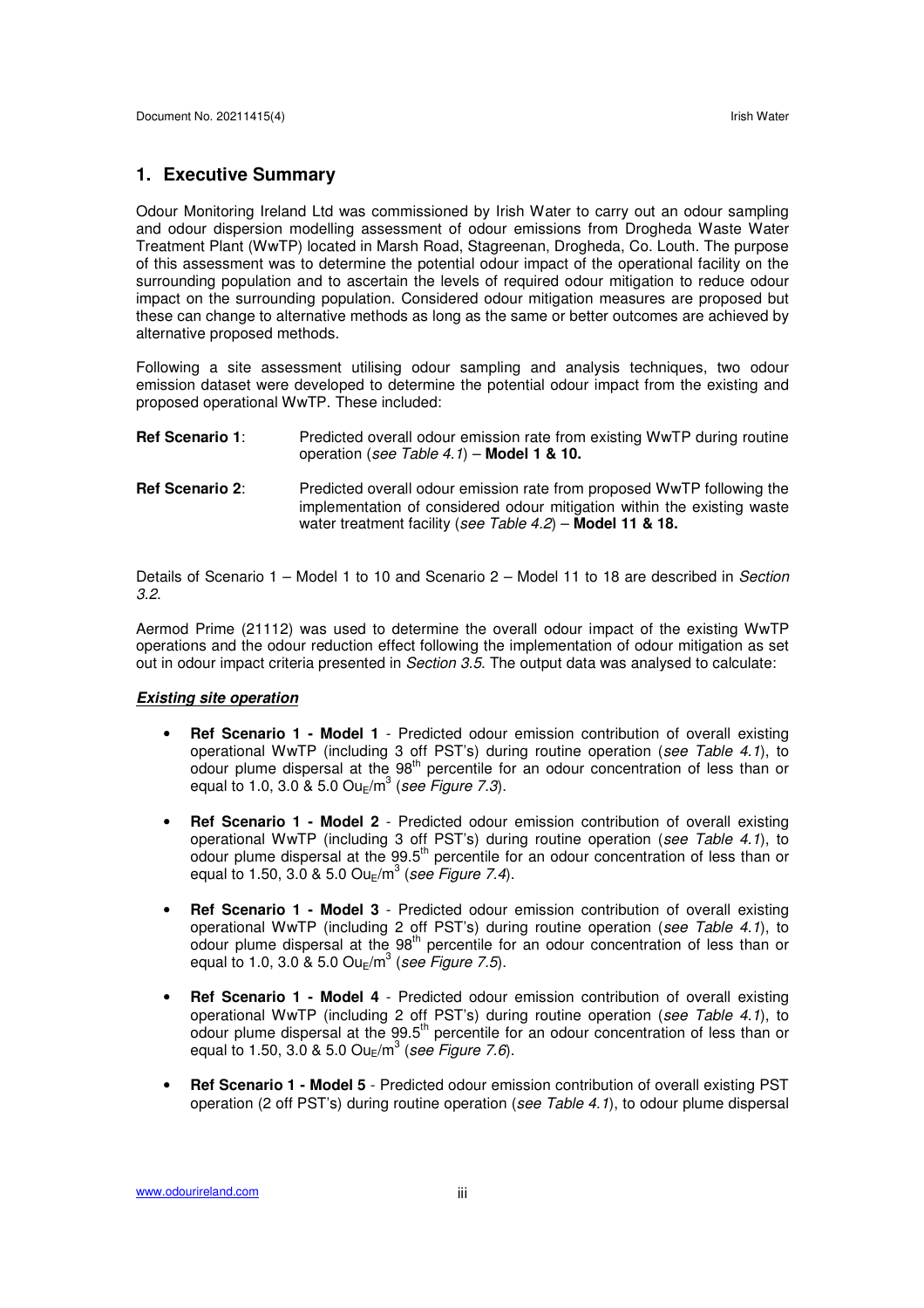at the 98<sup>th</sup> percentile for an odour concentration of less than or equal to 1.0 Ou<sub>E</sub>/m<sup>3</sup> (see Figure 7.7).

- **Ref Scenario 1 Model 6** Predicted odour emission contribution of overall existing PST operation (2 off PST's) during routine operation (see Table 4.1), to odour plume dispersal at the 99.5<sup>th</sup> percentile for an odour concentration of less than or equal to 1.50  $Ou<sub>E</sub>/m<sup>3</sup>$ (see Figure 7.8).
- **Ref Scenario 1 Model 7** Predicted odour emission contribution of overall AD tank leakage (1 off tank) during routine operation (see Table 4.1), to odour plume dispersal at the 98<sup>th</sup> percentile for an odour concentration of less than or equal to 1.0 Ou<sub>E</sub>/m<sup>3</sup> (see Figure 7.9).
- **Ref Scenario 1 Model 8** Predicted odour emission contribution of overall AD tank leakage (1 off tank) during routine operation (see Table 4.1), to odour plume dispersal at the 99.5<sup>th</sup> percentile for an odour concentration of less than or equal to 1.50 Ou<sub>E</sub>/m<sup>3</sup> (see Figure 7.10).
- **Ref Scenario 1 Model 9** Predicted odour emission contribution of overall leakage sources located within WwTP during routine operation (see Table  $4.1$ ), to odour plume dispersal at the  $98<sup>th</sup>$  percentile for an odour concentration of less than or equal to 1.0  $\mathsf{Ou}_{\mathsf{E}}/\mathsf{m}^3$  (see Figure 7.11).
- **Ref Scenario 1 Model 10** Predicted odour emission contribution of overall leakage sources located within WwTP during routine operation (see Table 4.1), to odour plume dispersal at the  $99.5<sup>th</sup>$  percentile for an odour concentration of less than or equal to 1.50  $Ou_E/m^3$  (see Figure 7.12).

#### **Proposed site operation**

- **Ref Scenario 2 Model 11** Predicted odour emission contribution of overall proposed WwTP following the implementation of odour mitigation to AD tank only (see Table 4.2), to odour plume dispersal at the 98<sup>th</sup> percentile for an odour concentration of less than or equal to 1.0, 3.0 & 5.0 Ou $_{\rm E}/{\rm m}^3$  (see Figure 7.13).
- **Ref Scenario 2 Model 12** Predicted odour emission contribution of overall proposed WwTP following the implementation of odour mitigation to AD tank only (see Table 4.2), to odour plume dispersal at the 99<sup>.5th</sup> percentile for an odour concentration of less than or equal to 1.50, 3.0 & 5.0 Ou $_{E}$ /m<sup>3</sup> (see Figure 7.14).
- **Ref Scenario 2 Model 13** Predicted odour emission contribution of overall proposed WwTP following the implementation of odour mitigation to AD tank and PST 2 (see Table 4.2), to odour plume dispersal at the  $98<sup>th</sup>$  percentile for an odour concentration of less than or equal to 1.0 Ou $_{\rm E}/{\rm m}^3$  (see Figure 7.15).
- **Ref Scenario 2 Model 14** Predicted odour emission contribution of overall proposed WwTP following the implementation of odour mitigation to AD tank and PST 2 (see Table  $4.2$ ), to odour plume dispersal at the 99<sup>-5th</sup> percentile for an odour concentration of less than or equal to 1.50 Ou $_{\rm E}/{\rm m}^3$  (see Figure 7.16).
- **Ref Scenario 2 Model 15** Predicted odour emission contribution of overall proposed WwTP following the implementation of odour mitigation to AD tank, PST2 & 3 and sludge processing leakage (see Table 4.2), to odour plume dispersal at the  $98<sup>th</sup>$  percentile for an odour concentration of less than or equal to 1.50, 3.0 & 5.0 Ou<sub>E</sub>/m<sup>3</sup> (see Figure 7.17).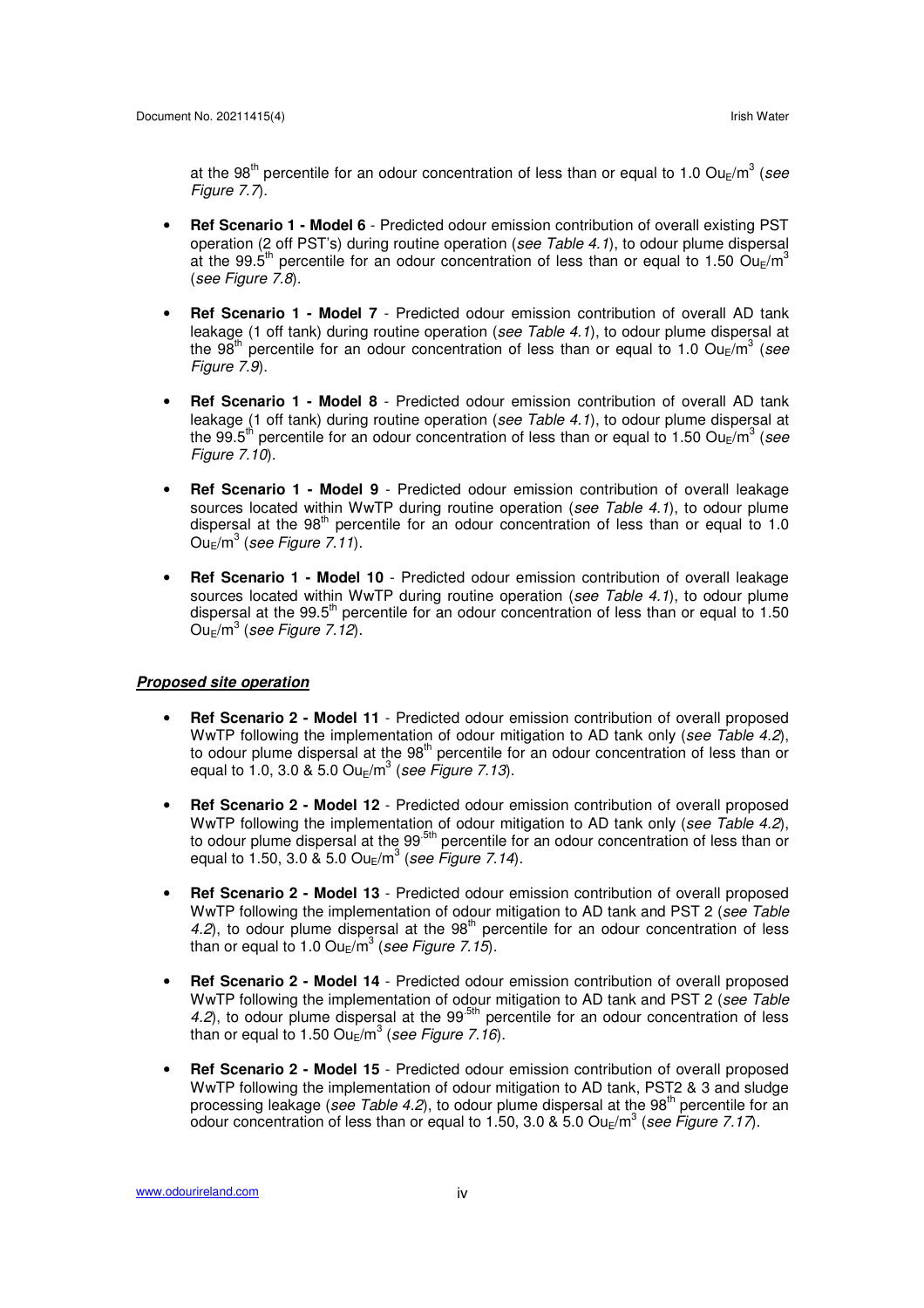• **Ref Scenario 2 - Model 16** - Predicted odour emission contribution of overall proposed WwTP following the implementation of odour mitigation (see Table 4.2), to odour plume dispersal at the 99<sup>.5th</sup> percentile for an odour concentration of less than or equal to 3.0 &  $5.0$  Ou $_{\rm E}/{\rm m}^3$  (see Figure 7.18).

These computations give the odour concentration at each Cartesian grid receptor location that is predicted to be exceeded for 2% (175 hours of exceedence) and 0.5% (44 hours of exceedence) over 5 years of screened hourly sequential meteorological data (Dublin Airport 2015 to 2019 inclusive). The Cartesian receptor grid was 20, 50 and 250 m spaced given a total receptor number of 4,388 over an area of 25.0  $km^2$ .

The following conclusions were gathered from the study:

- 1. The odour measurement and dispersion modelling assessment was carried out in line with recommended guidance include EPA AG4. Odour sampling and measurement survey was carried out over a three day sampling period on the  $5<sup>th</sup>$ ,  $6<sup>th</sup>$  and  $10<sup>th</sup>$  August 2021. Dispersion modelling assessment was carried out utilising the latest USEPA regulatory model Aermod Prime 21112 with five years of hourly sequential meteorological data and appropriate topographical data for the site and surrounding area.
- 2. With regards to the odour emission rate for the existing Drogheda WwTP, the overall odour emission rate was 103,274 Ou<sub>E</sub>/s with PST 2 and 3 in operation. The most significant odour sources in terms of odour character, intensity and hedonic tone were the Primary settlement tanks, Outflow chamber from the Primary settlement tanks, Inlet flow distribution chamber to the Anoxic / Aerobic tanks, Sludge holding tanks, Sludge thickening building, Sludge storage skips and AD tank leakage. With regards to these odour sources, these contribute to 61% of the overall odour load to atmosphere from the existing facility.
- 3. With regards to Scenario 1 Model 1 and Model 2 Existing operations with 3 PST tanks in operation, as can be observed, it is predicted that the levels of odours from the existing Drogheda Waste water Treatment Plant is likely to generate odour impact in the vicinity of the facility. Residential and commercial receptors located to the North, West, East and South of the operational facility will experience odour levels which are likely to give rise to odour complaints (see Figures 7.3  $\&$  7.4). Given the nature of the predominant odours on site and given their odour character and hedonic tone, these are likely to elicit strong negative reactions from receptors that detect the odours. Given this fact, stricter odour impact criteria are required to assess this odour impact during existing operations. With regards to detectable odour levels, residential and commercial receptors will perceive maximum odour levels up to 3.58  $Ou_{E}/m^{3}$  for the 98<sup>th</sup> percentile of hourly averages for worst case meteorological year Dublin 2019 and 9.96  $\mathsf{Ou}_{\mathsf{E}}/\mathsf{m}^3$  for the 99.5<sup>th</sup> percentile of hourly averages for worst case meteorological year Dublin 2019. This is in excess of the proposed odour impact criterion of less than or equal to 1.0  $Ou_{E}/m^{3}$  and 1.50  $Ou_E/m^3$  for the 98<sup>th</sup> and 99.5<sup>th</sup> percentile of hourly averages for worst case meteorological year Dublin 2019 for existing operations.
- 4. With regards to Scenario 1 Model 3 and Model 4 Existing operations with 2 PST tanks in operation (current situation on site as PST 1 is not in use at present), as can be observed, it is predicted that the levels of odours from the existing Drogheda Waste water Treatment Plant is likely to generate odour impact in the vicinity of the facility. Residential and commercial receptors located to the North, West, East and South of the operational facility will experience odour levels which are likely to give rise to odour complaints (see Figures 7.5  $\&$  7.6). Given the nature of the predominant odours on site and given their odour character and hedonic tone, these are likely to elicit strong negative reactions from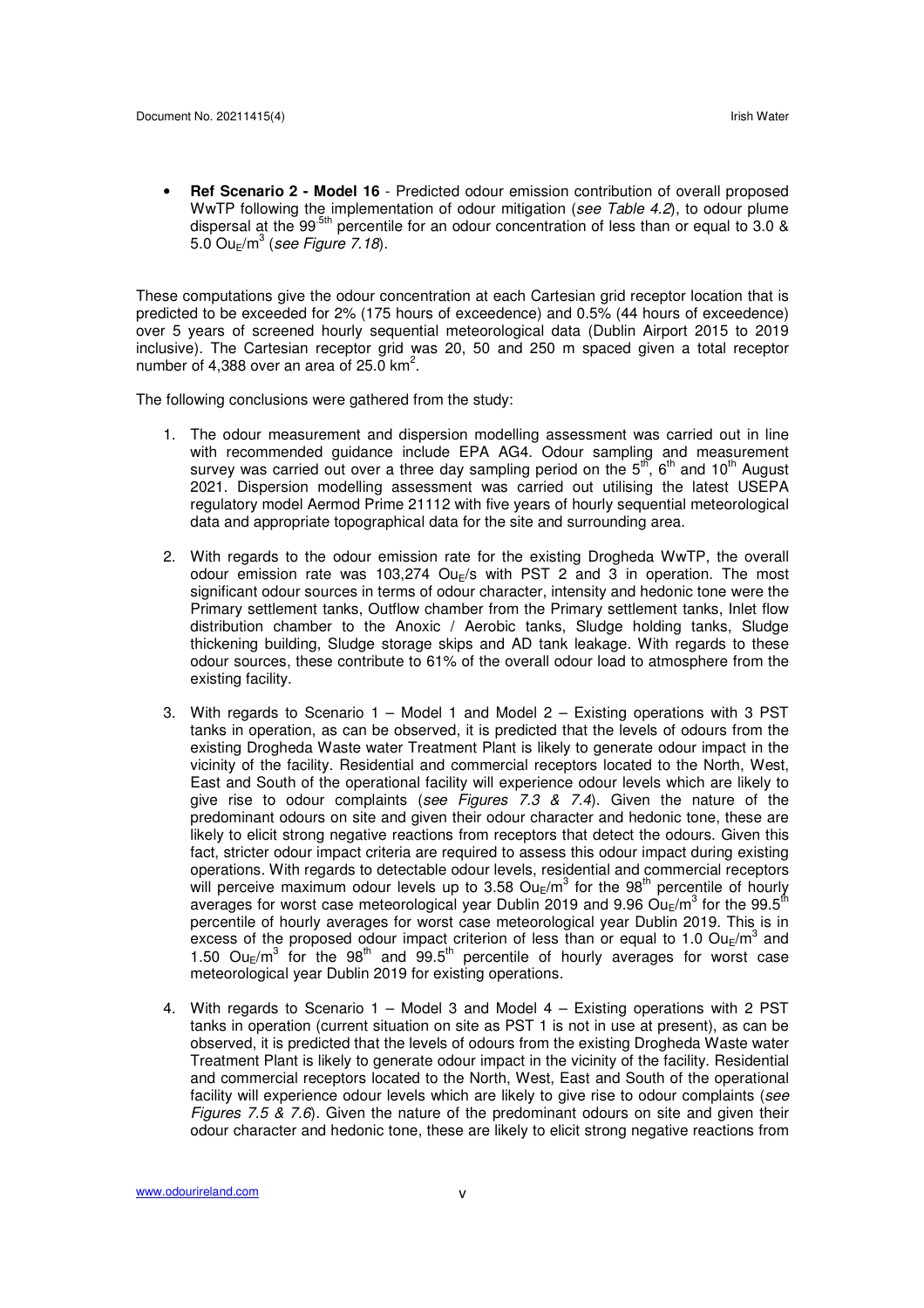receptors that detect the odours. Given this fact, stricter odour impact criteria are required to assess this odour impact during existing operations. With regards to detectable odour levels, residential and commercial receptors will perceive maximum odour levels up to 3.09 Ou<sub>E</sub>/m<sup>3</sup> for the 98<sup>th</sup> percentile of hourly averages for worst case meteorological year Dublin 2019 and 8.96  $\text{Ou}_\text{E}/\text{m}^3$  for the 99.5<sup>th</sup> percentile of hourly averages for worst case meteorological year Dublin 2019. This is in excess of the proposed odour impact criterion of less than or equal to 1.0 Ou<sub>E</sub>/m<sup>3</sup> and 1.50 Ou<sub>E</sub>/m<sup>3</sup> for the 98<sup>th</sup> and 99.5<sup>th</sup> percentile of hourly averages for worst case meteorological year Dublin 2019 for existing current operations.

- 5. With regards to Scenario 1 Model 5 and Model 6 Existing contributions of PST 2 and 3 to overall odour plume (i.e. odour emissions from PST 2 and 3 only as PST 1 is not in use at present), as can be observed, it is predicted that the levels of odours from the operation of PST 2 and 3 is likely to generate odour impact in the vicinity of the facility. Residential and commercial receptors located to the North, West, East and South of the operational facility will experience odour levels which are likely to give rise to odour complaints (see Figures 7.7 & 7.8). Given the nature of the predominant odours on site and given their odour character and hedonic tone, these are likely to elicit strong negative reactions from receptors that detect the odours. Given this fact, stricter odour impact criteria are required to assess this odour impact during existing operations. With regards to detectable odour levels, residential and commercial receptors will perceive maximum odour levels up to 1.41  $\mathsf{Ou}_\mathsf{E}/\mathsf{m}^3$  for the 98<sup>th</sup> percentile of hourly averages for worst case meteorological year Dublin 2019 and 3.82  $O$ u<sub>E</sub>/m<sup>3</sup> for the 99.5<sup>th</sup> percentile of hourly averages for worst case meteorological year Dublin 2019. This is in excess of the proposed odour impact criterion of less than or equal to 1.0  $\textsf{Ou}_{\textsf{E}}/\textsf{m}^3$  and 1.50  $\textsf{Ou}_{\textsf{E}}/\textsf{m}^3$  for the 98<sup>th</sup> and 99.5<sup>th</sup> percentile of hourly averages for worst case meteorological year Dublin 2019 for existing current operations.
- 6. With regards to Scenario 1 Model 7 and Model 8 Existing contributions of AD Tank leakage to overall odour plume (i.e. odour emissions from one AD tank only), as can be observed, it is predicted that the levels of odours from the operation of AD tank is not likely to generate odour impact in the vicinity of the facility. All residential and commercial receptors located to the North, West, East and South of the operational facility will perceive maximum odour levels up to 0.41  $Ou_{E}/m^{3}$  for the 98<sup>th</sup> percentile of hourly averages for worst case meteorological year Dublin 2019 and 0.21  $\mathsf{Ou}_\mathsf{E}/\mathsf{m}^3$  for the 99.5 $^\mathsf{fn}$ percentile of hourly averages for worst case meteorological year Dublin 2019 (see Figures 7.9 & 7.10). This is within the proposed odour impact criterion of less than or equal to 1.0 Ou<sub>E</sub>/m<sup>3</sup> and 1.50 Ou<sub>E</sub>/m<sup>3</sup> for the 98<sup>th</sup> and 99.5<sup>th</sup> percentile of hourly averages for worst case meteorological year Dublin 2019 for existing current operations.
- 7. With regards to Scenario 1 Model 9 and Model 10 Existing contributions of odour leakage from Sludge handling processes to overall odour plume (i.e. odour emissions from Sludge thickening building, Sludge holding tank and Storage skips), as can be observed, it is predicted that the levels of odours from the operation of the facility is not likely to generate odour impact in the vicinity of the facility although the odour plume encroaches upon the industrial neighbour due North of the facility. All residential and commercial receptors located to the North, West, East and South of the operational facility will perceive maximum odour levels up to 0.52  $\textsf{Ou}_{\textsf{E}}/\textsf{m}^3$  for the 98<sup>th</sup> percentile of hourly averages for worst case meteorological year Dublin 2019 and 1.19 Ou<sub>E</sub>/m<sup>3</sup> for the  $99.5<sup>th</sup>$  percentile of hourly averages for worst case meteorological year Dublin 2019 (see Figures 7.11 & 7.12). This is within the proposed odour impact criterion of less than or equal to 1.0 Ou<sub>E</sub>/m<sup>3</sup> and 1.50 Ou<sub>E</sub>/m<sup>3</sup> for the 98<sup>th</sup> and 99.5<sup>th</sup> percentile of hourly averages for worst case meteorological year Dublin 2019 for existing current operations.
- 8. A number key mitigation technique will be considered for implemented within the Waste water Treatment Plant. These include: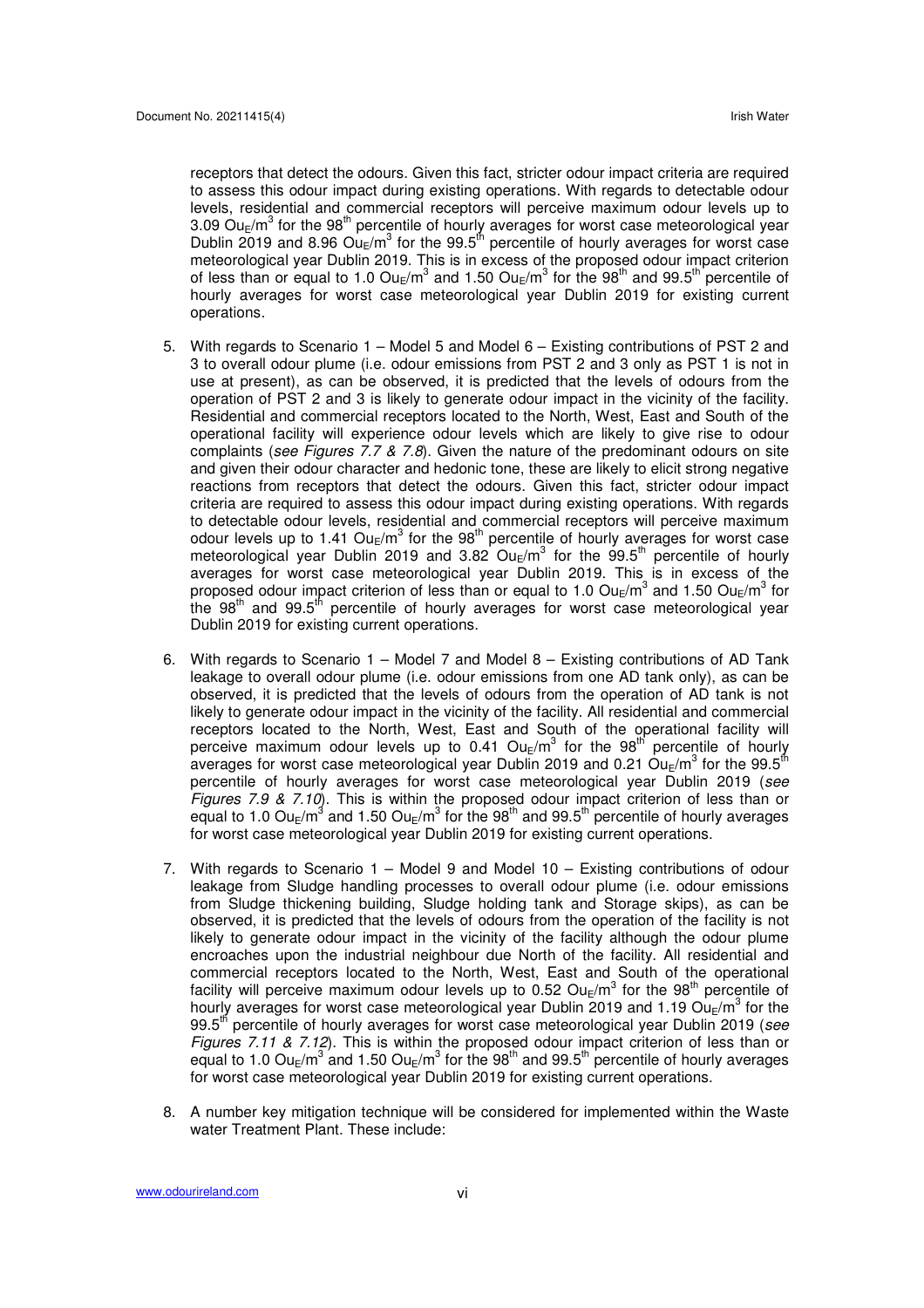- a. Fix all leaks on the existing AD tank providing an odour reduction of 7,311 Ou<sub>E</sub>/s.
- b. Consider how odour reductions can be achieved on the current operational Primary settlement tanks 2 and 3. In this report it is considered that they will be covered and negatively ventilated to a two stage odour control unit. Other alternative methods can be considered and include:
	- i. Reducing septicity in the network, primarily by chemical dosing
	- ii. Reducing/addressing odours in the network pumping stations by introducing aeration which will control and prevent further generation of septicity and provide increased odour control on the pumping stations
	- iii. Install a pre-aeration tank upstream of the PSTs designed to actively strip out the odours and provide odour control on the off gases
	- iv. Cover the primary tanks and provide odour control on the head space.

There are various operational, maintenance and H&S issues to be evaluated with each of the above options and a combination of options may be the most optimal. The application of mitigation on the Primary settlement tanks (PST) 2 and 3, Primary outflow chambers 2 and 3 and Aeration tanks inlet flow distribution chamber will result in an overall odour reduction of  $54,656$  Ou<sub>F</sub>/s. It is assumed that PST1 will remain not in use and if brought into use, the same considered odour mitigation will be applied to PST 1.

- c. Consider how odour reductions can be achieved on the current sludge process activities to include the Sludge thickening building, Sludge holding tanks and Sludge storage skips. In this report it is considered that further negative ventilated will be applied to the Sludge thickening building, Sludge storage tanks and Sludge storage skips. It is also considered that leaks on each of the Sludge holding tanks 1 to 3 will be repaired. All odours will be collected and treated in a to a two stage odour control unit. Other alternative methods can be considered. For example, instead of fully ventilating the sludge thickening building, each centrifugal thickener can be contained within a valance hood and the air around the enclosure can be ventilated at a high rate. The application of mitigation on the Sludge processing activities will result in an overall odour reduction of 16,654  $Ou_E$ /s.
- 9. Following the implementation of all considered odour mitigation on the existing Drogheda WwTP, the predicted overall odour emission rate from the proposed Drogheda WwTP will be 24,653 Ou<sub>E</sub>/s. This equates to an overall odour reduction of 79.31% following the implementation of proposed odour mitigation. It shall be noted that the implementation of odour mitigation will eliminate predominately odour sources which would be considered hedonically extremely offensive and unpleasant
- 10. With regards to Scenario 2 Model 3 and Model 4 Proposed operations, as can be observed, following the implementation of proposed odour mitigation, it is predicted that the levels of odours from the proposed Drogheda Waste water Treatment Plant is not likely to generate odour impact in the vicinity of the facility. Residential and commercial receptors located to the North, West, East and South of the operational facility will experience odour levels which are not likely to give rise to odour complaints. Given the fact that the implementation of odour mitigation in the proposed Drogheda WwTP will minimise the emission of odours which are hedonically very unpleasant (i.e. untreated odours from the Primary settlement tanks, Outlet flow chambers from Primary settlement tanks, Inlet flow distribution chamber to Anoxic and Oxic tanks, Sludge thickening building, Sludge holding tanks and Sludge skips), the guideline odour limit value requires to be less strict (i.e. solely as a result of the hedonic nature of the odours being emitted from the facility). The assessment criterion can revert to a normal assessment criteria of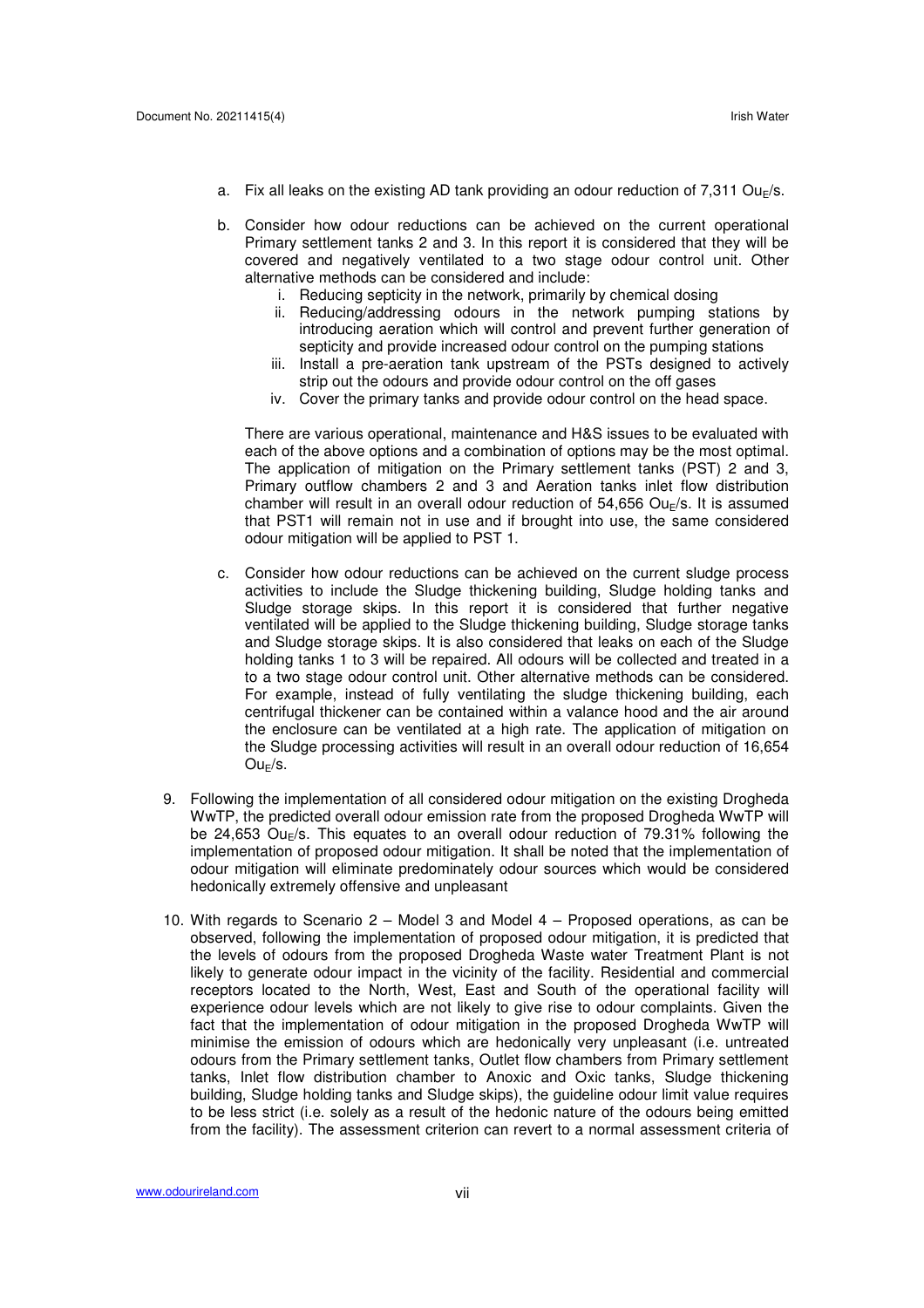less than or equal to 1.50  $Ou_{E}/m^{3}$  and 3.0  $Ou_{E}/m^{3}$  for the 98<sup>th</sup> and 99.5<sup>th</sup> percentile of hourly averages for worst case meteorological year Dublin 2019. With regards to detectable odour levels, residential and commercial receptors will perceive maximum odour levels up to 1.10  $Ou_{E}/m^{3}$  for the 98<sup>th</sup> percentile of hourly averages for worst case meteorological year Dublin 2019 and 2.68  $Ou_E/m^3$  for the 99.5<sup>th</sup> percentile of hourly averages for worst case meteorological year Dublin 2019. This is well within the proposed odour impact criterion of less than or equal to 1.50  $\textsf{Ou}_{\textsf{E}}/\textsf{m}^3$  and 3.0  $\textsf{Ou}_{\textsf{E}}/\textsf{m}^3$  for the 98<sup>th</sup> and 99.5<sup>th</sup> percentile of hourly averages for worst case meteorological year Dublin 2019. The implementation of odour mitigation will result in a significant reduction in perceived odour levels in the vicinity of the proposed operational facility and given the fact that hedonically offensive odours will be abated; the likelihood of complaints risk is greatly reduced.

The following high level recommendations were formed from the study. Such recommendation maybe implemented in a staged approach over a period of time. Although an approach is discussed within this document, alternative justified mitigation methods can be used to achieve odour reduction whether process change related or other forms of proven technology implementation.

- With regards to the AD tank leakage, repairs / reconstruction of the digester will be required to eliminate this odour source and potential impact of same. When in operation following repairs, it is highly unlikely that any emissions will occur from the digester. This will lead to a reduction in the odour plum spread by approximately 40 to 60 m. More significantly, the nature of the odour been emitted from the digester is very offensive and very detectable and repair should lead to a reduction in odour complaints.
- With regards to the Primary settlement tanks 2 and 3, these will require mitigated. A number of considered options are presented and these can be used in combination to achieve the same odour reduction outcomes that is required to minimise odour impact. These include:
	- $\circ$  Option 1 Primary settlement tanks 2 and 3 (and also 1 if brought back into duty) to be covered with tight fitting covers with a leakage rate of less than 1 m<sup>3</sup> / m<sup>2</sup> of cover surface at 50 Pa pressure. Primary settlement tank 1 is currently not in use and will remain same for the foreseeable future. Primary settlement tanks 2 and 3 will also require to be negatively ventilated to an odour control system and maintained at a negative pressure of at least negative 50 Pa suction pressure. It is estimated that a ventilation volume of at least 2,100  $m^3/nr$  shall be extracted and this collected air will require to be treated in an odour control system capable of achieving an exhaust odour threshold concentration of less than 500  $\text{Ou}_\text{F}/\text{m}^3$ (see OCU 1 in Table 4.2). It is expected that a two stage odour control system will be required to achieve this requirement (e.g. first stage biological treatment followed by second stage carbon polishing).
	- o Option 2 Reducing septicity in the network, primarily by chemical dosing
	- o Option 3 Reducing/addressing odours in the network pumping stations by introducing aeration which will control and prevent further generation of septicity and provide increased odour control on the pumping stations
	- $\circ$  Option 4 Install a pre-aeration tank upstream of the PSTs designed to actively strip out the odours and provide odour control on the off gases
- With regards to the Outflow chamber from each of the Primary settlement tanks and Inlet flow distribution chamber to Anoxic / Aerobic tanks, these are located in close proximity to the primary settlement tanks and therefore extracted air from these sources can be treated in this system. In order to be successful in ensure no fugitive odour emissions from these sources, the existing covers will need to be made air tight. In addition, these

www.odourireland.com viii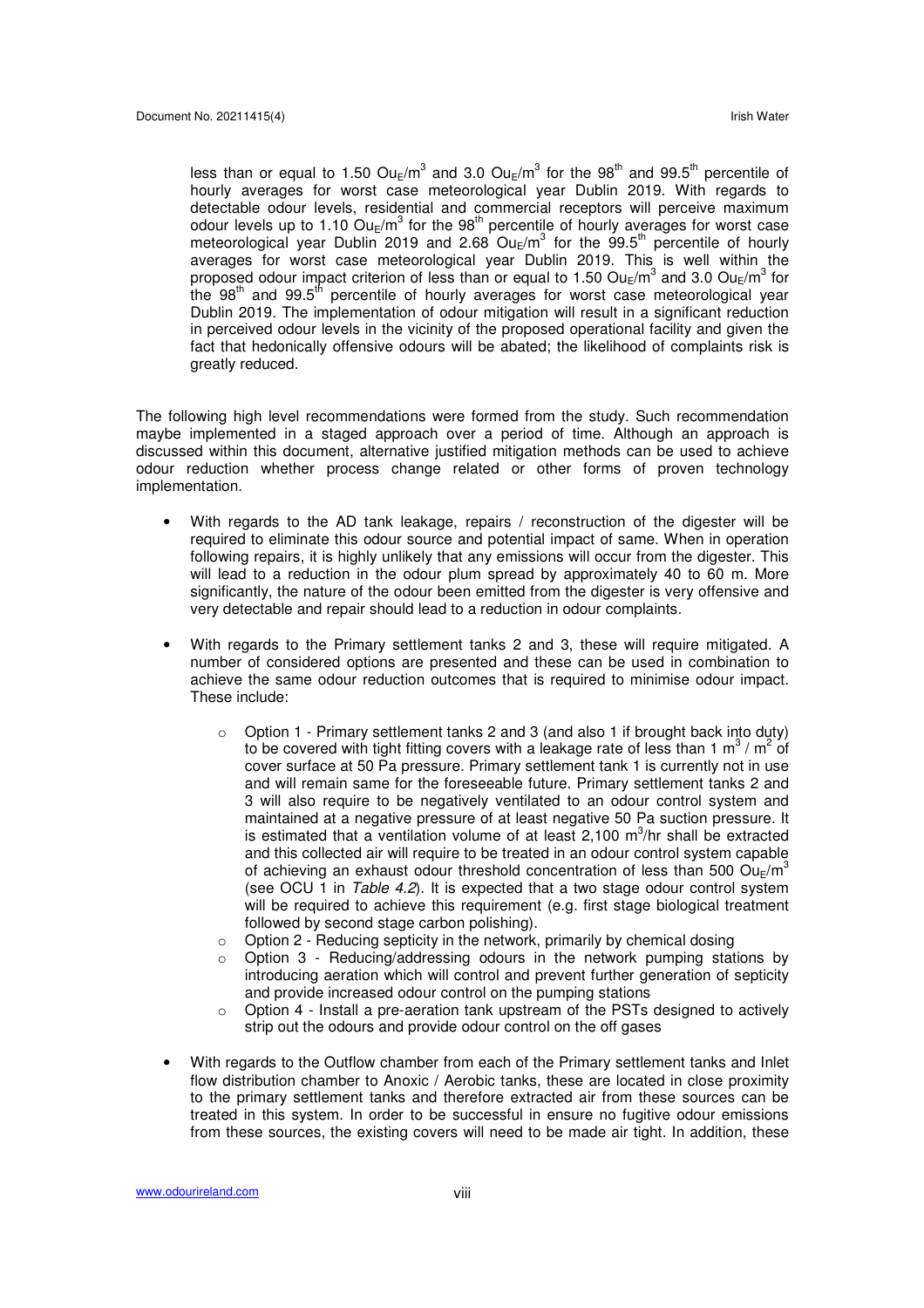sources will require to be placed under negative pressure by means of air extraction. It is estimate that a minimum extraction rate of 1,587  $m^3/nr$  of odourous air will be required and treated in OCU 1.

- With regards to the Sludge holding tanks, these tanks are covered but the covers will require to be assessed with respect to integrity. Visual inspection of the covers indicate a number of gaps in the covers which will require to be repaired and / or replaced. These tank cover shall be processed proved to ensure they can achieve a sealing efficiency of 1  $m<sup>3</sup>$  /  $m<sup>2</sup>$  of cover surface at 50 Pa pressure. These will also require to be negatively ventilated to an odour control system and maintained at a negative pressure of at least negative 50 Pa suction pressure. It is estimated that a ventilation volume of at least 1,200 m<sup>3</sup>/hr shall be extracted from the three tanks and this collected air will require to be treated in an odour control system capable of achieving an exhaust odour threshold concentration of less than 500  $\textsf{Ou}_{\textsf{E}}/\textsf{m}^3$  (see OCU 2 in Table 4.2). It is expected that a two stage odour control system will be required to achieve this requirement (e.g. first stage biological treatment followed by second stage carbon polishing).
- With regards to the Sludge centrifudge building, this building is currently leaking odours due to the nature of the building fabric and doors. The building shall be made air tight and processed proved to achieve a leakage rate of less than 1.50  $\text{m}^{3}$  /  $\text{m}^{2}$  clad surface / hr @ 50 Pa. In addition, improved and focused ventilation shall be implemented within the building to improve occupational air conditions within the building. It is estimated that an additional ventilation volume of at least 4,328 m<sup>3</sup>/hr shall be extracted and this collected air will require to be treated in an odour control system capable of achieving an exhaust odour threshold concentration of less than 500  $\text{Ou}_{E}/\text{m}^{3}$  (see OCU 2 in Table 4.2). It is expected that a two stage odour control system will be required to achieve this requirement (e.g. first stage biological treatment followed by second stage carbon polishing). Other considered approaches can be utilised to include enclosing around the centrifudge and ventilating these to an odour control system.
- With regards to the Sludge storage skips and conveying system, odours are currently leaking / displaced from this process. In order to prevent / minimise the leakage of odour from these processes, odour extraction shall be applied to the conveying system and sludge storage skips. It is estimated that an additional ventilation volume of at least 1,500 m<sup>3</sup>/hr shall be extracted and this collected air will require to be treated in an odour control system capable of achieving an exhaust odour threshold concentration of less than 500  $\text{O}_{\text{UE}}/\text{m}^3$  (see OCU 2 in Table 4.2). It is expected that a two stage odour control system will be required to achieve this requirement (e.g. first stage biological treatment followed by second stage carbon polishing).
- Therefore in order to treat the extracted air from these processes, it is proposed that two new odour control systems will be required to treat the collected odourous air. These are noted as new OCU 1 and new OCU 2 within Table 4.2. The total minimum treatment capacity of new OCU 1 and new OCU 2 shall be 4,887  $m^3/nr$  and 7,028  $m^3/hr$ , respectively. This minimum ventilation rate may change following detailed design studies of the various options.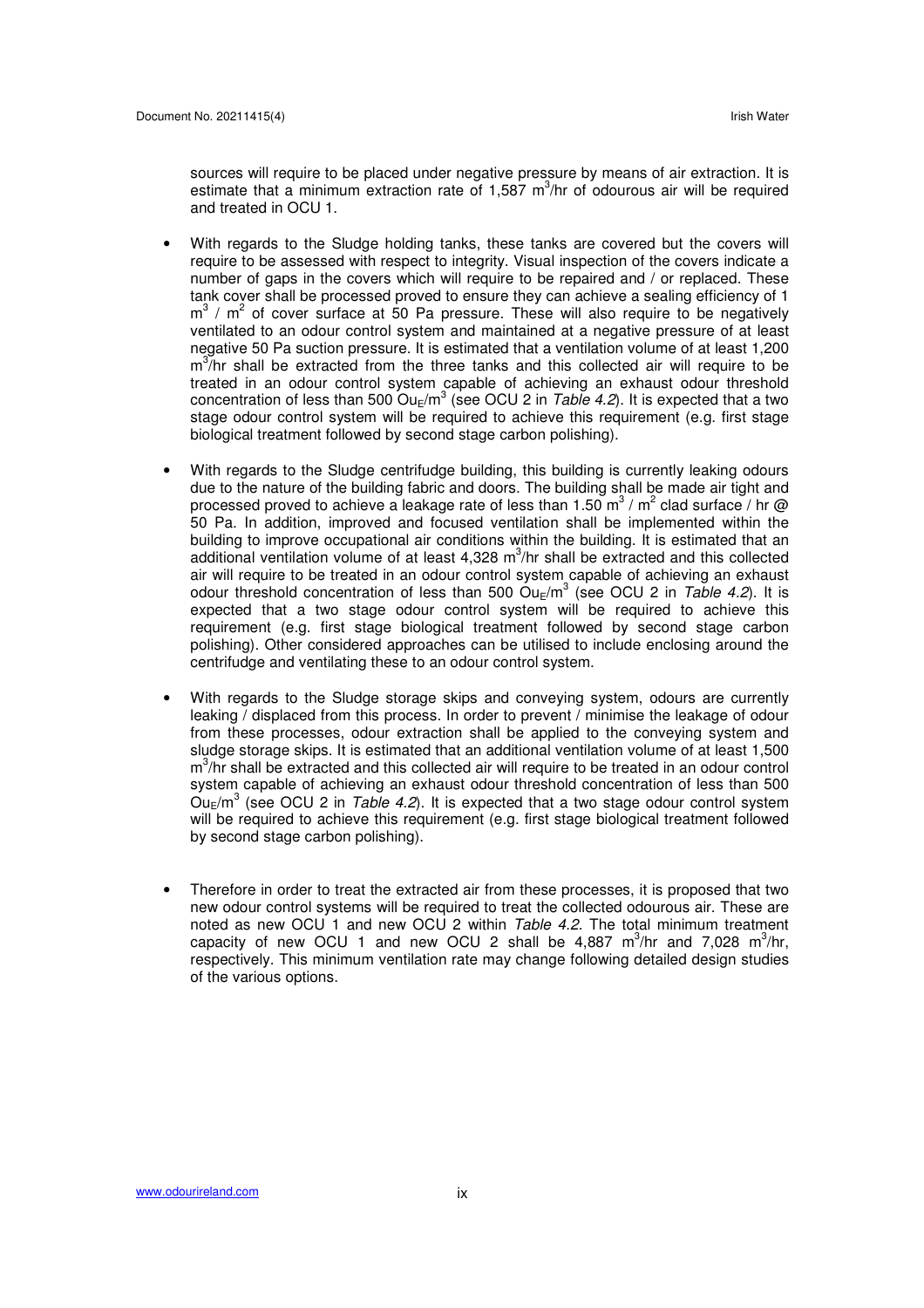# **2. Introduction**

Odour Monitoring Ireland Ltd was commissioned by Irish Water to perform an odour impact and dispersion modelling assessment of the operational Drogheda Waste Water Treatment Plant (WwTP) utilising odour sampling techniques and dispersion modelling software Aermod Prime (21112). Like the majority of facilities, the operation of the facility is faced with the issue of preventing odours causing impact to the public at large.

Following on from the assessment of the existing facility, the impact of proposed considered odour mitigation techniques on certain odour sources located within the existing facility were assessed. The odour sources considered included primary waste water treatment and sludge processing and handling processes. These were considered due to the odour character, intensity and hedonic nature of these odours in such facilities. The impact on perceived odour concentration levels in the vicinity of the facility were assessed utilising dispersion modelling impact assessment and impact reductions were compared against acceptable odour guideline limit values. Dispersion modelling assessment was carried out in accordance with EPA guidance AG4 (EPA, 2019).

Two odour emission scenarios were developed to take account of the routine operations in the existing Waste Water Treatment Plant and the proposed facility following the implementation of proposed odour mitigation. This odour emission rate and specified source characteristics were inputted into Aermod Prime dispersion model (21112) in order to determine the overall odour impact at and/or beyond the boundary of the facility.

This assessment was performed in accordance with currently recommended international guidance and practice for the assessment of odours (Environment Agency H4 and Irish EPA AG4 guidance documents).

This report will present the Materials and Methods, Results and Discussion, Conclusions and high level considered recommendations gathered throughout the assessment.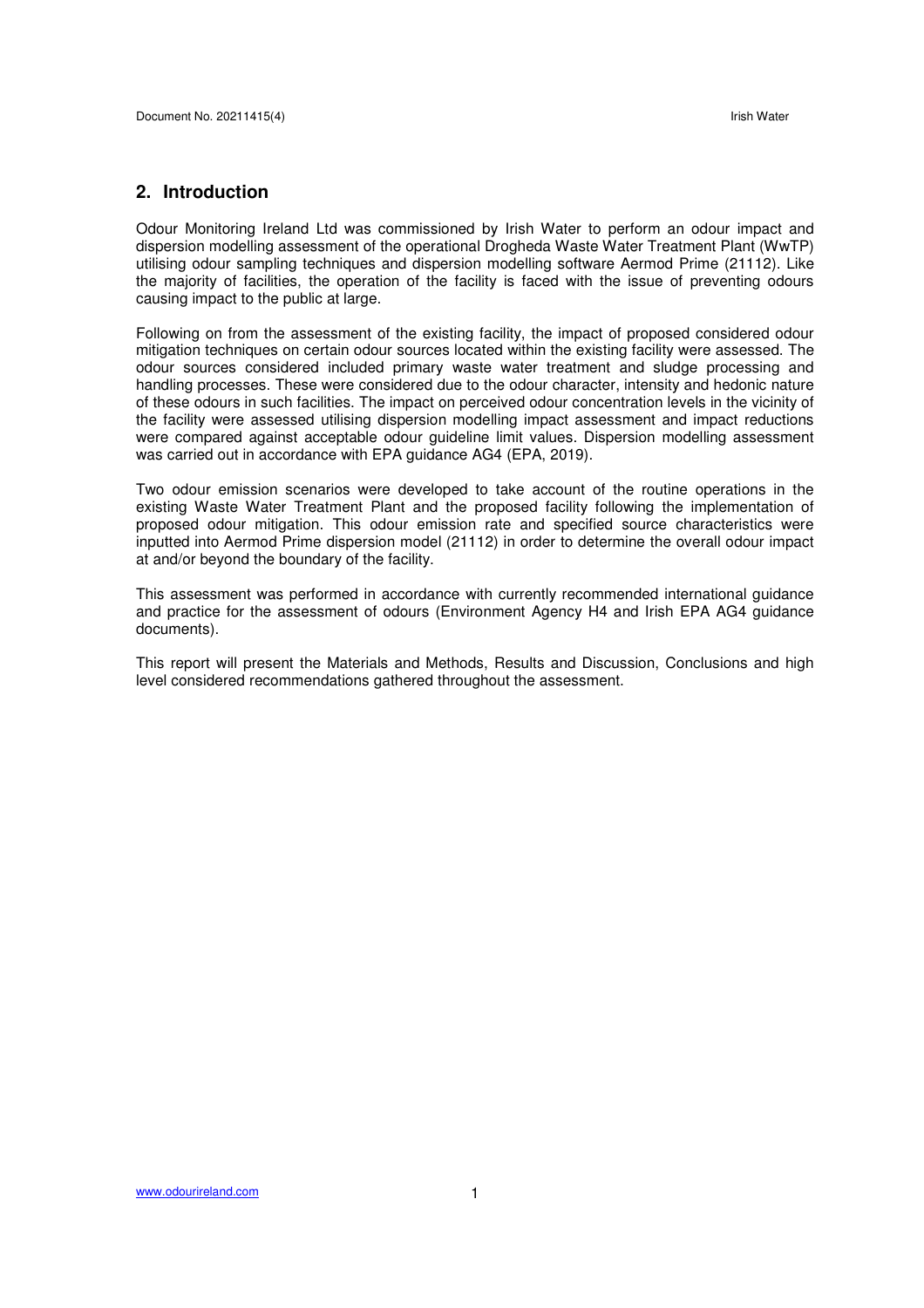### **3. Materials and Methods**

This section will describe the materials and methods used for the odour sampling and dispersion modelling assessment.

#### **3.1. Odour sampling and analysis**

This section will provide the materials and methods used to sample and analyse odours from the operational WwTP.

#### **3.1.1. Odour sampling**

# **Point sampling**

In order to obtain air samples for odour assessment, a static sampling method was used where air samples were collected in 40 to 60 litre pre-conditioned Nalophan<sup>NA</sup> bags using a vacuum sampling device over a 15/20 minute period. The sampler operates on the 'lung principle', whereby the air is removed from a rigid container around the bag by a battery powered SKC vacuum pump at a rate of 4 l min-1. This caused the bag to fill through a stainless steel and PTFE tube whose inlet is placed in source air, with the volume of sample equal to the volume of air evacuated from the rigid container. All odour-sampling bags were pre-conditioned and flushed with odourous air to remove any interference from the sample material.

In order to estimate the odour levels from the AD tank process, Irish Water sampled odours from a representative digester located in Leixlip WwTP. This was analysed for Odour units and the estimated gas leakage rate in m<sup>3</sup>/s was used to calculate an odour emission rate in Ou<sub>E</sub>/s. The source was represented as a discrete point source within the air dispersion model.

#### **Area sampling**

In order to measure the flux odour emission rate from area odour surfaces located within the Waste Water Treatment Plant, a calibrated wind tunnel method was used. This calibrated sampling hood allowed for the accurate determination of odour emission rate from the surface of the tanks such as the Primary settlement tanks, Anoxic and Oxic tanks, Final settlement tanks. In combination with the point source static sampling method, a 60-litre sample over a fifteen to twenty-minute period was obtained (Jiang et al., 2002). Area source mass emission rates/flux was presented as  $\textsf{Ou}_{\textsf{E}}/\textsf{m}^2/\textsf{s}^1$ .

#### **3.1.2. Olfactometry**

Olfactometry using the human sense of smell is the most valid means of measuring odour (Dravniek et al, 1986) and at present is the most commonly used method to measure the concentration of odour in air (Hobbs et al, 1996). Olfactometry is carried out using an instrument called an olfactometer. Three different types of dynamic dilution olfactometers exist:

- Yes/No Olfactometer
- Forced Choice Olfactometer
- Triangular Forced Choice Olfactometer.

In the dynamic dilution olfactometer, the odour is first diluted and is then presented to a panel of screened panellists of no less than four (CEN, 2003) Panellists are previously screened to ensure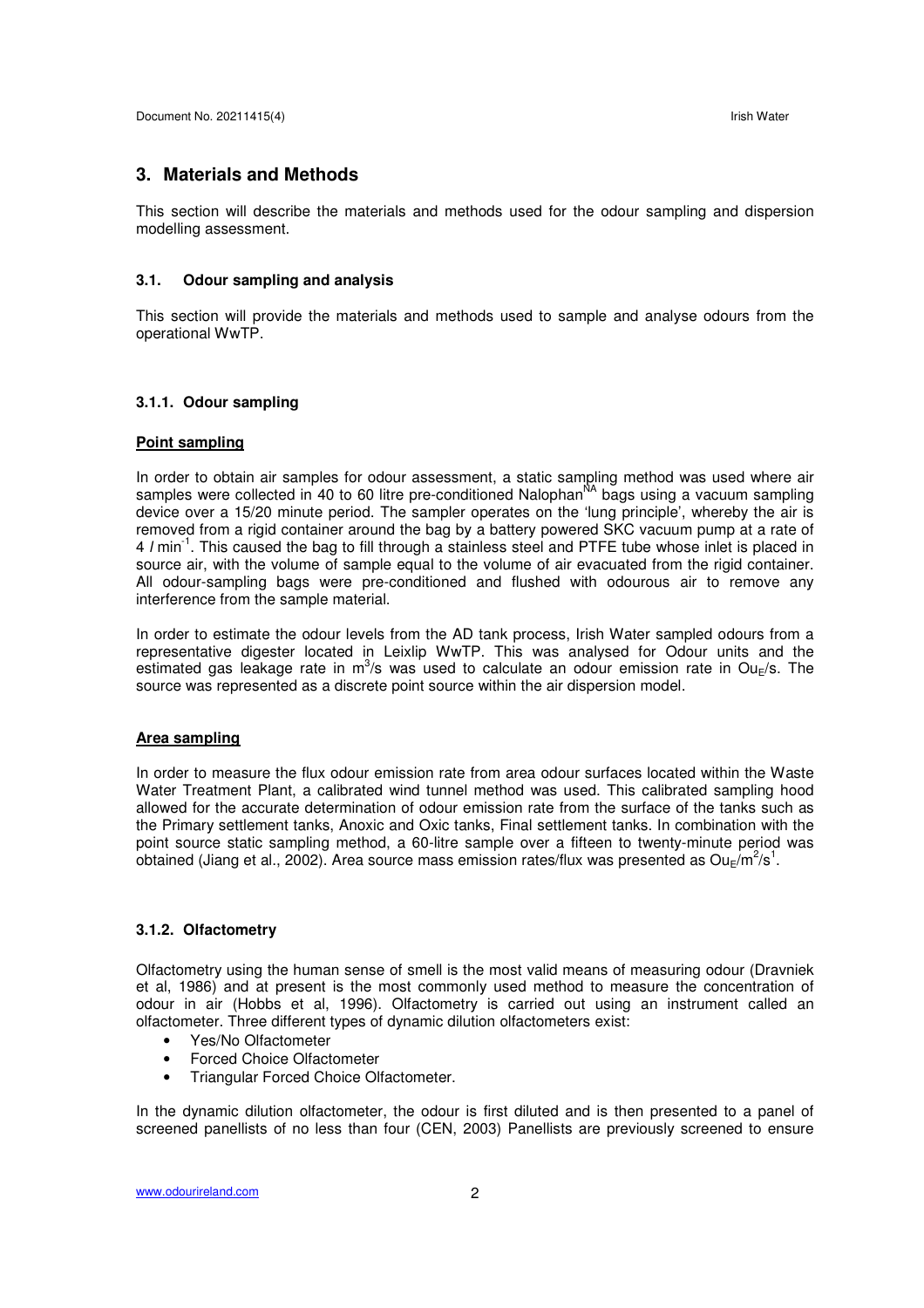that they have a normal sense of smell (Casey et al., 2003). According to the CEN standard this screening must be performed using a certified reference gas n-butanol. This screening is applied to eliminate anosmia (low sensitivity) and super-noses (high sensitivity). The odour analysis has to be undertaken in a low odour environment such as an air-conditioned odour free laboratory. Analysis should be performed within 30 hours of sampling.

#### **3.1.3. Odour measurement in accordance with the EN13725:2003**

An ECOMA TO8 dynamic yes/no olfactometer was used throughout the measurement period to determine the odour threshold concentration of the sample air. The odour threshold concentration is defined as the dilution factor at which 50% of the panel can just detect the odour. Only those panel members who pass screening tests with n-butanol (certified reference gas, CAS 72-36-3) and who adhered to the code of behaviour were selected as panellists for olfactometry measurements (CEN, 2003). Odour measurement was carried out in an odour free laboratory in accordance with EN13725:2003. The analyses were carried out in the laboratory of Odour Monitoring Ireland Ltd in Trim Co. Meath.

#### **3.1.4. What is an odour unit?**

The odour concentration of a gaseous sample of odourant is determined by presenting a panel of selected screened human panellists with a sample of odourous air and varying the concentration by diluting with odourless gas, in order to determine the dilution factor at the 50% detection threshold. The  $Z_{50}$  value (threshold concentration) is expressed in odour units (Ou<sub>E</sub> m<sup>-3</sup>).

The European odour unit is that amount of odourant(s) that, when evaporated into one cubic metre of neutral gas (nitrogen), at standard conditions elicits a physiological response from a panel (detection threshold) equivalent to that elicited by one European Reference Odour Mass (EROM) evaporated in one cubic meter of neutral gas at standard conditions. One EROM is that mass of a substance (nbutanol) that will elicit the  $Z_{50}$  physiological response assessed by an odour panel in accordance with this standard. N-Butanol is one such reference standard and is equivalent to 123µg of n-butanol evaporated in one cubic meter of neutral gas at standard conditions (CEN, 2003).

#### **3.1.5. Odour emission rate calculation.**

The measurement of the strength of a sample of odourous air is, however, only part of the problem of quantifying odour. Just as pollution from a stack is best quantified by a mass emission rate, the rate of production of an odour is best quantified by the odour emission rate. For a chimney or ventilation stack, this is equal to the odour threshold concentration (Ou<sub>E</sub>/m<sup>3</sup>) of the discharge air multiplied by its flow-rate ( $m^3/s^1$ ). It is equal to the volume of air contaminated every second to the threshold odour limit (Ou<sub>E</sub>/s<sup>1</sup>). For an area odour source, this is equal to the odour emission flux (Ou<sub>E</sub>/m<sup>2</sup>/s) multiplied by the total surface area (m<sup>2</sup>) of the odour source to provide an odour emission rate in Ou<sub>E</sub>/s.

The odour emission rate is used in conjunction with the dispersion model to generate odour concentration contours for comparison with the proposed guideline limit values for the existing and proposed Waste Water Treatment Facility. It will also estimate the approximate radius of impact for the existing and proposed facility (Hobson et al, 1995).

The overall odour emission rates for the existing and proposed Scenarios 1 and 2 are presented in Tables 4.1 & 4.2.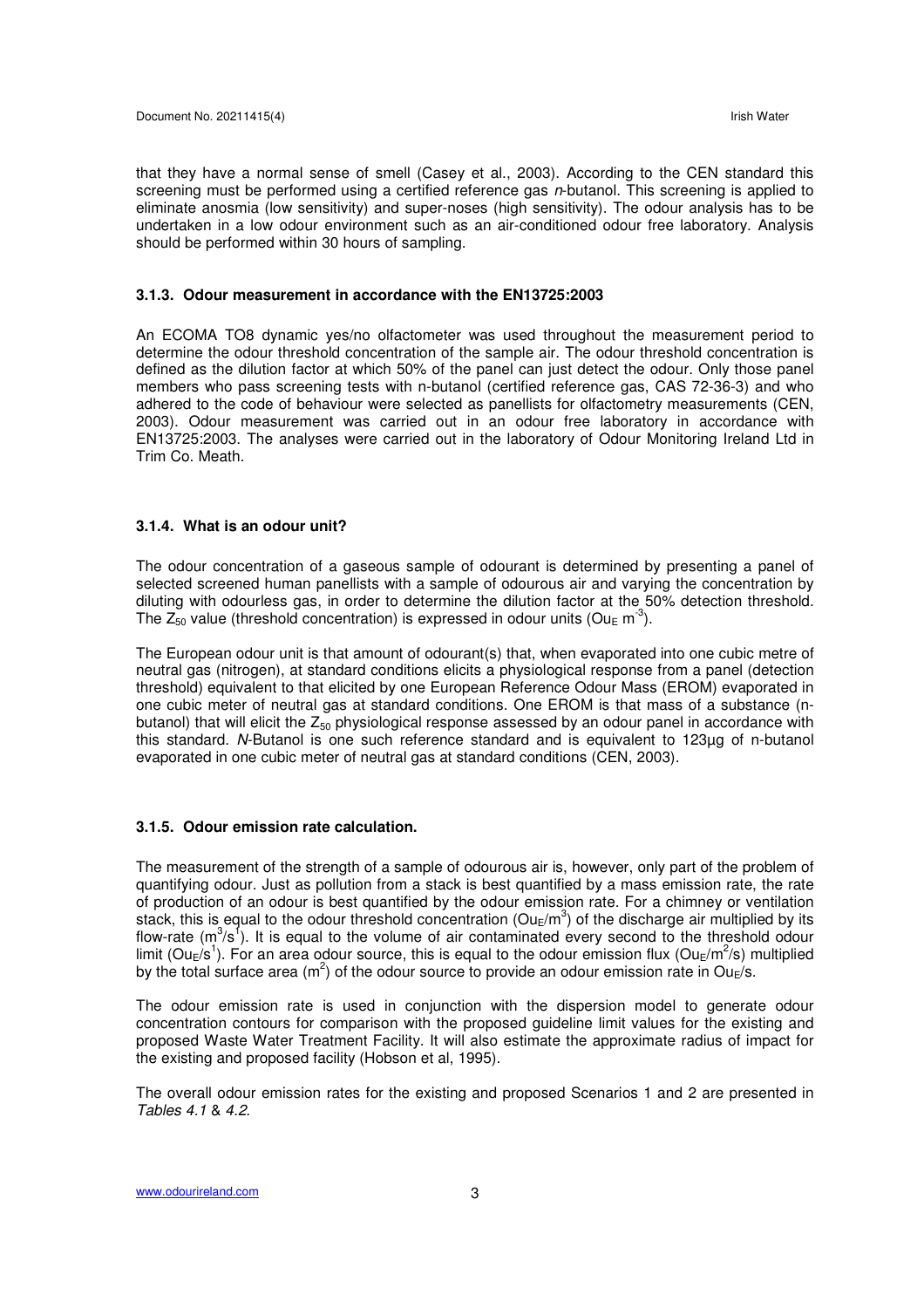#### **3.2. Model assumptions**

The following model assumptions were used to construct and generate the output results from the dispersion model. These include:

- The input data used within the dispersion model was obtained from measurements carried out on site on the  $05<sup>th</sup>$ ,  $06<sup>th</sup>$  and  $10<sup>th</sup>$  August 2021.
- Two assessment scenarios were assessed to take account of client requirements.

#### **Existing site operation**

- **Ref Scenario 1 Model 1** Predicted odour emission contribution of overall existing operational WwTP (including 3 off PST's) during routine operation (see Table 4.1), to odour plume dispersal at the  $98<sup>th</sup>$  percentile for an odour concentration of less than or equal to 1.0,  $3.0$  &  $5.0$  Ou<sub>E</sub>/m $^3$  (see Figure 7.3).
- **Ref Scenario 1 Model 2** Predicted odour emission contribution of overall existing operational WwTP (including 3 off PST's) during routine operation (see Table 4.1), to odour plume dispersal at the  $99.5<sup>th</sup>$  percentile for an odour concentration of less than or equal to 1.50, 3.0 & 5.0  $Ou_E/m^3$  (see Figure 7.4).
- **Ref Scenario 1 Model 3** Predicted odour emission contribution of overall existing operational WwTP (including 2 off PST's) during routine operation (see Table 4.1), to odour plume dispersal at the  $98<sup>th</sup>$  percentile for an odour concentration of less than or equal to 1.0,  $3.0$  & 5.0 Ou<sub>E</sub>/m $^3$  (see Figure 7.5).
- **Ref Scenario 1 Model 4** Predicted odour emission contribution of overall existing operational WwTP (including 2 off PST's) during routine operation (see Table 4.1), to odour plume dispersal at the  $99.5<sup>th</sup>$  percentile for an odour concentration of less than or equal to 1.50, 3.0  $\&$  5.0 Ou $_{\rm E}/{\rm m}^3$  (see Figure 7.6).
- **Ref Scenario 1 Model 5** Predicted odour emission contribution of overall existing PST operation (2 off PST's) during routine operation (see Table 4.1), to odour plume dispersal at the 98<sup>th</sup> percentile for an odour concentration of less than or equal to 1.0 Ou<sub>E</sub>/m<sup>3</sup> (see Figure 7.7).
- **Ref Scenario 1 Model 6** Predicted odour emission contribution of overall existing PST operation (2 off PST's) during routine operation (see Table 4.1), to odour plume dispersal at the 99.5<sup>th</sup> percentile for an odour concentration of less than or equal to 1.50 Ou<sub>E</sub>/m<sup>3</sup> (see Figure 7.8).
- **Ref Scenario 1 Model 7** Predicted odour emission contribution of overall AD tank leakage (1 off tank) during routine operation (see Table 4.1), to odour plume dispersal at the  $98<sup>th</sup>$ percentile for an odour concentration of less than or equal to 1.0 Ou<sub>E</sub>/m<sup>3</sup> (see Figure 7.9).
- **Ref Scenario 1 Model 8** Predicted odour emission contribution of overall AD tank leakage (1 off tank) during routine operation (see Table 4.1), to odour plume dispersal at the 99.5<sup>th</sup> percentile for an odour concentration of less than or equal to 1.50  $\textsf{Ou}_{\textsf{E}}/\textsf{m}^3$  (see Figure 7.10).
- **Ref Scenario 1 Model 9** Predicted odour emission contribution of overall leakage sources located within WwTP during routine operation (see Table 4.1), to odour plume dispersal at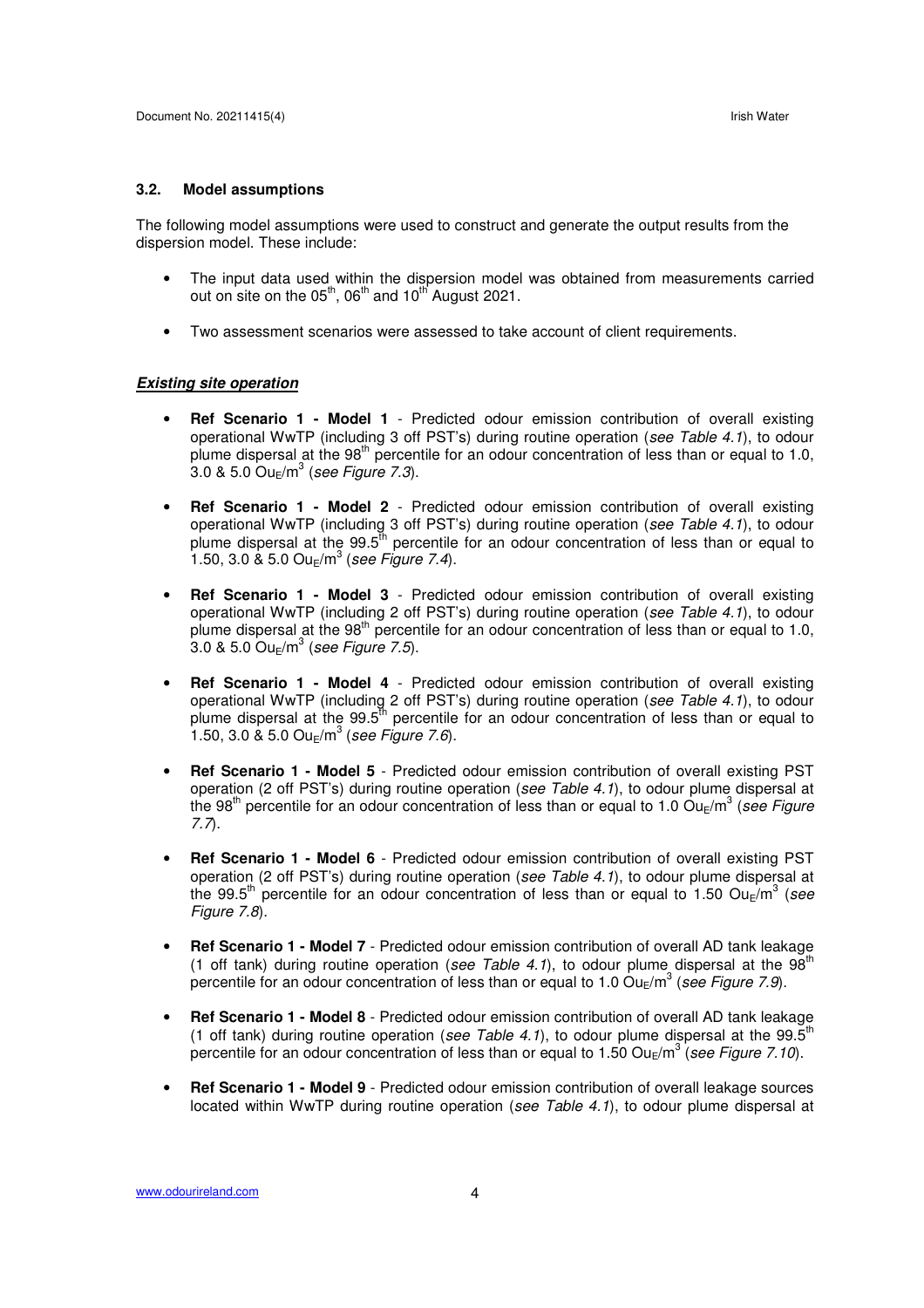the 98<sup>th</sup> percentile for an odour concentration of less than or equal to 1.0 Ou<sub>E</sub>/m<sup>3</sup> (*see Figure* 7.11).

• **Ref Scenario 1 - Model 10** - Predicted odour emission contribution of overall leakage sources located within WwTP during routine operation (see Table 4.1), to odour plume dispersal at the 99.5<sup>th</sup> percentile for an odour concentration of less than or equal to 1.50  $\mathsf{Ou}_{\mathsf{E}}/\mathsf{m}^3$  (see Figure 7.12).

#### **Proposed site operation**

- **Ref Scenario 2 Model 11** Predicted odour emission contribution of overall proposed WwTP following the implementation of odour mitigation to AD tank only (see Table 4.2), to odour plume dispersal at the 98<sup>th</sup> percentile for an odour concentration of less than or equal to 1.0, 3.0 & 5.0 Ou $_{\rm E}/{\rm m}^3$  (see Figure 7.13).
- **Ref Scenario 2 Model 12** Predicted odour emission contribution of overall proposed WwTP following the implementation of odour mitigation to AD tank only (see Table 4.2), to odour plume dispersal at the 99<sup>-5th</sup> percentile for an odour concentration of less than or equal odour concentration of less than or equal to 1.50, 3.0 & 5.0 Ou $_{\rm E}/{\rm m}^3$  (*see Figure 7.14*).
- **Ref Scenario 2 Model 13** Predicted odour emission contribution of overall proposed WwTP following the implementation of odour mitigation to AD tank and PST 2 (see Table 4.2), to odour plume dispersal at the  $98<sup>th</sup>$  percentile for an odour concentration of less than or equal to 1.0 Ou $_{\rm E}/{\rm m}^3$  (see Figure 7.15).
- **Ref Scenario 2 Model 14** Predicted odour emission contribution of overall proposed WwTP following the implementation of odour mitigation to AD tank and PST 2 (see Table 4.2), to odour plume dispersal at the  $99<sup>5th</sup>$  percentile for an odour concentration of less than or equal to 1.50  $\mathsf{Ou}_{\mathsf{E}}/\mathsf{m}^3$  (see Figure 7.16).
- **Ref Scenario 2 Model 15** Predicted odour emission contribution of overall proposed WwTP following the implementation of odour mitigation to AD tank, PST2 & 3 and sludge processing leakage (see Table 4.2), to odour plume dispersal at the  $98<sup>th</sup>$  percentile for an odour concentration of less than or equal to 1.50, 3.0 & 5.0 Ou<sub>E</sub>/m<sup>3</sup> (see Figure 7.17).
- **Ref Scenario 2 Model 16** Predicted odour emission contribution of overall proposed WwTP following the implementation of odour mitigation (see Table 4.2), to odour plume dispersal at the 99 $^{5th}$  percentile for an odour concentration of less than or equal to 3.0 & 5.0  $\mathsf{Ou}_{\mathsf{E}}/\mathsf{m}^3$  (see Figure 7.18).
- AERMOD Prime (21112) dispersion model was used to assess the predicted odour concentrations on the surrounding area. This is the latest USEPA regulatory model.
- Five years of hourly sequential meteorological data was screened within the dispersion model in order to provide statistical sound predictions for the impact assessment. Dublin Airport 2015 to 2019 inclusive was used for the operation of the dispersion model while Dublin Airport 2019 was determined as worst case impact year. This is in keeping with current national and international recommendations (EPA Guidance AG4 and Environment Agency). In addition, AERMOD incorporates a meteorological pre-processor AERMET PRO. The AERMET PRO meteorological preprocessor requires the input of surface characteristics, including surface roughness (z0), Bowen Ratio and Albedo by sector and season, as well as hourly observations of wind speed, wind direction, cloud cover, and temperature. The values of Albedo, Bowen Ratio and surface roughness depend on land-use type (e.g., urban,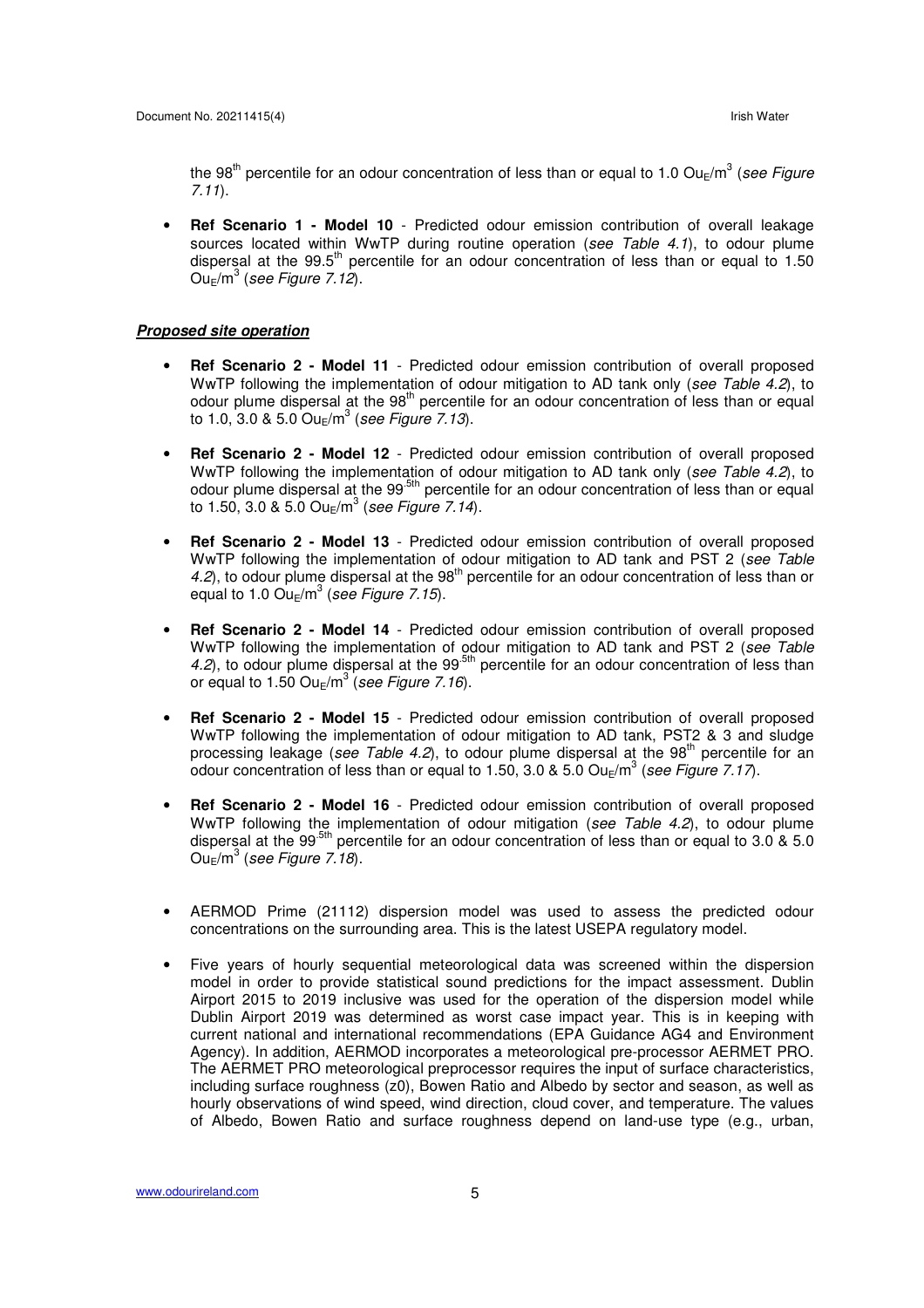cultivated land etc) and vary with seasons and wind direction. The assessment of appropriate land-use type was carried out to a distance of 10km from the meteorological station for Bowen Ratio and Albedo and to a distance of 1km for surface roughness in line with USEPA recommendations

- The  $98<sup>th</sup>$  and  $99.5<sup>th</sup>$  percentile of maximum hourly predicted concentrations was used to provide the output data from the dispersion model.
- Emissions to the atmosphere from the operations were assumed to occur 24 hours each day / 7 days per week over a standard year at 100% output for all sources.
- All building wake affects were assessed within the dispersion model especially given the nature of the structures located within the WwTP. USEPA regulatory model BPIP 04274 was utilised.
- Terrain effects were accounted within the dispersion model using AERMAP software and digital data from the client and OSI (0.50 and 10 m spaced). Given the complex terrain within and in the vicinity of the WWTP, the client carried out a laser terrain assessment to provide accurate elevations throughout the site. This was added to the OSI 10 m spaced terrain data for elevations outside the site boundary. This provided accurate topographical profile of the surrounding area inside and outside the site boundary. A total area of 25 km<sup>2</sup> was included within the dispersion model.
- Flagpole receptors were established at an elevation of 1.8 m above ground level in order to take account of average breathing level of receptors.
- 43 Individual sensitive receptors were also incorporated within the dispersion modelling assessment for indicative purposes. Results at each of these sensitive receptors are presented in Section 5 of this report for both the existing and proposed assessment scenarios.

#### **3.3. Dispersion modelling assessment**

#### **3.3.1. Atmospheric dispersion modelling of odours: What is dispersion modelling?**

Any material discharged into the atmosphere is carried along by the wind and diluted by wind turbulence, which is always present in the atmosphere. This process has the effect of producing a plume of air that is roughly cone shaped with the apex towards the source and can be mathematically described by the Gaussian equation. Atmospheric dispersion modelling has been applied to the assessment and control of odours for many years, originally using Gaussian form ISCST 3 and more recently utilising advanced boundary-layer physics models such as ADMS and AERMOD (Keddie et al. 1992). Once the odour emission rate from the source is known, (Ou<sub>E</sub> s<sup>-1</sup>), the impact on the vicinity can be estimated. These models can effectively be used in three different ways: firstly, to assess the dispersion of odours and to correlate with complaints; secondly, in a "reverse" mode, to estimate the maximum odour emissions which can be permitted from a site in order to prevent odour complaints occurring; and thirdly, to determine which process is contributing greatest to the odour impact and estimate the amount of required abatement to reduce this impact within acceptable levels (McIntyre et al. 2000). In this latter mode, models have been employed for imposing emission limits on industrial processes, odour control systems and intensive agricultural processes (Sheridan et al., 2002).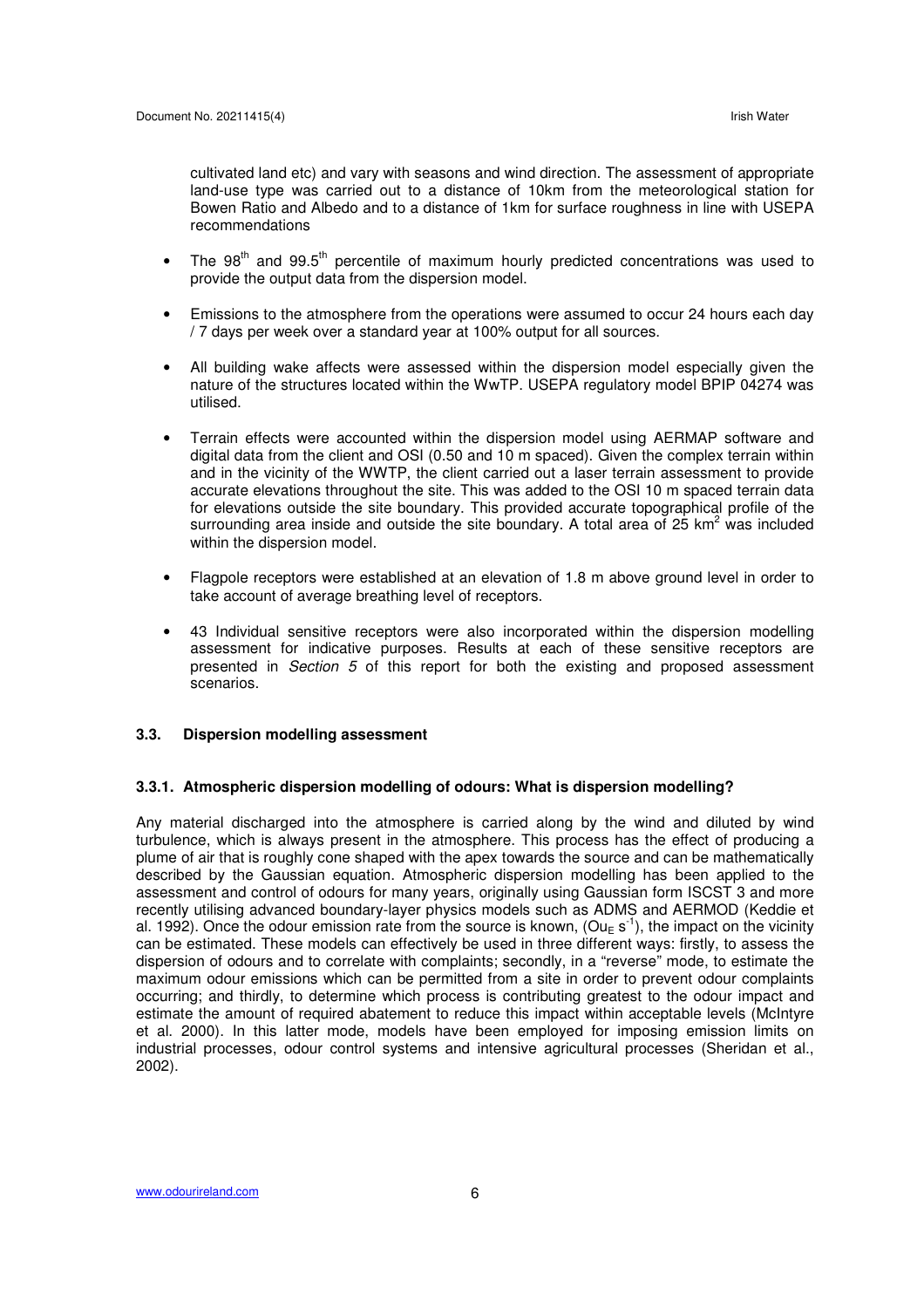#### **3.3.2. AERMOD Prime**

The AERMOD model was developed through a formal collaboration between the American Meteorological Society (AMS) and U.S. Environmental Protection Agency (U.S. EPA). AERMOD is a Gaussian plume model and replaced the ISC3 model in demonstrating compliance with the National Ambient Air Quality Standards (Porter et al., 2003) AERMIC (USEPA and AMS working group) is emphasizing development of a platform that includes air turbulence structure, scaling, and concepts; treatment of both surface and elevated sources; and simple and complex terrain. The modelling platform system has three main components: AERMOD, which is the air dispersion model; AERMET, a meteorological data pre-processor; and AERMAP, a terrain data pre-processor (Cora and Hung, 2003).

AERMOD is a Gaussian steady-state model which was developed with the main intention of superseding ISCST3 (NZME, 2002). The AERMOD modeling system is a significant departure from ISCST3 in that it is based on a theoretical understanding of the atmosphere rather than depend on empirical derived values. The dispersion environment is characterized by turbulence theory that defines convective (daytime) and stable (nocturnal) boundary layers instead of the stability categories in ISCST3. Dispersion coefficients derived from turbulence theories are not based on sampling data or a specific averaging period. AERMOD was especially designed to support the U.S. EPA's regulatory modeling programs (Porter at al., 2003)

Special features of AERMOD include its ability to treat the vertical in-homogeneity of the planetary boundary layer, special treatment of surface releases, irregularly-shaped area sources, a three plume model for the convective boundary layer, limitation of vertical mixing in the stable boundary layer, and fixing the reflecting surface at the stack base (Curran et al., 2006). A treatment of dispersion in the presence of intermediate and complex terrain is used that improves on that currently in use in ISCST3 and other models, yet without the complexity of the Complex Terrain Dispersion Model-Plus (CTDMPLUS) (Diosey et al., 2002).

#### **3.4. Odour impact criterion for odours**

The odour impact criterion chosen for the analysis of the output data from the dispersion was based on a number of assumptions and agreed guideline limit values. Given the fact that the existing Waste Water Treatment Plant is emission odours of a considered hedonically unpleasant odour which is untreated and emitting directly to atmosphere and are likely to fluctuate in odour character, intensity and hedonic tone, a more strict odour impact criteria is considered appropriate for this facility. The proposed odour impact criteria for the existing Drogheda WwTP will be as follows:

• **Ref Scenario 1 – Models 1 to 10 – Existing facility** – All sensitive receptors shall not be exposed to an odour concentration of greater than to 1.0 and 1.50  $O$ u<sub>E</sub>/m<sup>3</sup> for the 98<sup>th</sup> and 99.5<sup>th</sup> percentile of hourly averages for worst case meteorological year Dublin 2019. Models 1, 2, 3 and 4 include the odour contour representation for Irish Waters internal odour standard of less than or equal to 3.0 and 5.0  $\textsf{Ou}_{\textsf{E}}\textsf{/m}^3$  contours.

With regards to the proposed Drogheda WwTP operation and depending on the staged abatement strategy that will be applied the assessment criterion will depend on the mitigation strategy and implementation of same. Given that during Stage 1 implementation, only the AD tank leakage will be mitigated, other hedonically unpleasant odours such as PST's and Sludge processing activities will remain active and therefore the assessment criterion will need to be lower in order to take account of potential impacts. Given this fact the proposed Drogheda WwTP will be assessed against the following criterion:

• **Ref Scenario 2 – Model 11 to 14 – Proposed facility** – All sensitive receptors shall not be exposed to an odour concentration of greater than 1.0 and 1.50  $Ou_E/m^3$  for the 98<sup>th</sup> and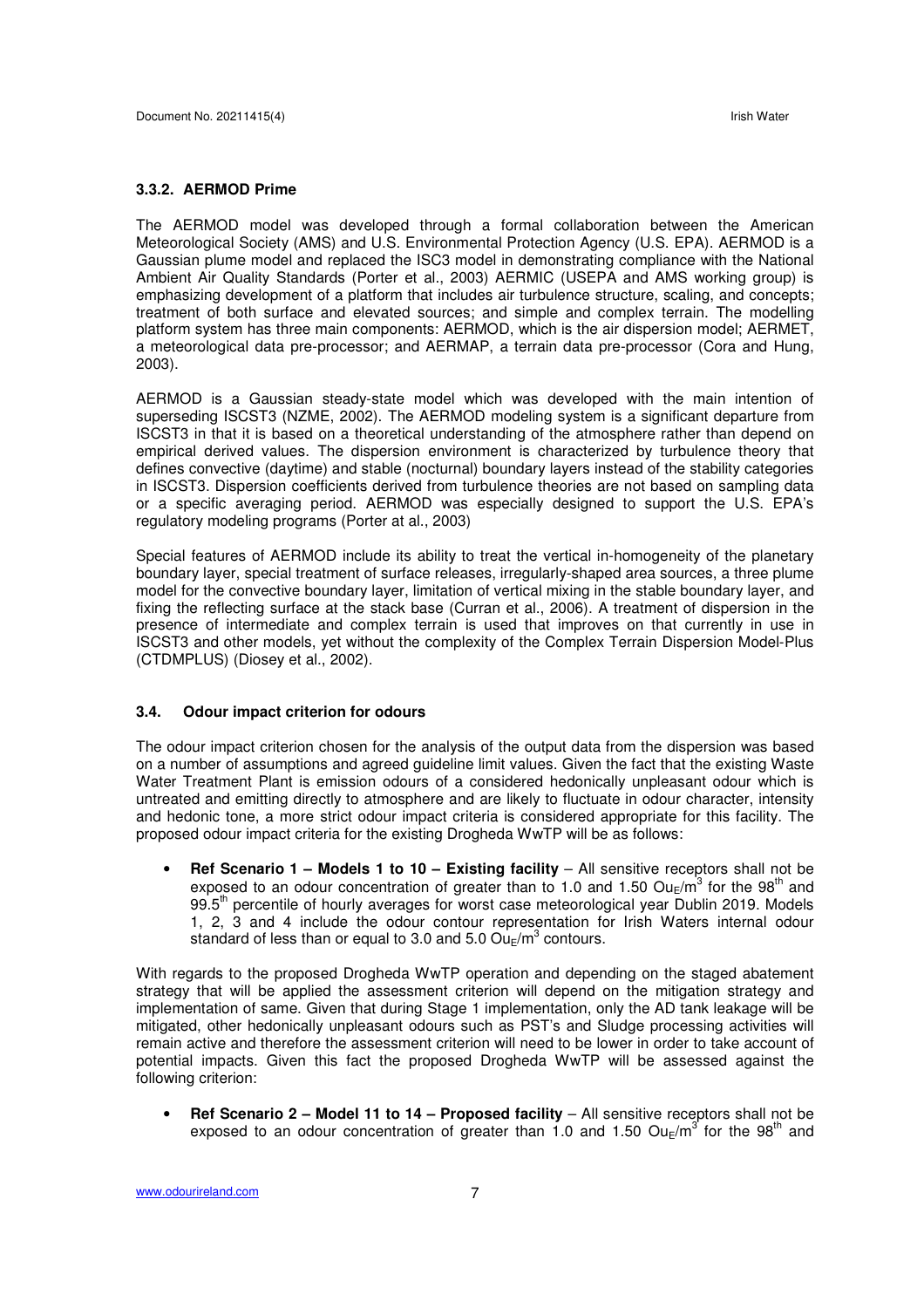99.5<sup>th</sup> percentile of hourly averages for worst case meteorological year Dublin 2019. Models 11 and 12 include the odour contour representation for Irish Waters internal odour standard of less than or equal to 3.0 and 5.0  $\textsf{Ou}_{\textsf{E}}/\textsf{m}^3$  contours.

When the full abatement strategy is implemented and given the fact the odour mitigation will be implemented on all hedonically unpleasant odour sources such as the AD tank, Primary settlement tanks, Outflow chambers from Primary settlement tanks, Inlet flow distribution chamber to Anoxic / Oxic tanks, Sludge holding tanks, Sludge thickening building and Sludge storage skips, the potential for the facility generate significantly unpleasant odours is markedly reduced. Given this fact, the proposed odour impact criteria for the proposed Drogheda WwTP will be as follows:

• **Ref Scenario 2 – Model 15 to 16 – Proposed facility** – All sensitive receptors shall not be exposed to an odour concentration of greater than 1.5 and 3.0 Ou<sub>E</sub>/m<sup>3</sup> for the 98<sup>th</sup> and 99.5<sup>th</sup> percentile of hourly averages for worst case meteorological year Dublin 2019. Models 15, and 16 include the odour contour representation for Irish Waters internal odour standard of less than or equal to 3.0 and 5.0  $\textsf{Ou}_{\textsf{E}}/\textsf{m}^3$  contours.

In order to assess the potential for worst case odour impact, five years of hourly sequential met data is screened and the data for the worst case meteorological year is presented. This is in keeping with EPA guidance (AG4, 2019).

### **3.5. Meteorological data.**

Dublin Airport met station 2015 to 2019 inclusive was used for the operation of Aermod Prime 21112. This allowed for the determination of dispersion for 5 years of meteorological data for the determination of overall odour impact from the existing and proposed WwTP operations at and/or beyond the boundary of the facility.

Section 9 presents the windrose and tabular statistics for Dublin Airport meteorological station for years 2015 to 2019 inclusive.

#### **3.6. Terrain data.**

Topography affects within and in the vicinity of the site were accounted for in the model utilising topo data as gathered by the client and from Ordnance Survey Ireland (i.e. 0.50m and 10 m spaced). A 0.50 m grid spacing was required in order to take account of the significant topographical features located within the boundary of the facility.

All building wake effects are accounted for in the modelling scenario (i.e. building effects on point sources) as this can have a major effect on the odour plume dispersion at short distances. This was performed using the BPIP Prime algorithm 04247 within the dispersion model.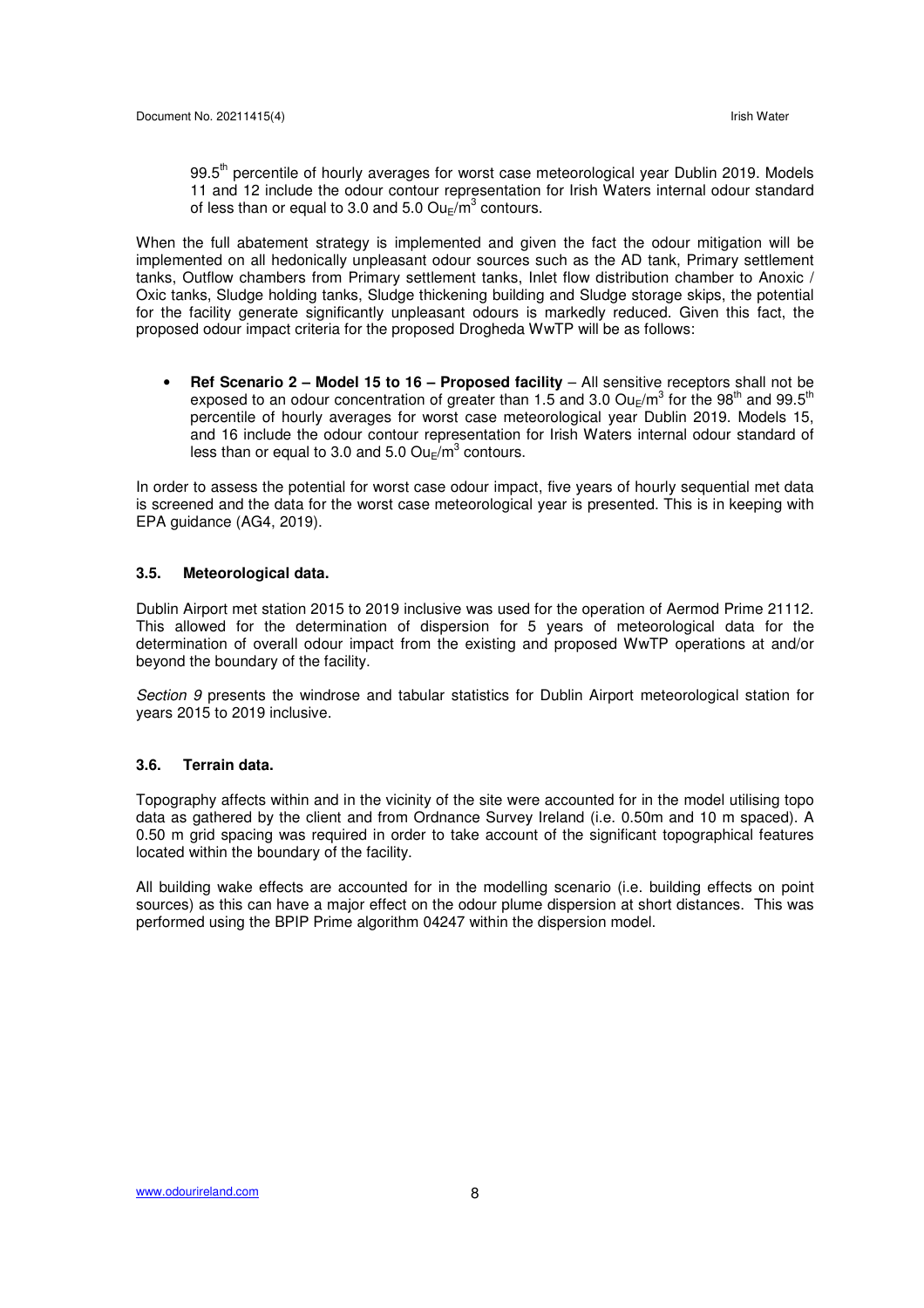# **4. Results**

This section will present the results obtained from the odour measurement and dispersion modelling study.

#### **4.1. Odour emission dataset for Scenario 1 – Model 1 to 10 and Scenario 2 – Model 11 to 16**

Two data sets for odour emission rates were calculated to determine the potential odour impact of the existing and proposed operational Drogheda WwTP utilising odour emission data as gathered on site and following the implementation of proposed mitigation. These scenarios include:

- **Ref Scenario 1**: Predicted overall odour emission rate from existing WwTP during routine operation (see Table 4.1) – **Models 1 to 10.**
- **Ref Scenario 2**: Predicted overall odour emission rate from proposed WwTP following the implementation of odour mitigation within the existing waste water treatment facility (see Table 4.2) – **Models 11 to 16.**

Aermod Prime (21112) was used to determine the overall odour impact of the existing and proposed Drogheda WwTP as set out in odour impact criteria's presented in Section 3.4.

Table 4.1 illustrates the odour emission input data measured and utilised within the dispersion model for Scenario 1 Models 1 to 10 – Existing Drogheda WwTP.

Table 4.2 illustrates the odour emission input data calculated and utilised within the dispersion model for Scenario 2 Models 11 to 16 – Proposed Drogheda WwTP following the implementation of proposed odour mitigation.

For both Scenarios, the overall odour source characteristics are included for clarity.

The measured overall odour emission rate from the operational existing Drogheda WwTP was 126,438  $Ou_F$ /s on these days of monitoring.

The predicted overall odour emission rate from the proposed Drogheda WwTP when all mitigation measures are implemented will be  $24.653$  Ou $_F/s$ .

This equates to an overall odour reduction of **80.50**% following the implementation of proposed considered odour mitigation. It shall be noted that the implementation of odour mitigation will eliminate predominately odour sources which would be considered hedonically extremely offensive and unpleasant. A number of considered odour mitigation measures are examined within the document. These are considered and alternative odour mitigation measures can be proposed as long as they achieve the same outcome in terms of odour reduction.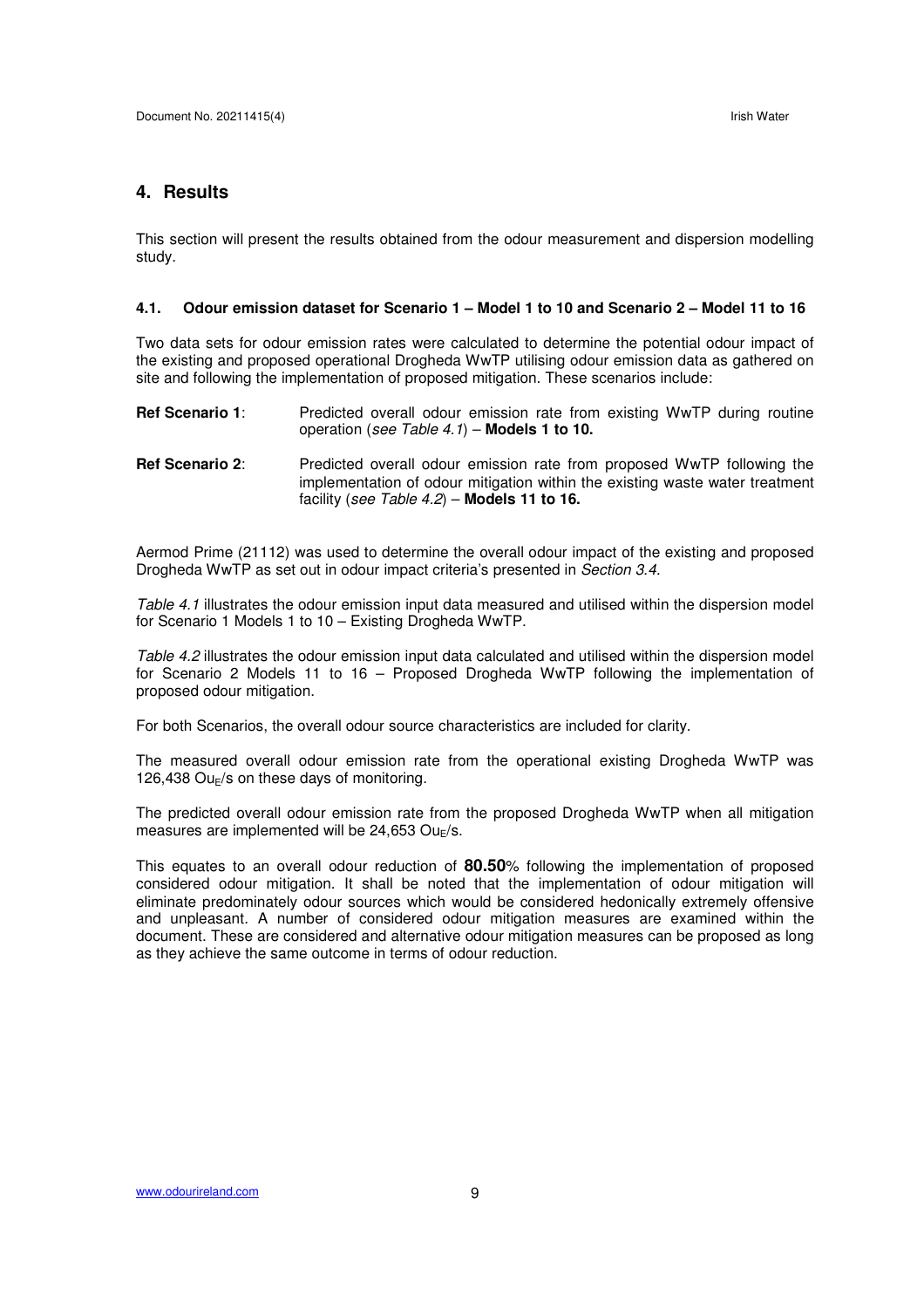| <b>Location key</b>                              | $\frac{1}{2}$<br><b>Sample description</b>                   | Average odour threshold<br>conc. $(Ou_E/m^3)$ | Average odour emission<br>flux ( $Ou_E/m^2/s$ ) | Volume flow rate $(Am^3/s,$<br>293.15K, 101.3Kpa, wet gas) | Total exposed<br>open area (m <sup>2</sup> ) | <b>Odour emission</b><br>rate (Ou $_E$ /s) | $\%$<br>contribution |
|--------------------------------------------------|--------------------------------------------------------------|-----------------------------------------------|-------------------------------------------------|------------------------------------------------------------|----------------------------------------------|--------------------------------------------|----------------------|
| K <sub>1</sub>                                   | Preliminary treatment building headspace                     | 4,505                                         |                                                 |                                                            |                                              |                                            | $\sim$ $\sim$        |
| K <sub>2</sub>                                   | Prelim biofilter Outlet (Average) (All three vents combined) | 617                                           | $-$                                             | 5.2008                                                     | $\overline{\phantom{a}}$                     | 3,208                                      | 2.54                 |
| K <sub>3</sub>                                   | Primary settlement tank 1                                    |                                               | 27.9                                            | $\overline{\phantom{a}}$                                   | 823.85                                       | $22,985^1$                                 | 18.18                |
| K4                                               | Primary settlement tank 2                                    |                                               | 27.9                                            | $\overline{\phantom{a}}$                                   | 824.54                                       | $23,005^2$                                 | 18.19                |
| K <sub>5</sub>                                   | Primary settlement tank 3                                    |                                               | 37.6                                            | $\overline{\phantom{a}}$                                   | 825.24                                       | $31,029^2$                                 | 24.54                |
| K <sub>6</sub>                                   | Primary pump station vents 1                                 | 1,287                                         | $\overline{\phantom{a}}$                        | 0.004                                                      |                                              | 5                                          | 0.004                |
| K7                                               | Primary pump station vents 2                                 | 1,287                                         | $\overline{\phantom{a}}$                        | 0.004                                                      | $\overline{\phantom{a}}$                     | 5                                          | 0.004                |
| K <sub>8</sub>                                   | Primary settlement tank outlet flume 1 (Average)             | 37,326                                        | $\overline{\phantom{a}}$                        | 0.0048                                                     | $\overline{\phantom{a}}$                     | $179^{1}$                                  | 0.14                 |
| K9                                               | Primary settlement tank outlet flume 2 (Average)             | 37,326                                        | $\overline{\phantom{a}}$                        | 0.0048                                                     |                                              | $179^{2}$                                  | 0.14                 |
| K10                                              | Primary settlement tank outlet flume 3 (Average)             | 37,326                                        | $\overline{\phantom{a}}$                        | 0.0048                                                     | $\overline{\phantom{a}}$                     | $179^{2}$                                  | 0.14                 |
| K11                                              | Aeration Distribution chamber                                | 39,257                                        |                                                 | 0.024                                                      |                                              | $942^{3}$                                  | 0.75                 |
| K <sub>12</sub>                                  | Aeration tanks $1 - 6$ anoxic zone (Average)                 | $\sim$                                        | 8.3                                             | $\overline{\phantom{a}}$                                   | 285                                          | 2,366                                      | 1.87                 |
| K13                                              | Aeration tanks 1 - 6 aerobic zone (Average)                  |                                               | 5.0                                             | $\overline{\phantom{a}}$                                   | 2,123.60                                     | 10,618                                     | 8.40                 |
| K14                                              | Centrifudge biofilter outlet Average                         | 764                                           | $\overline{\phantom{a}}$                        | 0.479                                                      |                                              | 366                                        | 0.29                 |
| K <sub>15</sub>                                  | Centrifudge biofilter inlet                                  | 5,792                                         | $\blacksquare$                                  | $\blacksquare$                                             |                                              |                                            | $\sim$ $\sim$        |
| K <sub>16</sub>                                  | Sludge biofilter No 1 outlet (Average)                       | 644                                           | $\overline{\phantom{a}}$                        | 0.403                                                      |                                              | 259                                        | 0.21                 |
| K17                                              | Sludge biofilter No1 inlet                                   | 6,114                                         | $\overline{\phantom{a}}$                        | $\overline{\phantom{a}}$                                   |                                              |                                            | $\sim$               |
| K18                                              | Sludge biofilter No.2 Outlet (Average)                       | 845                                           | $\overline{\phantom{a}}$                        | 1.067                                                      | $\overline{\phantom{a}}$                     | 901                                        | 0.71                 |
| K19                                              | Sludge biofilter No2 inlet                                   | 5,470                                         | $\overline{\phantom{a}}$                        | $\overline{\phantom{a}}$                                   |                                              |                                            |                      |
| K20                                              | Centrifudge building headspace (Average)                     | 8,366                                         |                                                 | 1.396                                                      |                                              | $11,679^{4}$                               | 9.24                 |
| K <sub>21</sub>                                  | Final settlement tank 1 (Average)                            |                                               | 0.9                                             | $\overline{\phantom{a}}$                                   | 1556.13                                      | 1,401                                      | 1.11                 |
| K22                                              | Final settlement tank 2 (Average)                            |                                               | 1.2                                             | $\overline{\phantom{a}}$                                   | 1557.2                                       | 1,869                                      | 1.48                 |
| K <sub>23</sub>                                  | Final settlement tank 3 (Average)                            |                                               | 1.0                                             | $\overline{\phantom{a}}$                                   | 1550.3                                       | 1,550                                      | 1.23                 |
| K24                                              | Supernatant biofilter outlet (Average)                       | 442                                           | $\overline{\phantom{a}}$                        | 0.186                                                      | $\overline{\phantom{a}}$                     | 82                                         | 0.07                 |
| K <sub>25</sub>                                  | Supernatant sump biofilter inlet                             | 2,092                                         | $\overline{\phantom{a}}$                        | $\sim$                                                     | $\overline{\phantom{a}}$                     | $\sim$                                     | $\sim$               |
| K <sub>26</sub>                                  | Sludge holding tank 3 headspace (Average)                    | 6,918                                         | $\overline{\phantom{a}}$                        | 0.36                                                       | $\overline{a}$                               | $2,491^{5}$                                | 1.97                 |
| K <sub>27</sub>                                  | Sludge skip headspace                                        | 18,020                                        | $\overline{\phantom{a}}$                        | 0.192                                                      |                                              | $3,460^6$                                  | 2.74                 |
| K28                                              | Storm water tanks $1 - 3$ (empty)                            |                                               | 0.5                                             | $\overline{\phantom{a}}$                                   | 736.8                                        | 368                                        | 0.29                 |
| K31                                              | AD Tank                                                      | 1,021,745                                     | $\overline{\phantom{a}}$                        | 0.0071556                                                  |                                              | $7,311^7$                                  | 5.78                 |
| <b>Total odour emission</b><br>rate ( $Ou_E/s$ ) |                                                              | $\sim$                                        | $\blacksquare$                                  | $\blacksquare$                                             | $\sim$                                       | $126,438^8$                                | 100.00               |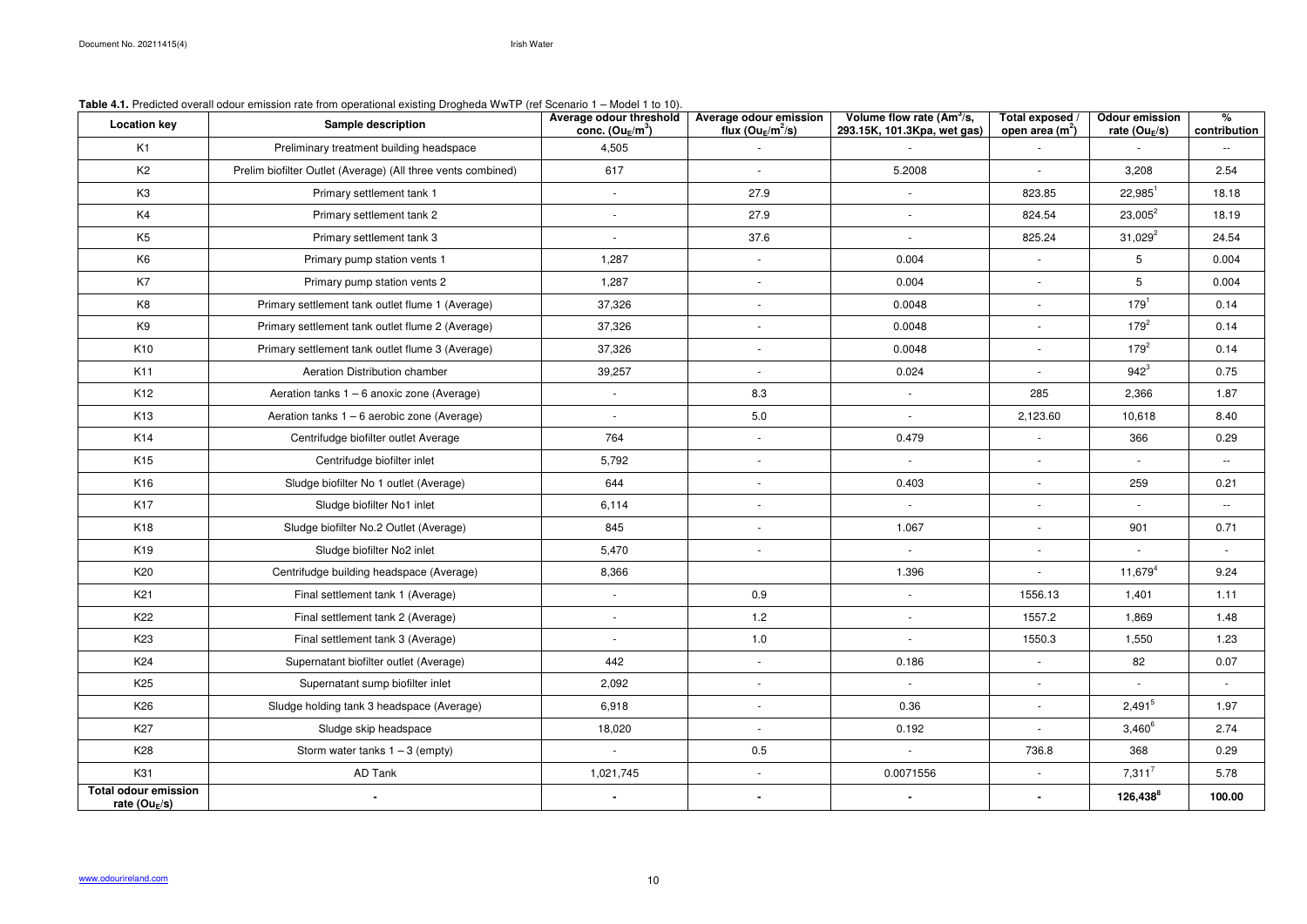Notes: <sup>1</sup> denotes that Primary Settlement Tank 1 and its associated process links are currently not in operation. Different model runs utilising both the three PST (i.e. PST1, 2 and 3) and two PST (i.e. PST 2 and 3) are accounted for in model runs – see Model 1 and 2.

 $2$  denotes that PST 2 and 3 are in operation at the facility and are accounted for within model run – see Model 3 and 4

 $3$  denotes the odour emissions are occurring through leakage from the inlet distribution chamber to the Aeration tanks. This odour would be similar on odour character to the odour emanating from PST 2 and 3.

 $4$  denotes that this is the odour emission rate leakage from the Centrifudge building.

 $5$  denotes that this is the estimate odour leakage rate from the Sludge holding tank 3. There is currently no air extraction from this tank. All sludge holding tanks have roof integrity issues which could give rise to odour leakage.

 $6$  denotes that this is an estimated odour leakage rate from the sludge holding skips. Odour extraction ducting is in place and requires to be assessed in terms of extraction capacity.

 $7$ denotes that is the calculated odour leakage rate from the one operational AD tank. Digester gas was obtained from a reference digester in Leixlip WWTP and an estimated gas leakage rate was utilised to estimate an overall odour emission rate from the operational tank.

 $^8$  denotes that the overall odour emission rate from Drogheda WWTP with all PST tanks 1 to 3 in operation will be 126,438  $Ou_F$ /s. With PST tanks 2 and 3 in operation, the overall odour emission is 103,274 Ou $_F$ /s.

With regards to the odour emission rate for the existing Drogheda WwTP, the overall odour emission rate was 126,438 Ou<sub>F</sub>/s with three PST's in operation or 103,274 Ou<sub>F</sub>/s for two PST's in operation (i.e. current situation as PST 1 is not in use at present). The most significant odour sources in terms of odour character, intensity and hedonic tone were the Primary settlement tanks, Outflow chamber from the Primary settlement tanks, Inlet flow distribution chamber to the Anoxic / Aerobic tanks, Sludge holding tanks, Sludge thickening building, Sludge storage skips and AD tank leakage. With regards to these odour sources, these contribute to 79.08% of the overall odour load to atmosphere from the existing facility (i.e. assuming 2 off PST tanks in operation).

In order to eliminate these as significant odour sources, considered odour mitigation is required to be implemented on these odour sources.

With regards to the Primary settlement tanks (PST's), PST 1 shall remain not in use. A number of considered odour mitigation techniques are proposed and can be used in combination with each other.

While the modelling demonstrates that the PSTs are a significant source of odours it also shows that the odours being generated from the PSTs are very high in comparison to that released typically from PSTs. This indicates that the wastewater is already septic and therefore a number of options have to be evaluated to address the odours:

- Reducing septicity in the network, primarily by chemical dosing
- Reducing/addressing odours in the network pumping stations by introducing aeration which will control and prevent further generation of septicity and provide increased odour control on the pumping stations
- Install a pre-aeration tank upstream of the PSTs designed to actively strip out the odours and provide odour control on the off gases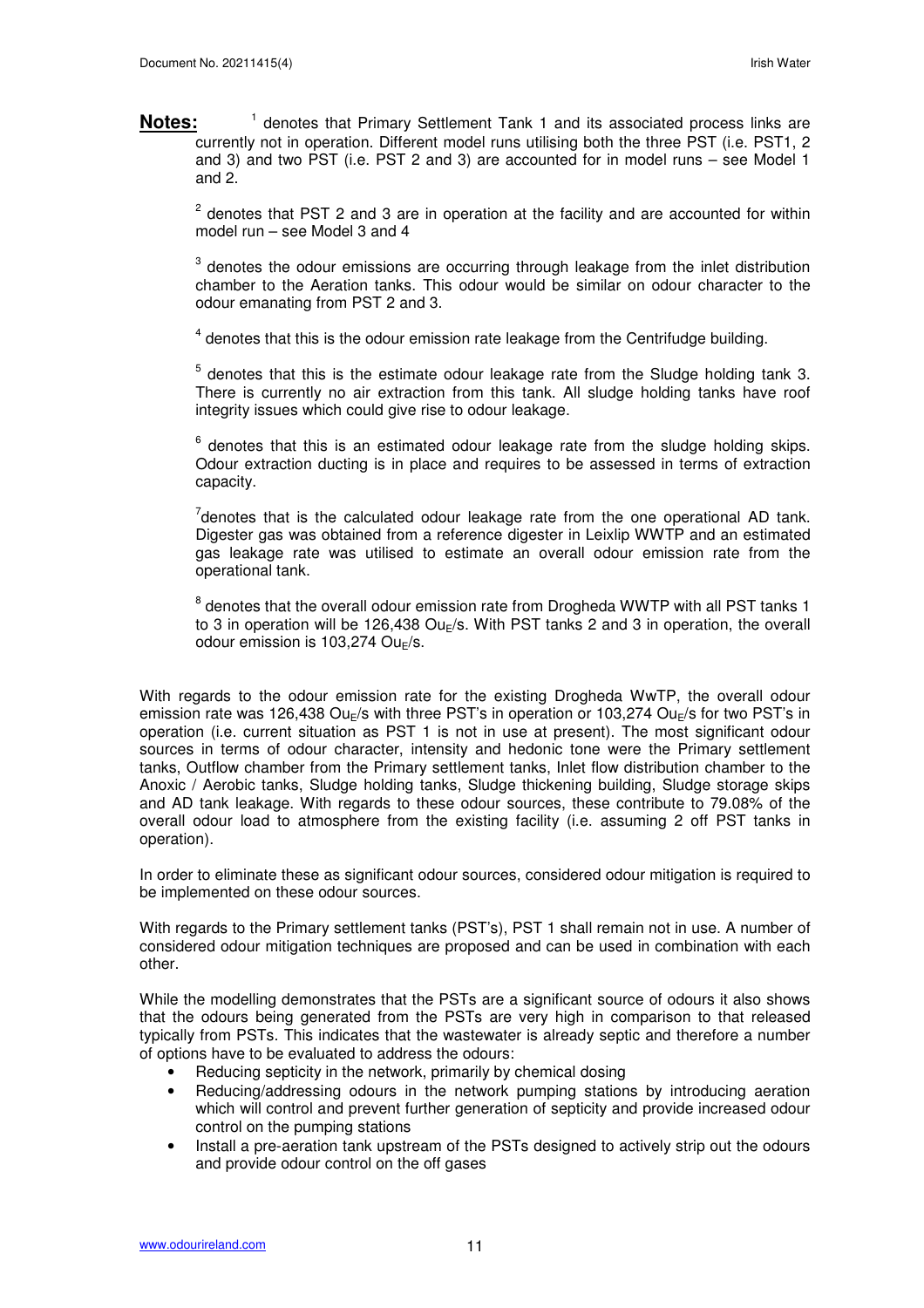• Consideration shall be given to the covering of PST 2 and 3 with tight fitting covers with a leakage rate of less than 1 m<sup>3</sup> / m<sup>2</sup> of cover surface at 50 Pa pressure. These will also require to be negatively ventilated to an odour control system and maintained at a negative pressure of at least negative 50 Pa suction pressure. It is estimated that a ventilation volume of at least 2,100 m<sup>3</sup>/hr (i.e. for 3 off PST's) and 1,400 m<sup>3</sup>/hr (i.e. for 2 off PST's) shall be extracted and this collected air will require to be treated in an odour control system capable of achieving an exhaust odour threshold concentration of less than 500  $Ou_{E}/m^{3}$  (see OCU 1). It is expected that a two stage odour control system will be required to achieve this requirement (e.g. first stage biological treatment followed by second stage carbon polishing). Other mitigation methods can be considered to achieve the same outcome but these shall be proven before and upon implementation.

With regards to the Outflow chamber from each of the Primary settlement tanks and Inlet flow distribution chamber to Anoxic / Aerobic tanks, these are located in close proximity to the primary settlement tanks and therefore extracted air from these sources can be treated in this system. In order to be successful in ensure no fugitive odour emissions from these sources, the existing covers will need to be made air tight. In addition, these sources will require to be placed under negative pressure by means of air extraction. It is estimate that a minimum extraction rate of 1,587  $\text{m}^3$ /hr of odourous air will be required and treated in OCU 1 – see Table 4.2.

With regards to the Sludge holding tanks, these tanks are covered but the covers will require to be assessed with respect to integrity. Visual inspection of the covers indicate a number of gaps in the covers which will require to be repaired and / or replaced. These tank cover shall be processed proved to ensure they can achieve a sealing efficiency of 1 m<sup>3</sup> / m<sup>2</sup> of cover surface at 50 Pa pressure. These will also require to be negatively ventilated to an odour control system and maintained at a negative pressure of at least negative 50 Pa suction pressure. It is estimated that a ventilation volume of at least 1,200  $m^3/nr$  shall be extracted from the three tanks and this collected air will require to be treated in an odour control system capable of achieving an exhaust odour threshold concentration of less than 500  $O u_E/m^3$  (see OCU 2 – see Table 4.2). It is expected that a two stage odour control system will be required to achieve this requirement (e.g. first stage biological treatment followed by second stage carbon polishing).

With regards to the Sludge centrifudge building, this building is currently leaking odours due to the nature of the building fabric and doors. The building shall be made air tight and processed proved to achieve a leakage rate of less than 1.50 m<sup>3</sup> / m<sup>2</sup> clad surface / hr @ 50 Pa. In addition, improved and focused ventilation shall be implemented within the building to improve occupational air conditions within the building. It is estimated that an additional ventilation volume of at least 4,328 m<sup>3</sup>/hr shall be extracted and this collected air will require to be treated in an odour control system capable of achieving an exhaust odour threshold concentration of less than 500 Ou<sub>E</sub>/m<sup>3</sup> (see OCU 2). It is expected that a two stage odour control system will be required to achieve this requirement (e.g. first stage biological treatment followed by second stage carbon polishing). Other considered approaches can be utilised to include enclosing around the centrifudge and ventilating these to an odour control system. This will be borne out in detailed design.

With regards to the Sludge storage skips and conveying system, odours are currently leaking / displaced from this process. In order to prevent / minimise the leakage of odour from these processes, odour extraction shall be applied to the conveying system and sludge storage skips. It is estimated that an additional ventilation volume of at least 1,500  $m^3/nr$  shall be extracted and this collected air will require to be treated in an odour control system capable of achieving an exhaust odour threshold concentration of less than 500 Ou<sub>E</sub>/m<sup>3</sup> (see OCU 2). It is expected that a two stage odour control system will be required to achieve this requirement (e.g. first stage biological treatment followed by second stage carbon polishing).

Therefore in order to treat the extracted air from these processes, it is proposed that two new odour control systems will be required to treat the collected odourous air. These are noted as new OCU 1 and new OCU 2 within Table 4.2. The total minimum treatment capacity of new OCU 1 and new OCU 2 shall be 4,887 m<sup>3</sup>/hr and 7,028 m<sup>3</sup>/hr, respectively. This minimum ventilation rate may change following detailed design studies of the various options. Table 4.2 presents the proposed odour mitigation scenarios for Drogheda WwTP.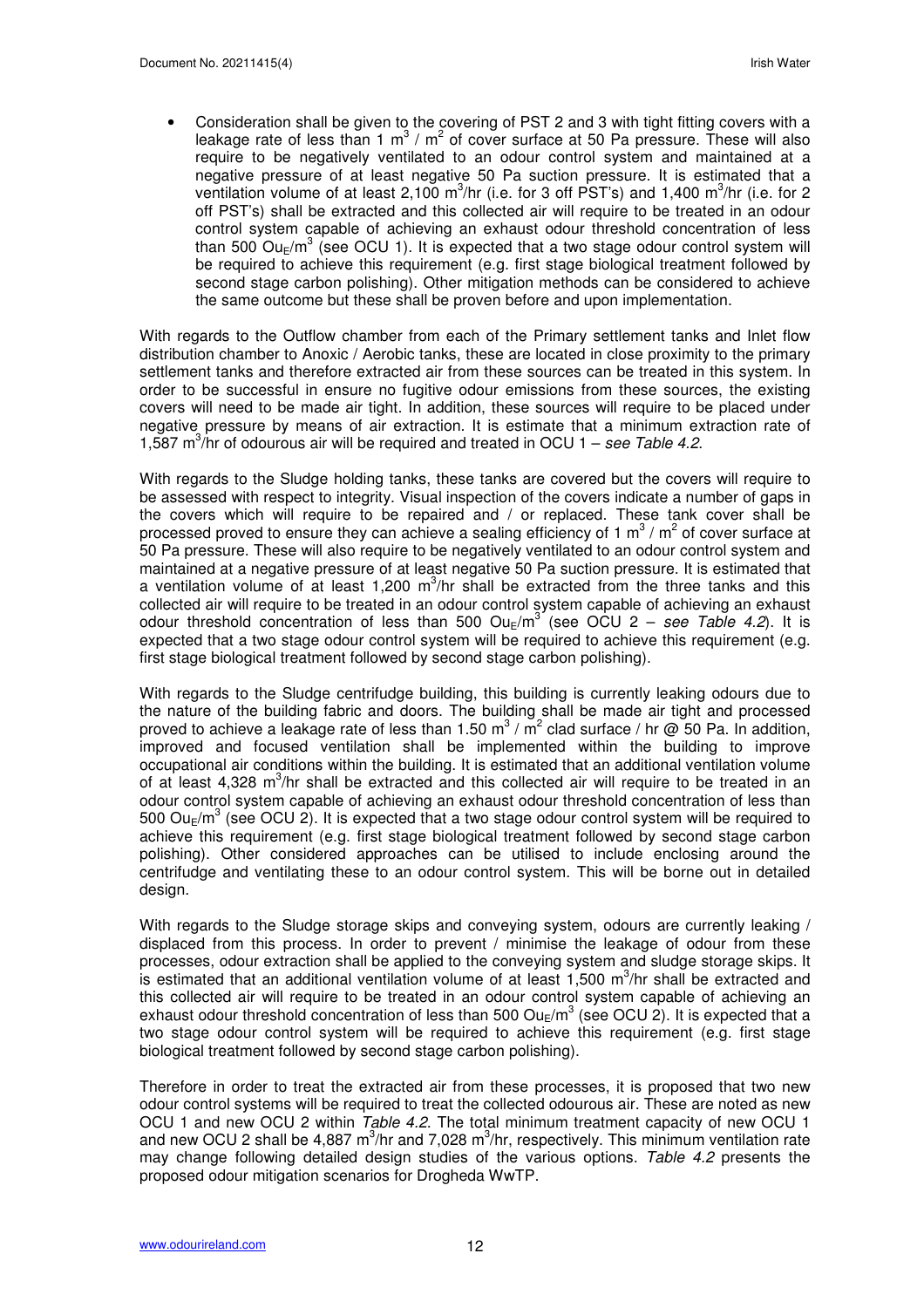# **Table 4.2.** Predicted overall odour emission rate from proposed Drogheda WwTP (ref Scenario 2 – Model 11 to 16).

| <b>Location key</b>                                      | <b>WATER THEIR TOURNOU OVOIDED</b> OUTDOOR THAT AND HOLD MODOCOL DIOGRAPHIER (TOP OCCIDENCE<br><b>Sample description</b> | <b>Average odour threshold</b><br>conc. $(Ou_E/m^3)$ | Average odour emission<br>flux ( $Ou_E/m^2/s$ ) | Volume flow rate $(Am^3/s,$<br>293.15K, 101.3KPa, wet gas) | Total exposed<br>open area $(m2)$ | <b>Odour emission</b><br>rate (Ou $_E$ /s) | %<br>contribution        |
|----------------------------------------------------------|--------------------------------------------------------------------------------------------------------------------------|------------------------------------------------------|-------------------------------------------------|------------------------------------------------------------|-----------------------------------|--------------------------------------------|--------------------------|
| K <sub>1</sub>                                           | Preliminary treatment building headspace                                                                                 | 4,505                                                |                                                 |                                                            |                                   |                                            |                          |
| K <sub>2</sub>                                           | Prelim biofilter Outlet (Average) (All three vents combined)                                                             | 617                                                  | $\overline{\phantom{a}}$                        | 5.2008                                                     | $\sim$                            | 3,208                                      | 13.01                    |
| K <sub>3</sub>                                           | Primary settlement tank 1                                                                                                | Whether not in use or in<br>operation                |                                                 | $\overline{\phantom{a}}$                                   | $\Omega$                          | See new OCU 1                              | $\overline{\phantom{a}}$ |
| K4                                                       | Primary settlement tank 2                                                                                                |                                                      | $\overline{\phantom{a}}$                        | $\blacksquare$                                             | $\mathbf{0}$                      | See new OCU 1                              | $\sim$                   |
| K <sub>5</sub>                                           | Primary settlement tank 3                                                                                                |                                                      | $\overline{\phantom{a}}$                        | $\overline{\phantom{a}}$                                   | $\mathbf{0}$                      | See new OCU 1                              | $\sim$                   |
| K <sub>6</sub>                                           | Primary pump station vents 1                                                                                             | 1,287                                                |                                                 | 0.004                                                      |                                   | 5                                          | 0.02                     |
| K7                                                       | Primary pump station vents 2                                                                                             | 1,287                                                |                                                 | 0.004                                                      |                                   | 5                                          | 0.02                     |
| K <sub>8</sub>                                           | Primary settlement tank outlet flume 1 (Average)                                                                         | $\sim$                                               | $\overline{\phantom{a}}$                        | 0                                                          | $\overline{\phantom{a}}$          | See new OCU 1                              | $\sim$                   |
| K <sub>9</sub>                                           | Primary settlement tank outlet flume 2 (Average)                                                                         | $\overline{\phantom{a}}$                             | $\overline{\phantom{a}}$                        | 0                                                          | $\overline{a}$                    | See new OCU 1                              | $\sim$                   |
| K <sub>10</sub>                                          | Primary settlement tank outlet flume 3 (Average)                                                                         | $\overline{\phantom{a}}$                             | $\overline{\phantom{a}}$                        | 0                                                          |                                   | See new OCU 1                              | $\sim$                   |
| K11                                                      | Aeration Distribution chamber                                                                                            | $\overline{\phantom{a}}$                             | $\overline{\phantom{a}}$                        | 0                                                          |                                   | See new OCU 1                              | $\overline{\phantom{a}}$ |
| K <sub>12</sub>                                          | Aeration tanks $1 - 6$ anoxic zone (Average)                                                                             | $\overline{\phantom{a}}$                             | 8.3                                             | $\blacksquare$                                             | 285                               | 2,366                                      | 9.60                     |
| K <sub>13</sub>                                          | Aeration tanks $1 - 6$ aerobic zone (Average)                                                                            |                                                      | 5.0                                             |                                                            | 2,123.60                          | 10,618                                     | 43.07                    |
| K14                                                      | Centrifudge biofilter outlet Average                                                                                     | 764                                                  | $\overline{\phantom{a}}$                        | 0.479                                                      | $\overline{\phantom{a}}$          | 366                                        | 1.48                     |
| K <sub>15</sub>                                          | Centrifudge biofilter inlet                                                                                              | 5,792                                                | $\overline{\phantom{a}}$                        | $\sim$                                                     | $\overline{\phantom{a}}$          |                                            |                          |
| K16                                                      | Sludge biofilter No 1 outlet (Average)                                                                                   | 644                                                  | $\overline{\phantom{a}}$                        | 0.403                                                      | $\overline{\phantom{a}}$          | 259                                        | 1.05                     |
| K17                                                      | Sludge biofilter No1 inlet                                                                                               | 6,114                                                |                                                 | $\overline{\phantom{a}}$                                   |                                   |                                            |                          |
| K18                                                      | Sludge biofilter No.2 Outlet (Average)                                                                                   | 845                                                  | $\overline{\phantom{a}}$                        | 1.067                                                      |                                   | 901                                        | 3.65                     |
| K <sub>19</sub>                                          | Sludge biofilter No2 inlet                                                                                               | 5,470                                                |                                                 | $\blacksquare$                                             |                                   |                                            |                          |
| K20                                                      | Centrifudge building headspace (Average)                                                                                 | 8,366                                                | $\overline{\phantom{a}}$                        | $\mathbf 0$                                                | $\sim$                            | See new OCU 2                              | $\sim$                   |
| K <sub>21</sub>                                          | Final settlement tank 1 (Average)                                                                                        | $\sim$                                               | 0.9                                             | $\overline{\phantom{a}}$                                   | 1556.13                           | 1,401                                      | 5.68                     |
| K <sub>22</sub>                                          | Final settlement tank 2 (Average)                                                                                        | $\sim$                                               | 1.2                                             | $\overline{\phantom{a}}$                                   | 1557.2                            | 1,869                                      | 7.58                     |
| K <sub>23</sub>                                          | Final settlement tank 3 (Average)                                                                                        | $\overline{\phantom{a}}$                             | 1.0                                             |                                                            | 1550.3                            | 1,550                                      | 6.29                     |
| K24                                                      | Supernatant biofilter outlet (Average)                                                                                   | 442                                                  |                                                 | 0.186                                                      |                                   | 82                                         | 0.33                     |
| K <sub>25</sub>                                          | Supernatant sump biofilter inlet                                                                                         | 2,092                                                |                                                 |                                                            |                                   |                                            |                          |
| K <sub>26</sub>                                          | Sludge holding tank 3 headspace (Average)                                                                                | 6,918                                                |                                                 | $\mathbf 0$                                                | $\sim$                            | See new OCU 2                              | $\sim$                   |
| K <sub>27</sub>                                          | Sludge skip headspace                                                                                                    | 18,020                                               | $\overline{\phantom{a}}$                        | 0                                                          | $\overline{\phantom{a}}$          | See new OCU 2                              | $\overline{\phantom{a}}$ |
| K28                                                      | Storm water tanks $1 - 3$ (empty)                                                                                        | $\overline{\phantom{a}}$                             | 0.5                                             | $\overline{\phantom{a}}$                                   | 736.8                             | 368                                        | 1.49                     |
| K <sub>29</sub>                                          | New OCU 1                                                                                                                | 500                                                  |                                                 | 1.36                                                       |                                   | 680                                        | 2.76                     |
| K30                                                      | New OCU 2                                                                                                                | 500                                                  | $\overline{\phantom{a}}$                        | 1.95                                                       |                                   | 975                                        | 3.95                     |
| K31                                                      | AD tank                                                                                                                  | $\overline{0}$                                       | $\mathbf 0$                                     | 0                                                          | 0                                 | $\Omega$                                   | $\mathbf 0$              |
| <b>Total odour emission</b><br>rate (Ou <sub>E</sub> /s) |                                                                                                                          | $\blacksquare$                                       |                                                 |                                                            |                                   | 24,653                                     | $\sim$                   |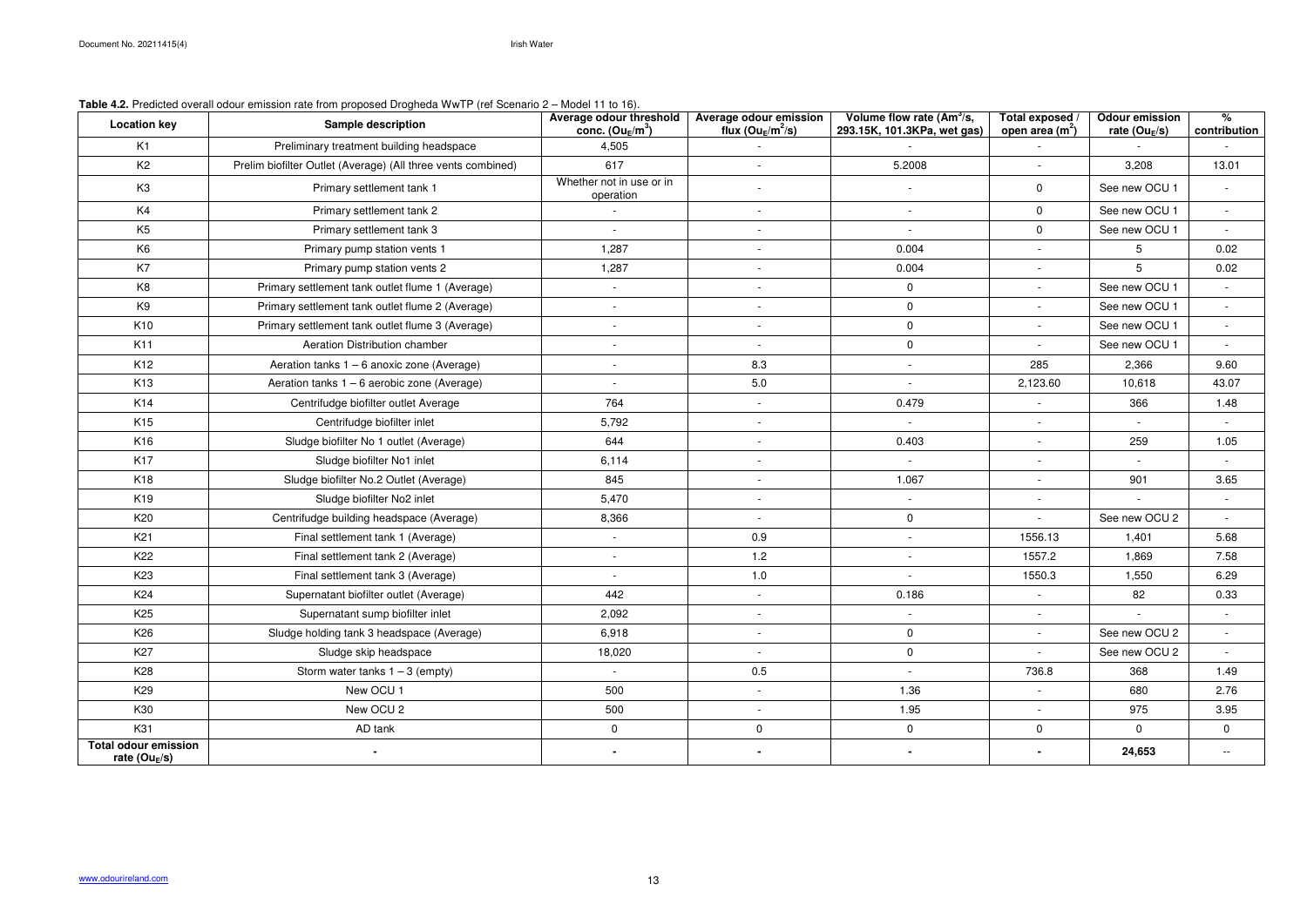#### **4.2. Results of odour dispersion modelling for Scenario 1 – Models 1 to 10 and Scenario 2 – Models 11 to 16.**

Aermod Prime (21112) was used to determine the overall odour impact of the existing and proposed Drogheda WwTP as set out in odour impact criteria in *Section 3.4*. The output data was analysed to calculate:

#### **Existing site operation**

- **Ref Scenario 1 Model 1** Predicted odour emission contribution of overall existing operational WwTP (including 3 off PST's) during routine operation (see Table 4.1), to odour plume dispersal at the  $98<sup>th</sup>$  percentile for an odour concentration of less than or equal to 1.0,  $3.0$  &  $5.0$  Ou $_{\rm E}/{\rm m}^3$  (see Figure 7.3).
- **Ref Scenario 1 Model 2** Predicted odour emission contribution of overall existing operational WwTP (including 3 off PST's) during routine operation (see Table 4.1), to odour plume dispersal at the 99.5<sup>th</sup> percentile for an odour concentration of less than or equal to 1.50, 3.0 & 5.0  $Ou_E/m^3$  (see Figure 7.4).
- **Ref Scenario 1 Model 3** Predicted odour emission contribution of overall existing operational WwTP (including 2 off PST's) during routine operation (see Table 4.1), to odour plume dispersal at the 98<sup>th</sup> percentile for an odour concentration of less than or equal to 1.0,  $3.0 \& 5.0 \text{ Ou}_{\text{E}}/\text{m}^3$  (see Figure 7.5).
- **Ref Scenario 1 Model 4** Predicted odour emission contribution of overall existing operational WwTP (including 2 off PST's) during routine operation (see Table 4.1), to odour plume dispersal at the  $99.5<sup>th</sup>$  percentile for an odour concentration of less than or equal to 1.50, 3.0 & 5.0  $Ou_E/m^3$  (see Figure 7.6).
- **Ref Scenario 1 Model 5** Predicted odour emission contribution of overall existing PST operation (2 off PST's) during routine operation (see Table 4.1), to odour plume dispersal at the 98<sup>th</sup> percentile for an odour concentration of less than or equal to 1.0 Ou<sub>E</sub>/m<sup>3</sup> (see Figure 7.7).
- **Ref Scenario 1 Model 6** Predicted odour emission contribution of overall existing PST operation (2 off PST's) during routine operation (see Table 4.1), to odour plume dispersal at the 99.5<sup>th</sup> percentile for an odour concentration of less than or equal to 1.50 Ou<sub>E</sub>/m<sup>3</sup> (see Figure 7.8).
- **Ref Scenario 1 Model 7** Predicted odour emission contribution of overall AD tank leakage (1 off tank) during routine operation (see Table 4.1), to odour plume dispersal at the  $98<sup>th</sup>$ percentile for an odour concentration of less than or equal to 1.0  $\text{Ou}_\text{E}/\text{m}^3$  (see Figure 7.9).
- **Ref Scenario 1 Model 8** Predicted odour emission contribution of overall AD tank leakage (1 off tank) during routine operation (see Table 4.1), to odour plume dispersal at the 99.5<sup>th</sup> percentile for an odour concentration of less than or equal to 1.50  $Ou_{E}/m^{3}$  (see Figure 7.10).
- **Ref Scenario 1 Model 9** Predicted odour emission contribution of overall leakage sources located within WwTP during routine operation (see Table 4.1), to odour plume dispersal at the 98<sup>th</sup> percentile for an odour concentration of less than or equal to 1.0 Ou<sub>E</sub>/m<sup>3</sup> (see Figure 7.11).
- **Ref Scenario 1 Model 10** Predicted odour emission contribution of overall leakage sources located within WwTP during routine operation (see Table 4.1), to odour plume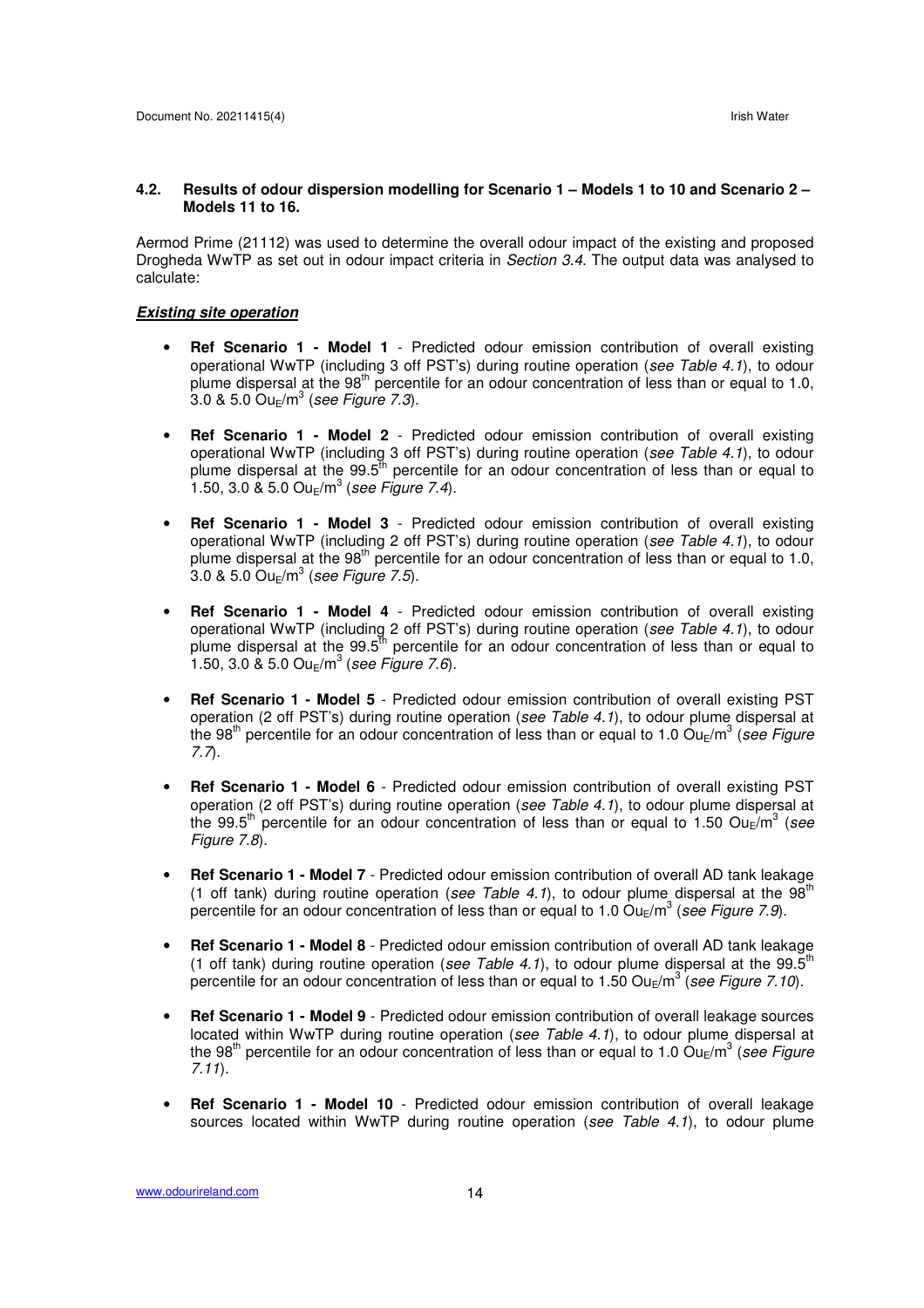dispersal at the  $99.5<sup>th</sup>$  percentile for an odour concentration of less than or equal to 1.50  $\mathsf{Ou}_{\mathsf{E}}/\mathsf{m}^3$  (see Figure 7.12).

#### **Proposed site operation**

- **Ref Scenario 2 Model 11** Predicted odour emission contribution of overall proposed WwTP following the implementation of odour mitigation to AD tank only (see Table 4.2), to odour plume dispersal at the 98<sup>th</sup> percentile for an odour concentration of less than or equal to 1.0, 3.0 & 5.0  $Ou_{E}/m^{3}$  (see Figure 7.13).
- **Ref Scenario 2 Model 12** Predicted odour emission contribution of overall proposed WwTP following the implementation of odour mitigation to AD tank only (see Table 4.2), to odour plume dispersal at the 99<sup>-5th</sup> percentile for an odour concentration of less than or equal to 1.50, 3.0 & 5.0 Ou $_{E}$ /m<sup>3</sup> (see Figure 7.14).
- **Ref Scenario 2 Model 13** Predicted odour emission contribution of overall proposed WwTP following the implementation of odour mitigation to AD tank and PST 2 (see Table 4.2), to odour plume dispersal at the  $98<sup>th</sup>$  percentile for an odour concentration of less than or equal to 1.0  $\textsf{Ou}_{\textsf{E}}/\textsf{m}^3$  (see Figure 7.15).
- **Ref Scenario 2 Model 14** Predicted odour emission contribution of overall proposed WwTP following the implementation of odour mitigation to AD tank and PST 2 (see Table 4.2), to odour plume dispersal at the  $99<sup>5th</sup>$  percentile for an odour concentration of less than or equal to 1.50  $Ou_E/m^3$  (see Figure 7.16).
- **Ref Scenario 2 Model 15** Predicted odour emission contribution of overall proposed WwTP following the implementation of odour mitigation to AD tank, PST2 & 3 and sludge processing leakage (see Table 4.2), to odour plume dispersal at the  $98<sup>th</sup>$  percentile for an odour concentration of less than or equal to 1.50, 3.0 & 5.0  $Ou_{E}/m^{3}$  (see Figure 7.17).
- **Ref Scenario 2 Model 16** Predicted odour emission contribution of overall proposed WwTP following the implementation of odour mitigation (see Table 4.2), to odour plume dispersal at the 99<sup>5th</sup> percentile for an odour concentration of less than or equal to 3.0  $\&$  5.0  $\mathsf{Ou}_{\mathsf{E}}/\mathsf{m}^3$  (see Figure 7.18).

These computations give the odour concentration at each Cartesian grid receptor location that is predicted to be exceeded for 2% (175 hours of exceedence) and 0.5% (44 hours of exceedence) over 5 years of screened hourly sequential meteorological data (Dublin Airport 2015 to 2019 inclusive). The Cartesian receptor grid was 20, 50 and 250 m spaced given a total receptor number of 4,388 over an area of 25.0  $km^2$ .

This will allow for the predictive analysis of any potential impact on the neighbouring sensitive locations while the facility is in operation. It will also allow the operators of the facility site to assess the effectiveness of their odour abatement/minimisation strategies. The intensity of the odour from two or more sources from the facility operation will depend on the strength of the initial odour threshold concentration from the sources and the distance downwind at which the prediction and/or measurement is being made. Where the odour emission plumes from a number of sources combine downwind, then the predicted odour concentrations may be higher than that resulting from an individual emission source. It is important to note that various odour sources have different odour characters. This is important when assessing those odour sources to minimise and/or abate. Although an odour source may have a high odour emission rate, the corresponding odour intensity (strength) may be low and therefore it is easily diluted. Those sources that express the same odour character, as an odour impact should be investigated first for abatement/minimisation before other sources are examined as these sources are the driving force behind the character of the perceived odour.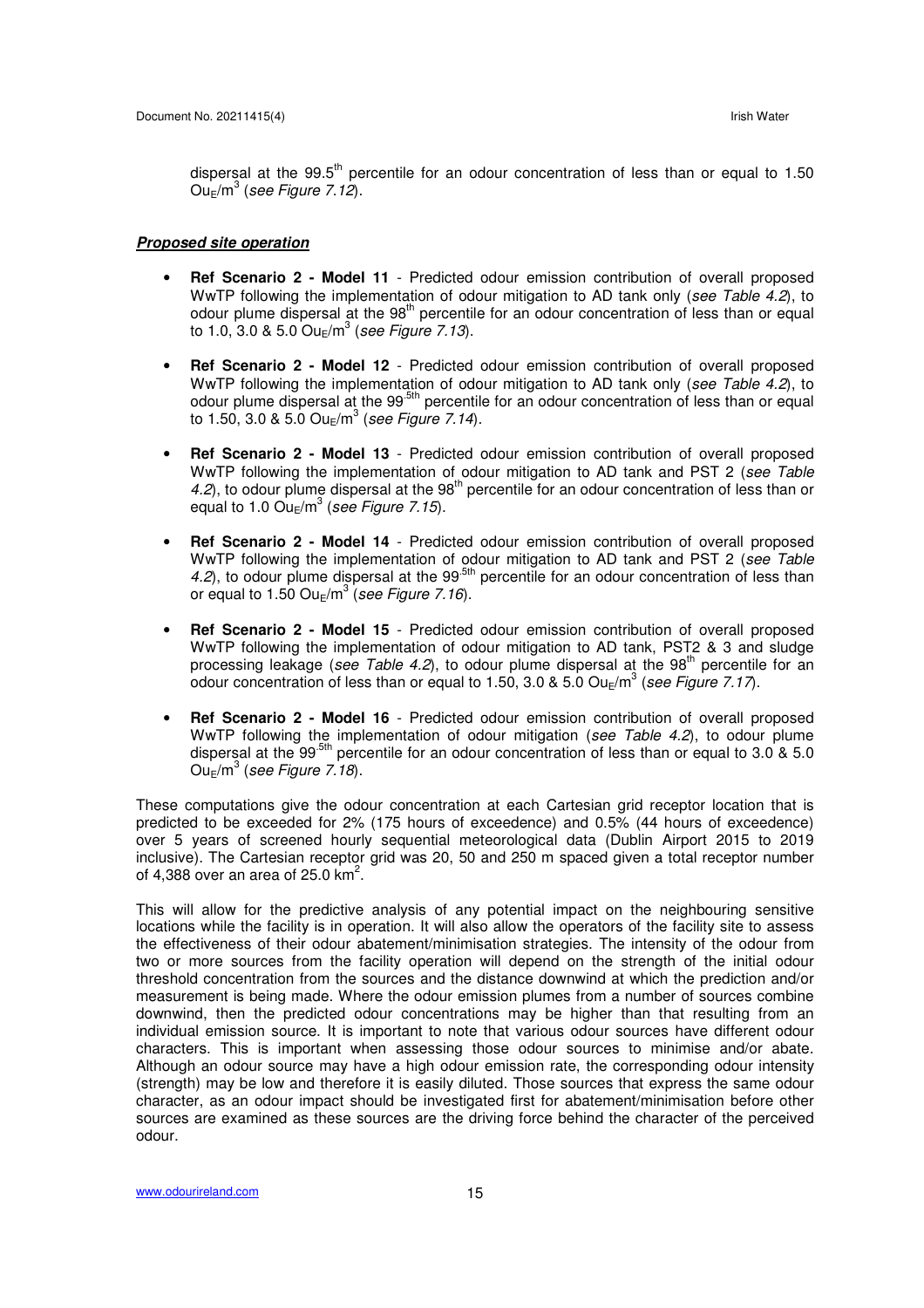#### **5. Discussion of results**

This section will discuss the results obtained during the dispersion modelling study.

#### **5.1. Odour plume dispersal for Scenario 1 – Model 1 to 10**

The plotted odour concentrations of  $\leq 1.0$  and 1.50 Ou<sub>F</sub> m<sup>-3</sup> for the 98<sup>th</sup> and 99.5<sup>th</sup> percentile of hourly averages for the worst case meteorological year Dublin Airport 2019 is illustrated in Figures 7.3 to 7.12. Models 1, 2, 3 and 4 include the odour contour representation for Irish Waters internal odour standard of less than or equal to 3.0 and 5.0  $\textsf{Ou}_{\textsf{E}}/\textsf{m}^3$  contours.

With regards to the odour impact from the existing Drogheda WwTP with 3 off Primary Settlement tanks (PST's) in operation, the odour plume spread is approximately 350 to 450 m radial spread from the boundary of the operational facility. A number of sensitive receptors located towards to North, South and West of the facility will perceive odour concentrations in excess of the guideline odour limit values of 1.0 Ou<sub>E</sub>/m<sup>3</sup> for the 98<sup>th</sup> percentile of hourly averages for meteorological year Dublin 2019 (see Figure 7.3). Figure 7.4 illustrates the odour plume spread for the  $99.5<sup>th</sup>$  percentile of hourly averages for worst case meteorological year Dublin 2019. As can be observed, the odour plume spread is approximately up to 1100m from the facility boundary. A number of sensitive receptors located to the North, South, East and West of the facility boundary will perceive odour concentrations in excess of the guideline odour limit value of 1.50  $Ou_E/m^3$  for the 99.5<sup>th</sup> percentile of hourly averages for worst case meteorological year Dublin 2019.

With regards to the odour impact from the existing Drogheda WwTP with 2 off Primary Settlement tanks (PST's) in operation, the odour plume spread is approximately 350 to 450 m radial spread from the boundary of the operational facility. A number of sensitive receptors located towards to North and West of the facility will perceive odour concentrations in excess of the guideline odour limit values of 1.0  $Ou_{E}/m^{3}$  for the 98<sup>th</sup> percentile of hourly averages for meteorological year Dublin 2019 (see Figure 7.5). Figure 7.6 illustrates the odour plume spread for the  $99.5<sup>th</sup>$  percentile of hourly averages for worst case meteorological year Dublin 2019. As can be observed, the odour plume spread is approximately up to 1000m from the facility boundary. A number of sensitive receptors located to the North, South, East and West of the facility boundary will perceive odour concentrations in excess of the guideline odour limit value of 1.50  $Ou_E/m^3$  for the 99.5<sup>th</sup> percentile of hourly averages for worst case meteorological year Dublin 2019.

With regards to the contribution odour impact from the existing Drogheda WwTP 2 off Primary Settlement tanks (PST's), the odour plume spread is approximately 220 to 350 m radial spread from the boundary of the operational facility. A number of sensitive receptors located towards to the North of the facility will perceive odour concentrations in excess of the guideline odour limit values of 1.0  $Ou_{E}/m^{3}$  for the 98<sup>th</sup> percentile of hourly averages for meteorological year Dublin 2019 (see Figure 7.7). Figure 7.8 illustrates the odour plume spread for the 99.5<sup>th</sup> percentile of hourly averages for worst case meteorological year Dublin 2019. As can be observed, the odour plume spread is approximately up to 900m from the facility boundary. A number of sensitive receptors located to the North, South and West of the facility boundary will perceive odour concentrations in excess of the guideline odour limit value of 1.50  $\text{Ou}_\text{E}/\text{m}^3$  for the 99.5<sup>th</sup> percentile of hourly averages for worst case meteorological year Dublin 2019. The predicted maximum odour concentration detected at the worst case sensitive receptor was 1.41  $Ou_{E}/m^{3}$  and 3.82  $Ou_{E}/m^{3}$  for the 98<sup>th</sup> and 99.5<sup>th</sup> percentile of hourly averages for the worst case meteorological year Dublin 2019 (see Table 5.1).

With regards to the contribution odour impact from the existing Drogheda WwTP AD tank leakage, the odour plume spread is approximately 80 m radial spread from the boundary of the operational facility. Sensitive receptors in the vicinity of the facility will not perceive odour concentrations in excess of the guideline odour limit values of 1.0  $Ou_E/m^3$  for the 98<sup>th</sup> percentile of hourly averages for meteorological year Dublin 2019 (see Figure 7.9). Figure 7.10 illustrates the odour plume spread for the 99.5<sup>th</sup> percentile of hourly averages for worst case meteorological year Dublin 2019. As can be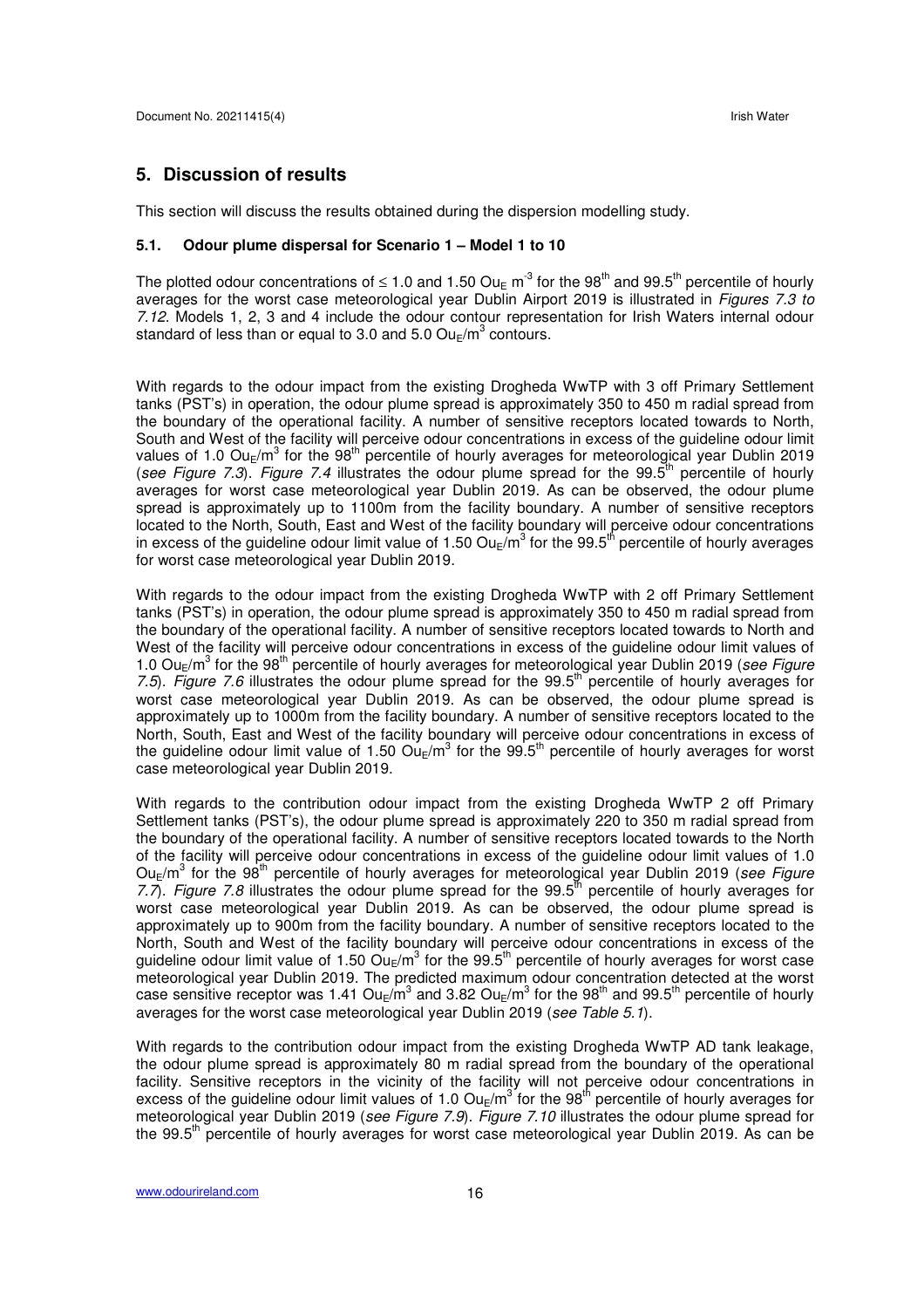observed, the odour plume spread is approximately up to 80m from the facility boundary. Sensitive receptors in the vicinity of the facility will not perceive odour concentrations in excess of the guideline odour limit values of 1.5 Ou<sub>E</sub>/m<sup>3</sup> for the 99.5<sup>th</sup> percentile of hourly averages for meteorological year Dublin 2019. The predicted maximum odour concentration detected at the worst case sensitive receptor was 0.14  $\text{Ou}_\text{E}/\text{m}^3$  and 0.21  $\text{Ou}_\text{E}/\text{m}^3$  for the 98<sup>th</sup> and 99.5<sup>th</sup> percentile of hourly averages for the worst case meteorological year Dublin 2019 (see Table 5.1).

With regards to the contribution odour impact from the existing Drogheda WwTP Sludge handling processes leakage (excluding AD tank), the odour plume spread is approximately 130 m radial spread from the boundary of the operational facility. Sensitive receptors in the vicinity of the facility will not perceive odour concentrations in excess of the guideline odour limit values of 1.0 Ou<sub>E</sub>/m<sup>3</sup> for the 98<sup>th</sup> percentile of hourly averages for meteorological year Dublin 2019 (see Figure 7.11). Figure 7.12 illustrates the odour plume spread for the  $99.5<sup>th</sup>$  percentile of hourly averages for worst case meteorological year Dublin 2019. As can be observed, the odour plume spread is approximately up to 140m from the facility boundary. Sensitive receptors in the vicinity of the facility will not perceive odour concentrations in excess of the guideline odour limit values of 1.5 Ou<sub>E</sub>/m<sup>3</sup> for the 99.5<sup>th</sup> percentile of hourly averages for meteorological year Dublin 2019. The predicted maximum odour concentration detected at the worst case sensitive receptor was 0.52 Ou<sub>E</sub>/m<sup>3</sup> and 1.19 Ou<sub>E</sub>/m<sup>3</sup> for the 98<sup>th</sup> and 99.5<sup>th</sup> percentile of hourly averages for the worst case meteorological year Dublin 2019 (see Table 5.1).

A number of discrete sensitive receptors were incorporated into the model (R1 to R43). A number of receptors will perceive an odour concentration greater than 1.0 and 1.50  $\textsf{Ou}_\textsf{E}/\textsf{m}^3$  for the 98<sup>th</sup> and 99.5<sup>th</sup> percentile of hourly averages for the worst case meteorological year Dublin 2019. Table 5.1 presents the predicted odour concentration at each of these receptor locations for each of the Model scenarios 1 to 10 and also the maximum predicted odour level at all screened sensitive receptors.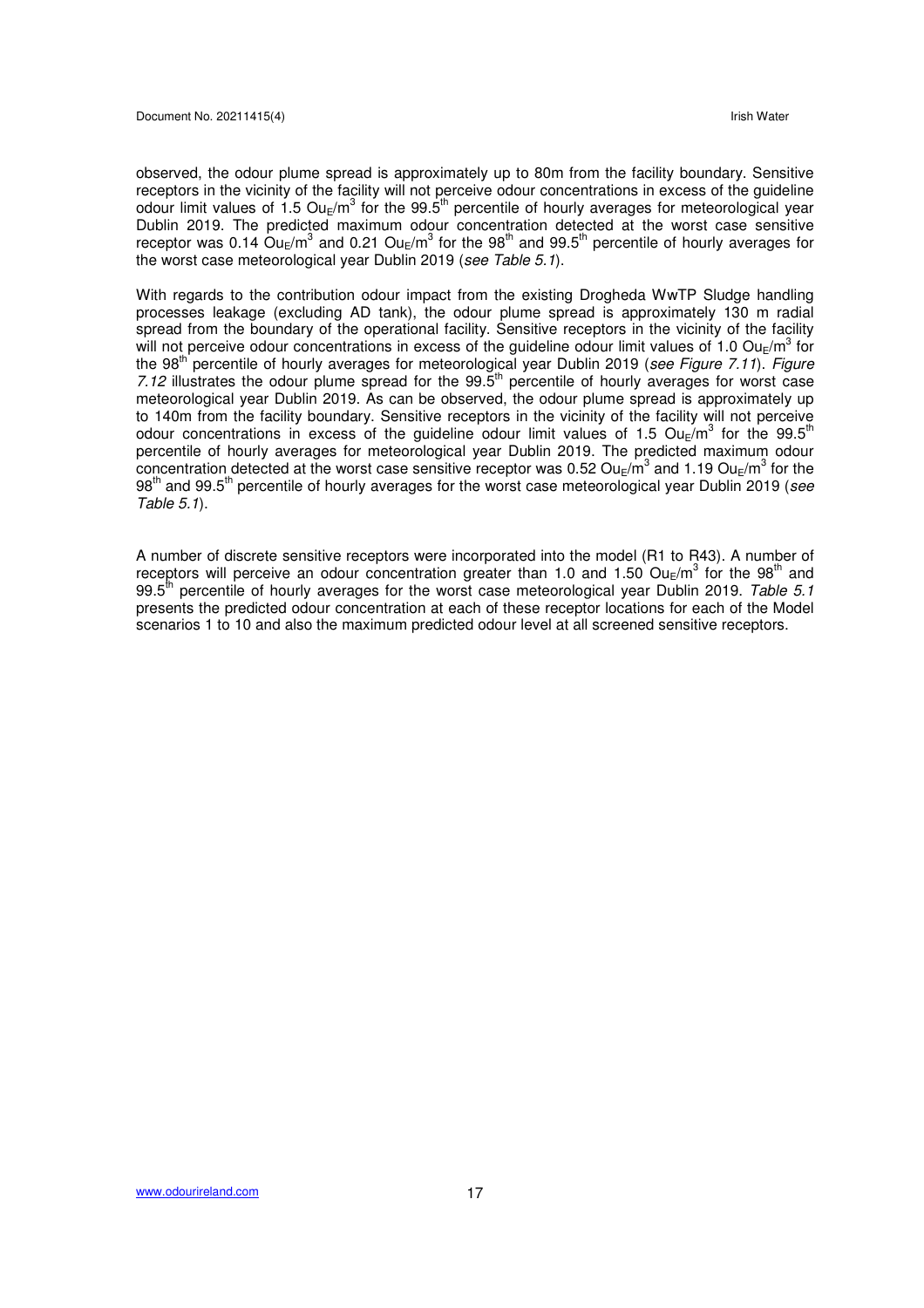### **Table 5.1.** Predicted ground level odour concentrations at identified sensitive receptors located in the vicinity of Drogheda WwTP for Scenario 1 Models 1 to 10.

| <b>Receptor ID</b> | X coordinate<br>(m) | Y coordinate<br>(m) | <b>Existing 98%ile all</b><br>sources (3 PST's)<br>odour conc. $(Ou_E/m^3)$ | Existing 99.5%ile all<br>sources (3 PST's)<br>odour conc. $(Ou_E/m^3)$ | <b>Existing 98%ile</b><br>all sources (2<br>PST's) odour<br>conc. $(Ou_E/m^3)$ | Existing 99.5%ile<br>all sources (2<br>PST's) odour<br>conc. $(Ou_E/m^3)$ | <b>Existing 98%ile</b><br>PST 2 & 3 odour<br>conc. $(Ou_E/m^3)$ | <b>Existing</b><br>99.5%ile PST 2<br>& 3 odour<br>conc. $(Ou_E/m^3)$ | Existing 98%ile AD<br>tank leakage odour<br>conc. $(Ou_E/m^3)$ | Existing 99.5%ile AD<br>tank leakage odour<br>conc. $(Ou_E/m^3)$ | <b>Existing 98%ile</b><br>Leakage sources<br>excluding AD tank<br>odour conc. $(Ou_E/m^3)$ | Existing 99.5%ile<br>Leakage sources<br>excluding AD tank<br>odour conc. $(Ou_E/m^3)$ |
|--------------------|---------------------|---------------------|-----------------------------------------------------------------------------|------------------------------------------------------------------------|--------------------------------------------------------------------------------|---------------------------------------------------------------------------|-----------------------------------------------------------------|----------------------------------------------------------------------|----------------------------------------------------------------|------------------------------------------------------------------|--------------------------------------------------------------------------------------------|---------------------------------------------------------------------------------------|
| R1                 | 711295              | 774624              | 0.33                                                                        | 1.01                                                                   | 0.26                                                                           | 0.81                                                                      | 0.17                                                            | 0.56                                                                 | 0.02                                                           | 0.02                                                             | 0.05                                                                                       | 0.08                                                                                  |
| R <sub>2</sub>     | 711075              | 774682              | 0.53                                                                        | 2.48                                                                   | 0.42                                                                           | 2.00                                                                      | 0.28                                                            | 1.38                                                                 | 0.03                                                           | 0.05                                                             | 0.07                                                                                       | 0.11                                                                                  |
| R <sub>3</sub>     | 710907              | 774711              | 0.70                                                                        | 2.76                                                                   | 0.56                                                                           | 2.00                                                                      | 0.38                                                            | 1.51                                                                 | 0.04                                                           | 0.06                                                             | 0.09                                                                                       | 0.15                                                                                  |
| R4                 | 710727              | 774746              | 0.98                                                                        | 2.55                                                                   | 0.75                                                                           | 1.93                                                                      | 0.51                                                            | 1.35                                                                 | 0.05                                                           | 0.08                                                             | 0.12                                                                                       | 0.20                                                                                  |
| R <sub>5</sub>     | 710588              | 774780              | 1.08                                                                        | 2.86                                                                   | 0.80                                                                           | 2.00                                                                      | 0.55                                                            | 1.35                                                                 | 0.05                                                           | 0.09                                                             | 0.12                                                                                       | 0.22                                                                                  |
| R <sub>6</sub>     | 710472              | 774798              | 0.99                                                                        | 2.37                                                                   | 0.71                                                                           | 1.81                                                                      | 0.45                                                            | 1.06                                                                 | 0.04                                                           | 0.08                                                             | 0.10                                                                                       | 0.19                                                                                  |
| R <sub>7</sub>     | 710367              | 774827              | 0.83                                                                        | 1.89                                                                   | 0.62                                                                           | 1.44                                                                      | 0.40                                                            | 0.83                                                                 | 0.03                                                           | 0.07                                                             | 0.08                                                                                       | 0.17                                                                                  |
| R <sub>8</sub>     | 710257              | 774809              | 0.58                                                                        | 1.28                                                                   | 0.44                                                                           | 0.97                                                                      | 0.28                                                            | 0.59                                                                 | 0.02                                                           | 0.04                                                             | 0.06                                                                                       | 0.11                                                                                  |
| R9                 | 710066              | 774769              | 0.33                                                                        | 0.72                                                                   | 0.25                                                                           | 0.54                                                                      | 0.16                                                            | 0.35                                                                 | 0.01                                                           | 0.03                                                             | 0.04                                                                                       | 0.07                                                                                  |
| R <sub>10</sub>    | 709944              | 774746              | 0.25                                                                        | 0.56                                                                   | 0.19                                                                           | 0.42                                                                      | 0.13                                                            | 0.28                                                                 | 0.01                                                           | 0.02                                                             | 0.03                                                                                       | 0.06                                                                                  |
| <b>R11</b>         | 710211              | 774624              | 0.29                                                                        | 0.75                                                                   | 0.22                                                                           | 0.56                                                                      | 0.14                                                            | 0.34                                                                 | 0.01                                                           | 0.03                                                             | 0.04                                                                                       | 0.08                                                                                  |
| R <sub>12</sub>    | 710466              | 774618              | 0.45                                                                        | 1.19                                                                   | 0.34                                                                           | 0.87                                                                      | 0.22                                                            | 0.55                                                                 | 0.02                                                           | 0.05                                                             | 0.06                                                                                       | 0.11                                                                                  |
| R <sub>13</sub>    | 710675              | 774612              | 0.54                                                                        | 1.30                                                                   | 0.41                                                                           | 0.98                                                                      | 0.27                                                            | 0.67                                                                 | 0.03                                                           | 0.06                                                             | 0.07                                                                                       | 0.13                                                                                  |
| <b>R14</b>         | 710947              | 774595              | 0.49                                                                        | 1.65                                                                   | 0.39                                                                           | 1.35                                                                      | 0.26                                                            | 0.96                                                                 | 0.02                                                           | 0.05                                                             | 0.06                                                                                       | 0.11                                                                                  |
| <b>R15</b>         | 711144              | 774566              | 0.37                                                                        | 1.79                                                                   | 0.28                                                                           | 1.39                                                                      | 0.19                                                            | 0.98                                                                 | 0.02                                                           | 0.03                                                             | 0.05                                                                                       | 0.08                                                                                  |
| R <sub>16</sub>    | 711226              | 775401              | 0.71                                                                        | 1.59                                                                   | 0.57                                                                           | 1.28                                                                      | 0.36                                                            | 0.87                                                                 | 0.04                                                           | 0.06                                                             | 0.10                                                                                       | 0.14                                                                                  |
| <b>R17</b>         | 711452              | 775499              | 0.42                                                                        | 0.97                                                                   | 0.34                                                                           | 0.76                                                                      | 0.21                                                            | 0.54                                                                 | 0.02                                                           | 0.02                                                             | 0.05                                                                                       | 0.08                                                                                  |
| R <sub>18</sub>    | 711892              | 775209              | 0.21                                                                        | 0.47                                                                   | 0.16                                                                           | 0.37                                                                      | 0.11                                                            | 0.27                                                                 | 0.01                                                           | 0.01                                                             | 0.03                                                                                       | 0.03                                                                                  |
| R <sub>19</sub>    | 711840              | 775615              | 0.22                                                                        | 0.51                                                                   | 0.18                                                                           | 0.40                                                                      | 0.12                                                            | 0.29                                                                 | 0.01                                                           | 0.01                                                             | 0.03                                                                                       | 0.04                                                                                  |
| R20                | 711695              | 775726              | 0.24                                                                        | 0.62                                                                   | 0.19                                                                           | 0.49                                                                      | 0.13                                                            | 0.32                                                                 | 0.01                                                           | 0.01                                                             | 0.03                                                                                       | 0.04                                                                                  |
| R21                | 710449              | 775366              | 3.58                                                                        | 9.96                                                                   | 3.09                                                                           | 8.96                                                                      | 1.41                                                            | 3.82                                                                 | 0.14                                                           | 0.21                                                             | 0.52                                                                                       | 1.19                                                                                  |
| R22                | 710234              | 775314              | 1.91                                                                        | 4.66                                                                   | 1.50                                                                           | 3.44                                                                      | 0.86                                                            | 2.20                                                                 | 0.06                                                           | 0.10                                                             | 0.17                                                                                       | 0.33                                                                                  |
| R <sub>23</sub>    | 709991              | 775151              | 0.79                                                                        | 2.17                                                                   | 0.59                                                                           | 1.58                                                                      | 0.40                                                            | 1.13                                                                 | 0.03                                                           | 0.03                                                             | 0.07                                                                                       | 0.09                                                                                  |
| R24                | 709979              | 775302              | 0.84                                                                        | 2.03                                                                   | 0.64                                                                           | 1.53                                                                      | 0.40                                                            | 1.06                                                                 | 0.03                                                           | 0.03                                                             | 0.07                                                                                       | 0.12                                                                                  |
| R <sub>25</sub>    | 709904              | 774966              | 0.42                                                                        | 1.01                                                                   | 0.32                                                                           | 0.73                                                                      | 0.21                                                            | 0.53                                                                 | 0.02                                                           | 0.03                                                             | 0.04                                                                                       | 0.08                                                                                  |
| R <sub>26</sub>    | 709637              | 774850              | 0.22                                                                        | 0.54                                                                   | 0.17                                                                           | 0.41                                                                      | 0.10                                                            | 0.26                                                                 | 0.01                                                           | 0.02                                                             | 0.02                                                                                       | 0.05                                                                                  |
| R <sub>27</sub>    | 709677              | 775482              | 0.40                                                                        | 1.10                                                                   | 0.31                                                                           | 0.84                                                                      | 0.20                                                            | 0.58                                                                 | 0.01                                                           | 0.02                                                             | 0.04                                                                                       | 0.05                                                                                  |
| R28                | 710020              | 775552              | 0.73                                                                        | 1.75                                                                   | 0.56                                                                           | 1.44                                                                      | 0.36                                                            | 0.91                                                                 | 0.03                                                           | 0.03                                                             | 0.07                                                                                       | 0.09                                                                                  |
| R <sub>29</sub>    | 710280              | 775639              | 0.95                                                                        | 2.25                                                                   | 0.78                                                                           | 1.78                                                                      | 0.45                                                            | 1.14                                                                 | 0.04                                                           | 0.06                                                             | 0.10                                                                                       | 0.16                                                                                  |
| R30                | 710524              | 775726              | 0.71                                                                        | 2.20                                                                   | 0.59                                                                           | 1.75                                                                      | 0.32                                                            | 1.09                                                                 | 0.04                                                           | 0.07                                                             | 0.12                                                                                       | 0.19                                                                                  |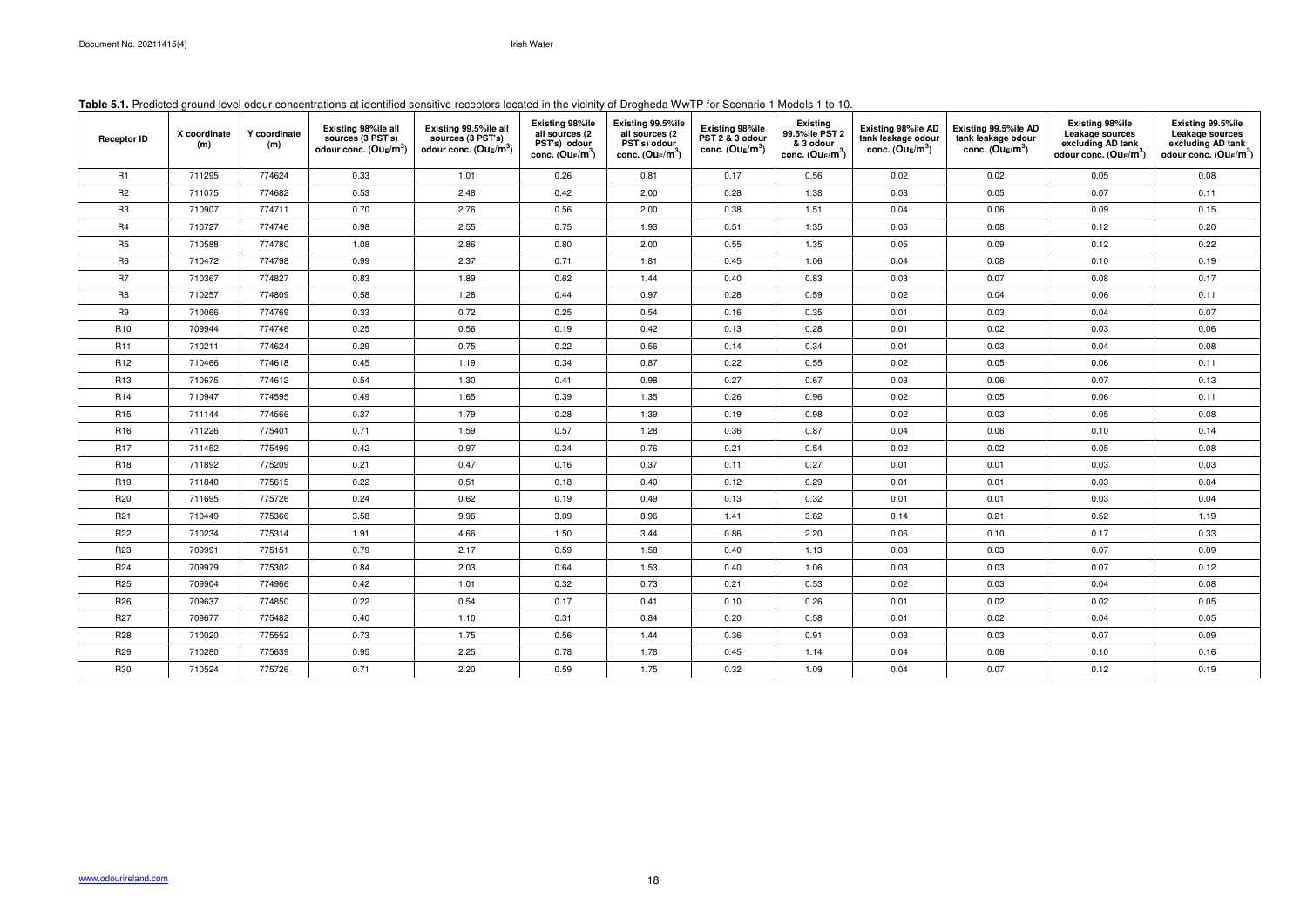**Table 5.1 continued.** Predicted ground level odour concentrations at identified sensitive receptors located in the vicinity of Drogheda WwTP for Scenario 1 Models 1 to 10.

As can be observed in Table 5.1, the levels of odours predicted at a number of sensitive receptor locations are in excess of the proposed limit value for the existing facility operations.

| <b>Receptor ID</b>                                         | X coordinate<br>(m) | Y coordinate<br>(m)      | Existing 98%ile all<br>sources (3 PST's)<br>odour conc. $(Ou_E/m^3)$ | Existing 99.5%ile all<br>sources (3 PST's)<br>odour conc. $(Ou_E/m^3)$ | <b>Existing 98%ile</b><br>all sources (2<br>PST's) odour<br>conc. $(Ou_E/m^3)$ | Existing 99.5%ile<br>all sources (2<br>PST's) odour<br>conc. $(Ou_E/m^3)$ | <b>Existing 98%ile</b><br>PST 2 & 3 odour<br>conc. $(Ou_E/m^3)$ | <b>Existing</b><br>99.5%ile PST 2<br>& 3 odour<br>conc. ( $\mathsf{O}\mathsf{u}_\mathsf{E}/\mathsf{m}^3$ ) | Existing 98%ile AD<br>tank leakage odour<br>conc. $(Ou_E/m^3)$ | Existing 99.5%ile AD<br>tank leakage odour<br>conc. $(Ou_E/m^3)$ | <b>Existing 98%ile</b><br>Leakage sources<br>odour conc. $(Ou_E/m^3)$ | Existing 99.5%ile<br>Leakage sources<br>odour conc. $(Ou_E/m^3)$ |
|------------------------------------------------------------|---------------------|--------------------------|----------------------------------------------------------------------|------------------------------------------------------------------------|--------------------------------------------------------------------------------|---------------------------------------------------------------------------|-----------------------------------------------------------------|------------------------------------------------------------------------------------------------------------|----------------------------------------------------------------|------------------------------------------------------------------|-----------------------------------------------------------------------|------------------------------------------------------------------|
| R31                                                        | 710692              | 775801                   | 0.57                                                                 | 1.72                                                                   | 0.47                                                                           | 1.36                                                                      | 0.27                                                            | 0.88                                                                                                       | 0.04                                                           | 0.06                                                             | 0.10                                                                  | 0.12                                                             |
| R32                                                        | 710930              | 775859                   | 0.49                                                                 | 1.37                                                                   | 0.40                                                                           | 1.07                                                                      | 0.23                                                            | 0.73                                                                                                       | 0.03                                                           | 0.03                                                             | 0.07                                                                  | 0.11                                                             |
| R33                                                        | 711197              | 775899                   | 0.35                                                                 | 0.92                                                                   | 0.29                                                                           | 0.72                                                                      | 0.18                                                            | 0.52                                                                                                       | 0.02                                                           | 0.02                                                             | 0.05                                                                  | 0.07                                                             |
| <b>R34</b>                                                 | 710970              | 776062                   | 0.33                                                                 | 1.00                                                                   | 0.26                                                                           | 0.79                                                                      | 0.16                                                            | 0.53                                                                                                       | 0.02                                                           | 0.02                                                             | 0.05                                                                  | 0.07                                                             |
| R35                                                        | 710733              | 776004                   | 0.36                                                                 | 1.17                                                                   | 0.29                                                                           | 0.92                                                                      | 0.18                                                            | 0.58                                                                                                       | 0.02                                                           | 0.03                                                             | 0.06                                                                  | 0.07                                                             |
| R36                                                        | 710379              | 775853                   | 0.47                                                                 | 1.61                                                                   | 0.39                                                                           | 1.30                                                                      | 0.23                                                            | 0.83                                                                                                       | 0.03                                                           | 0.04                                                             | 0.07                                                                  | 0.12                                                             |
| R37                                                        | 710170              | 775726                   | 0.70                                                                 | 1.68                                                                   | 0.55                                                                           | 1.32                                                                      | 0.34                                                            | 0.87                                                                                                       | 0.03                                                           | 0.03                                                             | 0.07                                                                  | 0.10                                                             |
| R38                                                        | 709909              | 775772                   | 0.46                                                                 | 1.28                                                                   | 0.37                                                                           | 0.99                                                                      | 0.23                                                            | 0.63                                                                                                       | 0.02                                                           | 0.02                                                             | 0.04                                                                  | 0.06                                                             |
| R39                                                        | 709648              | 775813                   | 0.33                                                                 | 0.97                                                                   | 0.26                                                                           | 0.78                                                                      | 0.16                                                            | 0.49                                                                                                       | 0.01                                                           | 0.02                                                             | 0.03                                                                  | 0.05                                                             |
| R40                                                        | 709689              | 776015                   | 0.27                                                                 | 0.80                                                                   | 0.22                                                                           | 0.62                                                                      | 0.13                                                            | 0.42                                                                                                       | 0.01                                                           | 0.01                                                             | 0.03                                                                  | 0.03                                                             |
| R41                                                        | 710043              | 776033                   | 0.36                                                                 | 1.11                                                                   | 0.29                                                                           | 0.86                                                                      | 0.17                                                            | 0.56                                                                                                       | 0.01                                                           | 0.02                                                             | 0.03                                                                  | 0.06                                                             |
| R42                                                        | 710396              | 776149                   | 0.25                                                                 | 0.88                                                                   | 0.20                                                                           | 0.72                                                                      | 0.13                                                            | 0.47                                                                                                       | 0.02                                                           | 0.02                                                             | 0.04                                                                  | 0.07                                                             |
| R43                                                        | 710657              | 776160                   | 0.25                                                                 | 0.87                                                                   | 0.20                                                                           | 0.65                                                                      | 0.12                                                            | 0.48                                                                                                       | 0.02                                                           | 0.02                                                             | 0.04                                                                  | 0.06                                                             |
| <b>Predicted</b><br>maximum<br>Odour conc.<br>$(Ou_E/m^3)$ |                     | $\overline{\phantom{a}}$ | 3.58                                                                 | 9.96                                                                   | 3.09                                                                           | 8.96                                                                      | 1.41                                                            | 3.82                                                                                                       | 0.14                                                           | 0.21                                                             | 0.52                                                                  | 1.19                                                             |
| <b>Guideline Odour</b><br>Limit value<br>$(Ou_E/m^3)$      | $\sim$              | $\sim$                   | <1.0                                                                 | < 1.5                                                                  | < 1.0                                                                          | < 1.5                                                                     | $<1.0$                                                          | < 1.5                                                                                                      | < 1.0                                                          | < 1.5                                                            | < 1.0                                                                 | < 1.5                                                            |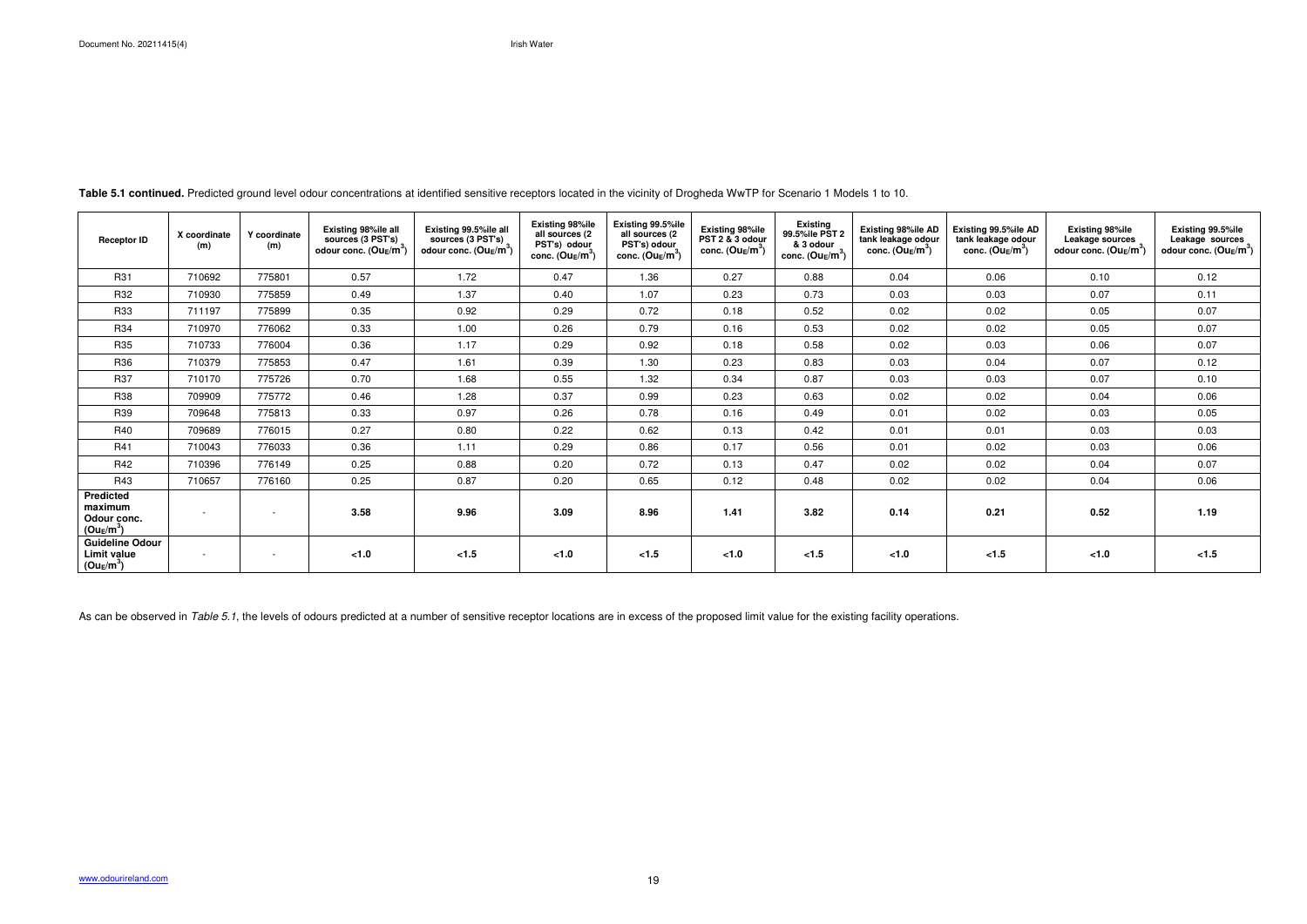#### **5.2. Odour plume dispersal for Scenario 2 – Model 11 to 16**

The plotted odour concentrations of  $\leq 1.0$  and 1.50 Ou<sub>E</sub> m<sup>-3</sup> for the 98<sup>th</sup> and 99.5<sup>th</sup> percentile of hourly averages for the worst case meteorological year Dublin Airport 2019 is illustrated in *Figures 7.13 and* 7.14. The dispersion modelling run examines the impact reduction associated with the implementation of odour mitigation on the AD tank. As can be observed in Figure 7.13, the odour plume spread is approximately 300 to 350 m radial spread from the boundary of the proposed operational facility. Sensitive receptors located to the North and West of the facility will perceive odour concentrations greater than the guideline odour limit values of 1.0  $Ou_E/m^3$  for the 98<sup>th</sup> percentile of hourly averages for meteorological year Dublin 2019 for the proposed facility following the mitigation program on the AD tanks. Figure 7.14 illustrates the odour plume spread for the 99.5<sup>th</sup> percentile of hourly averages for worst case meteorological year Dublin 2019. As can be observed, the odour plume spread is approximately up to 850m radial spread from the facility boundary. A number of sensitive receptors located to the North, West and South of the facility will perceive odour concentrations greater than the guideline odour limit values of 1.50 Ou<sub>E</sub>/m<sup>3</sup> for the 99.5<sup>th</sup> percentile of hourly averages for meteorological year Dublin 2019 for the proposed facility. The predicted maximum odour concentration detected at the worst case sensitive receptor was 2.49 Ou<sub>E</sub>/m<sup>3</sup> and 6.47 Ou<sub>E</sub>/m<sup>3</sup> for the 98<sup>th</sup> and 99.5<sup>th</sup> percentile of hourly averages for the worst case meteorological year Dublin 2019 (see Table 5.2).

With regards to implementation of additional odour mitigation on a single PST (i.e. PST 2), as can be observed in *Figure 7.15*, the odour plume spread is approximately 250 m radial spread from the boundary of the proposed operational facility. Sensitive receptors located to the North of the facility will perceive odour concentrations greater than the guideline odour limit values of 1.0 Ou<sub>E</sub>/m<sup>3</sup> for the 98<sup>th</sup> percentile of hourly averages for meteorological year Dublin 2019 for the proposed facility following the mitigation program on the AD tanks and PST 2. Figure 7.16 illustrates the odour plume spread for the 99.5<sup>th</sup> percentile of hourly averages for worst case meteorological year Dublin 2019. As can be observed, the odour plume spread is approximately up to 750m radial spread from the facility boundary. A number of sensitive receptors located to the North and West of the facility will perceive odour concentrations greater than the guideline odour limit values of 1.50 Ou<sub>E</sub>/m<sup>3</sup> for the 99.5<sup>th</sup> percentile of hourly averages for meteorological year Dublin 2019 for the proposed facility. The predicted maximum odour concentration detected at the worst case sensitive receptor was 1.96  $\rm O$ u<sub>E</sub>/m<sup>3</sup> and 5.10 Ou<sub>E</sub>/m<sup>3</sup> for the 98<sup>th</sup> and 99.5<sup>th</sup> percentile of hourly averages for the worst case meteorological year Dublin 2019 (see Table 5.2).

With regards to the implementation of a odour mitigation plan on the AD tank, PST 2 and 3 and odour leakage from a number of sludge processing activities (i.e. Sludge thickening building, Sludge holding tanks and Sludge storage skips), as can be observed in Figure 7.17, the odour plume spread is approximately 50 to 60 m radial spread from the boundary of the operational facility. All identified sensitive receptors located in the vicinity of the facility will perceive odour concentrations less than the guideline odour limit values of 1.50  $Ou_{E}/m^{3}$  for the 98<sup>th</sup> percentile of hourly averages for meteorological year Dublin 2019 for the proposed facility. Figure 7.18 illustrates the odour plume spread for the 99.5<sup>th</sup> percentile of hourly averages for worst case meteorological year Dublin 2019. As can be observed, the odour plume spread is approximately up to 70m radial spread from the facility boundary. All identified sensitive receptors located in the vicinity of the facility will perceive odour concentrations less than the guideline odour limit values of 3.0  $Ou_{E}/m^{3}$  for the 99.5<sup>th</sup> percentile of hourly averages for meteorological year Dublin 2019 for the proposed facility. The predicted maximum odour concentration detected at the worst case sensitive receptor was 1.10 Ou<sub>E</sub>/m<sup>3</sup> and 2.68 Ou<sub>E</sub>/m<sup>3</sup> for the 98<sup>th</sup> and 99.5<sup>th</sup> percentile of hourly averages for the worst case meteorological year Dublin 2019 (see Table 5.2).

A number of discrete sensitive receptors were incorporated into the model (R1 to R43). Table 5.2 presents the predicted odour concentration at each of these receptor locations for Model 11 to 16 scenarios.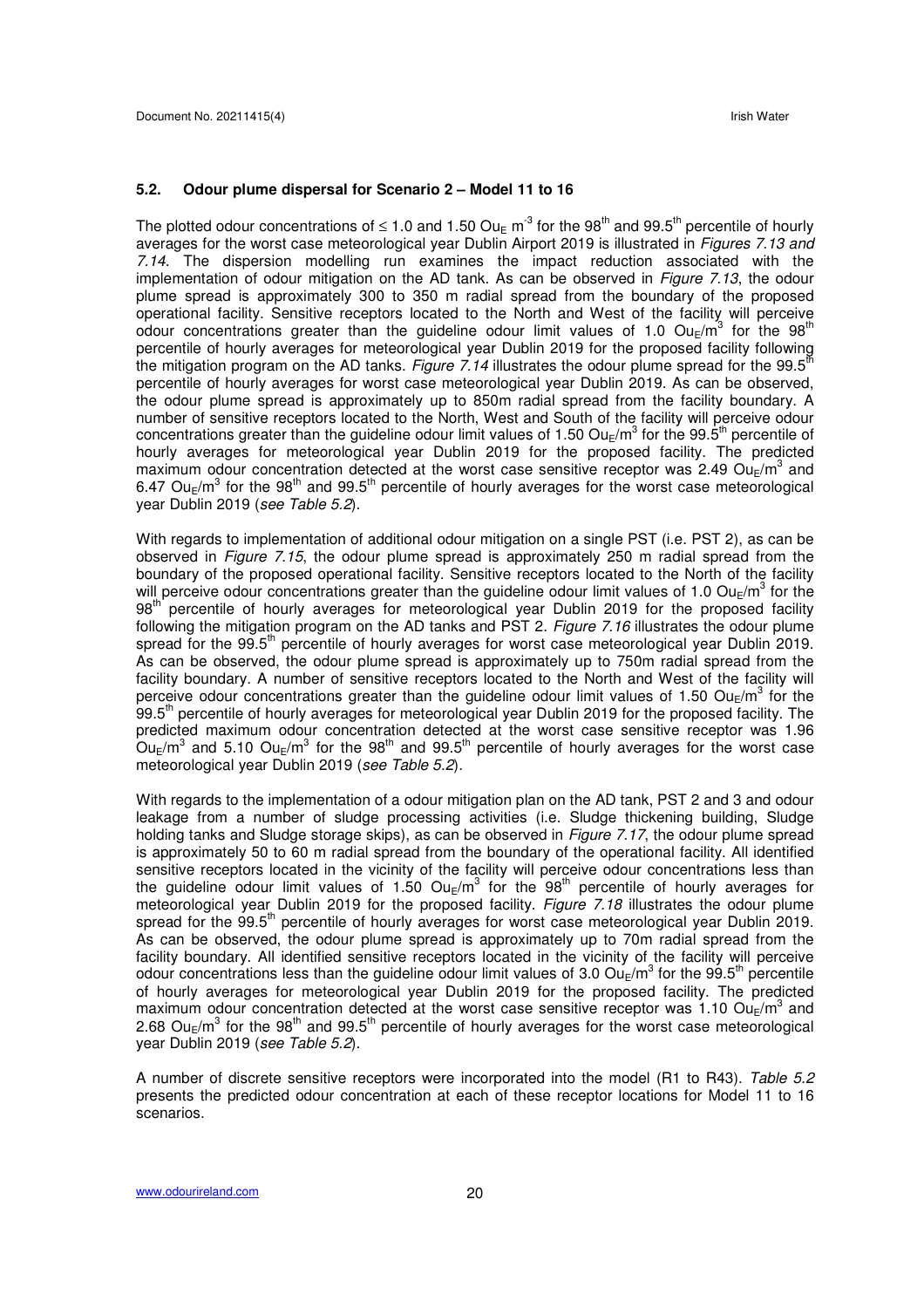**Table 5.2.** Predicted ground level odour concentrations at identified sensitive receptors located in the vicinity of Drogheda WwTP for Scenario 2 Models 11 to 16.

| <b>Receptor ID</b> | X coordinate<br>(m) | Y coordinate<br>(m) | Proposed 98%ile<br>including uncovered PST<br>tanks 2&3 sources odour<br>conc. $(Ou_E/m^3)$ | Proposed 99.5%ile including<br>uncovered PST tanks 2&3<br>sources odour conc.<br>$(Ou_E/m^3)$ | Proposed 98%ile<br>including uncovered PST<br>3 sources odour conc.<br>$(Ou_E/m^3)$ | Proposed 99.5%ile<br>including uncovered PST<br>3 sources odour conc.<br>$(Ou_E/m^3)$ | Proposed 98%ile all<br>proposed sources<br>abated odour conc.<br>$(Ou_E/m^3)$ | Proposed 99.5%ile all<br>proposed sources<br>abated odour conc.<br>$(Ou_E/m^3)$ |
|--------------------|---------------------|---------------------|---------------------------------------------------------------------------------------------|-----------------------------------------------------------------------------------------------|-------------------------------------------------------------------------------------|---------------------------------------------------------------------------------------|-------------------------------------------------------------------------------|---------------------------------------------------------------------------------|
| R <sub>1</sub>     | 711295              | 774624              | 0.23                                                                                        | 0.77                                                                                          | 0.16                                                                                | 0.54                                                                                  | 0.06                                                                          | 0.20                                                                            |
| R <sub>2</sub>     | 711075              | 774682              | 0.37                                                                                        | 1.93                                                                                          | 0.25                                                                                | 1.31                                                                                  | 0.09                                                                          | 0.52                                                                            |
| R <sub>3</sub>     | 710907              | 774711              | 0.49                                                                                        | 1.86                                                                                          | 0.34                                                                                | 1.24                                                                                  | 0.12                                                                          | 0.40                                                                            |
| R <sub>4</sub>     | 710727              | 774746              | 0.66                                                                                        | 1.81                                                                                          | 0.44                                                                                | 1.17                                                                                  | 0.14                                                                          | 0.37                                                                            |
| R <sub>5</sub>     | 710588              | 774780              | 0.72                                                                                        | 1.92                                                                                          | 0.46                                                                                | 1.21                                                                                  | 0.16                                                                          | 0.43                                                                            |
| R <sub>6</sub>     | 710472              | 774798              | 0.64                                                                                        | 1.64                                                                                          | 0.43                                                                                | 1.09                                                                                  | 0.18                                                                          | 0.44                                                                            |
| R <sub>7</sub>     | 710367              | 774827              | 0.55                                                                                        | 1.31                                                                                          | 0.38                                                                                | 0.93                                                                                  | 0.17                                                                          | 0.42                                                                            |
| R <sub>8</sub>     | 710257              | 774809              | 0.39                                                                                        | 0.88                                                                                          | 0.26                                                                                | 0.56                                                                                  | 0.11                                                                          | 0.24                                                                            |
| R <sub>9</sub>     | 710066              | 774769              | 0.22                                                                                        | 0.47                                                                                          | 0.14                                                                                | 0.32                                                                                  | 0.06                                                                          | 0.13                                                                            |
| R <sub>10</sub>    | 709944              | 774746              | 0.17                                                                                        | 0.38                                                                                          | 0.11                                                                                | 0.25                                                                                  | 0.04                                                                          | 0.10                                                                            |
| <b>R11</b>         | 710211              | 774624              | 0.19                                                                                        | 0.49                                                                                          | 0.13                                                                                | 0.34                                                                                  | 0.05                                                                          | 0.13                                                                            |
| R <sub>12</sub>    | 710466              | 774618              | 0.29                                                                                        | 0.79                                                                                          | 0.20                                                                                | 0.52                                                                                  | 0.07                                                                          | 0.22                                                                            |
| R <sub>13</sub>    | 710675              | 774612              | 0.36                                                                                        | 0.91                                                                                          | 0.24                                                                                | 0.61                                                                                  | 0.08                                                                          | 0.23                                                                            |
| R <sub>14</sub>    | 710947              | 774595              | 0.34                                                                                        | 1.27                                                                                          | 0.24                                                                                | 0.79                                                                                  | 0.08                                                                          | 0.26                                                                            |
| R <sub>15</sub>    | 711144              | 774566              | 0.25                                                                                        | 1.33                                                                                          | 0.17                                                                                | 0.96                                                                                  | 0.06                                                                          | 0.34                                                                            |
| R <sub>16</sub>    | 711226              | 775401              | 0.49                                                                                        | 1.18                                                                                          | 0.35                                                                                | 0.84                                                                                  | 0.13                                                                          | 0.35                                                                            |
| <b>R17</b>         | 711452              | 775499              | 0.28                                                                                        | 0.72                                                                                          | 0.20                                                                                | 0.49                                                                                  | 0.08                                                                          | 0.22                                                                            |
| R <sub>18</sub>    | 711892              | 775209              | 0.15                                                                                        | 0.35                                                                                          | 0.11                                                                                | 0.24                                                                                  | 0.04                                                                          | 0.09                                                                            |
| R <sub>19</sub>    | 711840              | 775615              | 0.16                                                                                        | 0.38                                                                                          | 0.11                                                                                | 0.25                                                                                  | 0.04                                                                          | 0.12                                                                            |
| R <sub>20</sub>    | 711695              | 775726              | 0.17                                                                                        | 0.47                                                                                          | 0.12                                                                                | 0.33                                                                                  | 0.05                                                                          | 0.13                                                                            |
| R <sub>21</sub>    | 710449              | 775366              | 2.49                                                                                        | 6.47                                                                                          | 1.96                                                                                | 5.10                                                                                  | 1.10                                                                          | 2.68                                                                            |
| R <sub>22</sub>    | 710234              | 775314              | 1.27                                                                                        | 3.20                                                                                          | 0.89                                                                                | 2.18                                                                                  | 0.44                                                                          | 1.07                                                                            |
| R <sub>23</sub>    | 709991              | 775151              | 0.53                                                                                        | 1.53                                                                                          | 0.35                                                                                | 1.02                                                                                  | 0.15                                                                          | 0.43                                                                            |
| R <sub>24</sub>    | 709979              | 775302              | 0.58                                                                                        | 1.47                                                                                          | 0.41                                                                                | 1.01                                                                                  | 0.18                                                                          | 0.47                                                                            |
| R <sub>25</sub>    | 709904              | 774966              | 0.28                                                                                        | 0.66                                                                                          | 0.19                                                                                | 0.45                                                                                  | 0.08                                                                          | 0.19                                                                            |
| R <sub>26</sub>    | 709637              | 774850              | 0.15                                                                                        | 0.36                                                                                          | 0.10                                                                                | 0.25                                                                                  | 0.04                                                                          | 0.09                                                                            |
| <b>R27</b>         | 709677              | 775482              | 0.28                                                                                        | 0.82                                                                                          | 0.19                                                                                | 0.56                                                                                  | 0.08                                                                          | 0.26                                                                            |
| <b>R28</b>         | 710020              | 775552              | 0.52                                                                                        | 1.35                                                                                          | 0.36                                                                                | 0.92                                                                                  | 0.17                                                                          | 0.43                                                                            |
| R <sub>29</sub>    | 710280              | 775639              | 0.67                                                                                        | 1.67                                                                                          | 0.48                                                                                | 1.20                                                                                  | 0.23                                                                          | 0.57                                                                            |
| <b>R30</b>         | 710524              | 775726              | 0.49                                                                                        | 1.63                                                                                          | 0.36                                                                                | 1.17                                                                                  | 0.17                                                                          | 0.54                                                                            |
| <b>R31</b>         | 710692              | 775801              | 0.41                                                                                        | 1.28                                                                                          | 0.29                                                                                | 0.91                                                                                  | 0.14                                                                          | 0.42                                                                            |